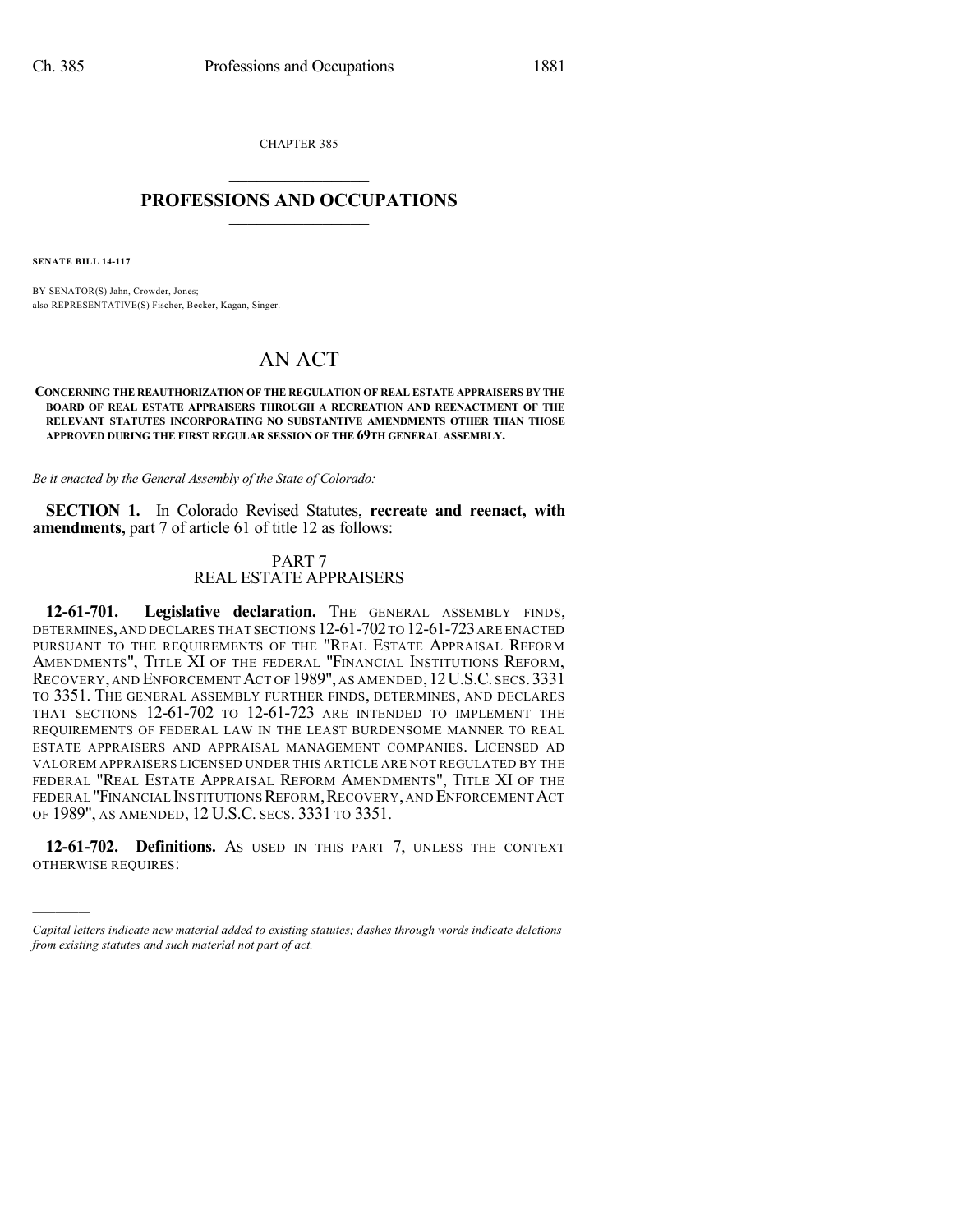(1)(a) "APPRAISAL", "APPRAISAL REPORT",OR "REAL ESTATE APPRAISAL"MEANS A WRITTEN OR ORAL ANALYSIS,OPINION,OR CONCLUSION RELATINGTO THE NATURE, QUALITY,VALUE,OR UTILITY OF SPECIFIED INTERESTS IN,OR ASPECTS OF,IDENTIFIED REAL ESTATE THAT IS TRANSMITTED TO THE CLIENT UPON THE COMPLETION OF AN ASSIGNMENT. THESE TERMS INCLUDE A VALUATION, WHICH IS AN OPINION OF THE VALUE OF REAL ESTATE, AND AN ANALYSIS, WHICH IS A GENERAL STUDY OF REAL ESTATE NOT SPECIFICALLY PERFORMED ONLY TO DETERMINE VALUE; EXCEPT THAT THE TERMS INCLUDE A VALUATION COMPLETED BY AN APPRAISER EMPLOYEE OF A COUNTY ASSESSOR AS DEFINED IN SECTION 39-1-102 (2), C.R.S.

(b) THE TERMS DO NOT INCLUDE AN ANALYSIS, VALUATION, OPINION, CONCLUSION, NOTATION, OR COMPILATION OF DATA BY AN OFFICER, DIRECTOR, OR REGULAR SALARIED EMPLOYEE OF A FINANCIAL INSTITUTION OR ITS AFFILIATE,MADE FOR INTERNAL USE ONLY BY THE FINANCIAL INSTITUTION OR AFFILIATE,CONCERNING AN INTEREST IN REAL ESTATE THAT IS OWNED OR HELD AS COLLATERAL BY THE FINANCIAL INSTITUTION OR AFFILIATE AND THAT IS NOT REPRESENTED OR DEEMED TO BE AN APPRAISAL EXCEPT TO THE FINANCIAL INSTITUTION, THE AGENCIES REGULATING THE FINANCIAL INSTITUTION, AND ANY SECONDARY MARKETS THAT PURCHASE REAL ESTATE SECURED LOANS.AN APPRAISAL PREPARED BY AN OFFICER, DIRECTOR, OR REGULAR SALARIED EMPLOYEE OF A FINANCIAL INSTITUTION WHO IS NOT LICENSED OR CERTIFIED UNDER THIS PART 7 SHALL CONTAIN A WRITTEN NOTICE THAT THE PREPARER IS NOT LICENSED OR CERTIFIED AS AN APPRAISER UNDER THIS PART<sub>7</sub>.

(2) **[Formerly 12-61-702 (1.5)]** (a) "APPRAISAL MANAGEMENT COMPANY" MEANS, IN CONNECTION WITH VALUING PROPERTIES COLLATERALIZING MORTGAGE LOANS OR MORTGAGES INCORPORATED INTO A SECURITIZATION, ANY EXTERNAL THIRD PARTY AUTHORIZED EITHER BY A CREDITOR IN A CONSUMER CREDIT TRANSACTION SECURED BY A CONSUMER'S PRINCIPAL DWELLING THAT OVERSEES A NETWORK OR PANEL OF LICENSED OR CERTIFIED APPRAISERS, OR BY AN UNDERWRITER OF, OR OTHER PRINCIPAL IN, THE SECONDARY MORTGAGE MARKETS THAT OVERSEES A NETWORK OR PANEL OF LICENSED OR CERTIFIED APPRAISERS.

(b) "APPRAISAL MANAGEMENT COMPANY" DOES NOT INCLUDE:

(I) A CORPORATION, LIMITED LIABILITY COMPANY, SOLE PROPRIETORSHIP, OR OTHER ENTITY THAT DIRECTLY PERFORMS APPRAISAL SERVICES;

(II) A CORPORATION, LIMITED LIABILITY COMPANY, SOLE PROPRIETORSHIP, OR OTHER ENTITY THAT DOES NOT CONTRACT WITH APPRAISERS FOR APPRAISAL SERVICES,BUT THAT SOLELY DISTRIBUTES ORDERS TO A CLIENT-SELECTED PANEL OF APPRAISERS; AND

(III) A MORTGAGE COMPANY, OR ITS SUBSIDIARY, THAT MANAGES A PANEL OF APPRAISERS WHO ARE ENGAGED TO PROVIDE APPRAISAL SERVICES ON MORTGAGE LOANS EITHER ORIGINATED BY THE MORTGAGE COMPANY OR FUNDED BY THE MORTGAGE COMPANY WITH ITS OWN FUNDS.

(3) **[Formerly 12-61-702 (2)]** "BOARD" MEANS THE BOARD OF REAL ESTATE APPRAISERS CREATED IN SECTION 12-61-703.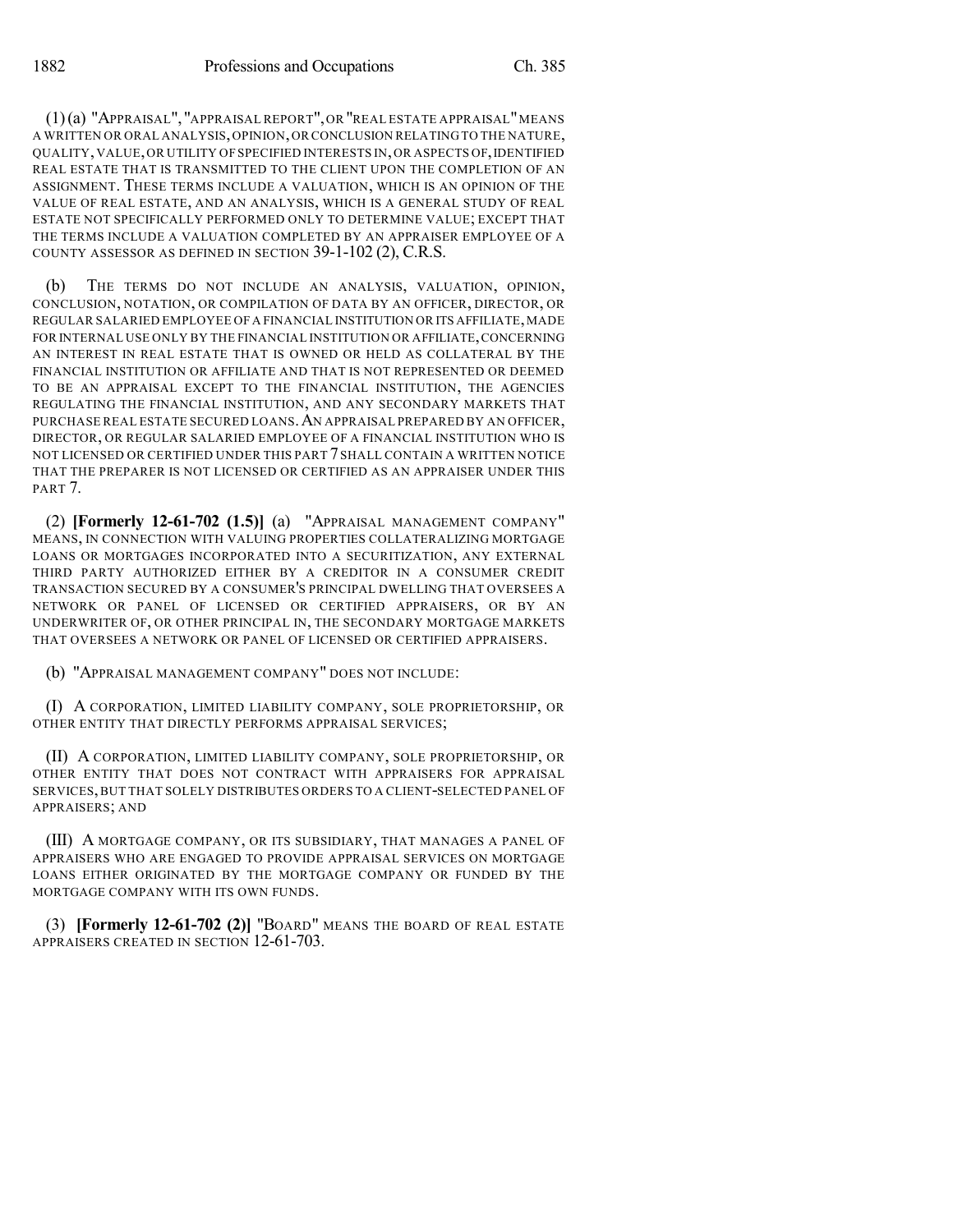(4) **[Formerly 12-61-702 (2.1)]** "CLIENT" MEANS THE PARTY OR PARTIES WHO ENGAGE AN APPRAISER OR AN APPRAISAL MANAGEMENT COMPANY FOR A SPECIFIC ASSIGNMENT.

(5) **[Formerly 12-61-702 (2.3)]** "COMMISSION" MEANS THE CONSERVATION EASEMENT OVERSIGHT COMMISSION CREATED IN SECTION 12-61-725 (1).

(6) **[Formerly 12-61-702 (2.5)]** "CONSULTING SERVICES" MEANS SERVICES PERFORMED BY AN APPRAISER THAT DO NOT FALL WITHIN THE DEFINITION OF AN "INDEPENDENT APPRAISAL" IN SUBSECTION (10) OF THIS SECTION. "CONSULTING SERVICES" INCLUDES MARKETING, FINANCING AND FEASIBILITY STUDIES, VALUATIONS, ANALYSES, AND OPINIONS AND CONCLUSIONS GIVEN IN CONNECTION WITH REAL ESTATE BROKERAGE, MORTGAGE BANKING, AND COUNSELING AND ADVOCACY IN REGARD TO PROPERTY TAX ASSESSMENTS AND APPEALS THEREOF; EXCEPT THAT, IF IN RENDERING SUCH SERVICES THE APPRAISER ACTS AS A DISINTERESTED THIRD PARTY, THE WORK IS DEEMED AN INDEPENDENT APPRAISAL AND NOT A CONSULTING SERVICE. NOTHING IN THIS SUBSECTION (6) PRECLUDES A PERSON FROM ACTING AS AN EXPERT WITNESS IN VALUATION APPEALS.

(7) **[Formerly 12-61-702 (3)]** "DIRECTOR" MEANS THE DIRECTOR OF THE DIVISION OF REAL ESTATE.

(8) **[Formerly 12-61-702 (4)]** "DIVISION" MEANS THE DIVISION OF REAL ESTATE.

(9) **[Formerly 12-61-702 (4.3)]** "FINANCIAL INSTITUTION" MEANS ANY "BANK" OR "SAVINGS ASSOCIATION", AS SUCH TERMS ARE DEFINED IN 12 U.S.C. SEC. 1813, ANY STATE BANK INCORPORATED UNDER TITLE 11, C.R.S., ANY STATE OR FEDERALLY CHARTERED CREDIT UNION, OR ANY COMPANY THAT HAS DIRECT OR INDIRECT CONTROL OVER ANY OF THOSE ENTITIES.

(10) **[Formerly 12-61-702 (4.5)]** "INDEPENDENT APPRAISAL" MEANS AN ENGAGEMENT FOR WHICH AN APPRAISER IS EMPLOYED OR RETAINED TO ACT AS A DISINTERESTED THIRD PARTY IN RENDERING AN UNBIASED ANALYSIS, OPINION, OR CONCLUSION RELATING TO THE NATURE, QUALITY, VALUE, OR UTILITY OF SPECIFIED INTERESTS IN OR ASPECTS OF IDENTIFIED REAL ESTATE.

(11) **[Formerly 12-61-702 (5)]** (a) "REAL ESTATE APPRAISER" OR "APPRAISER" MEANS A PERSON WHO PROVIDES AN ESTIMATE OF THE NATURE, QUALITY, VALUE, OR UTILITY OF AN INTEREST IN, OR ASPECT OF, IDENTIFIED REAL ESTATE AND INCLUDES ONE WHO ESTIMATES VALUE AND WHO POSSESSES THE NECESSARY QUALIFICATIONS,ABILITY,AND EXPERIENCE TO EXECUTE OR DIRECT THE APPRAISAL OF REAL PROPERTY.

(b) "REAL ESTATE APPRAISER" DOES NOT INCLUDE:

(I) A PERSON WHO CONDUCTS APPRAISALS STRICTLY OF PERSONAL PROPERTY;

(II) APERSON LICENSED AS A BROKER PURSUANT TO PART 1OF THIS ARTICLE WHO PROVIDES AN OPINION OF VALUE THAT IS NOT REPRESENTED AS AN APPRAISAL AND IS NOT USED FOR PURPOSES OF OBTAINING FINANCING;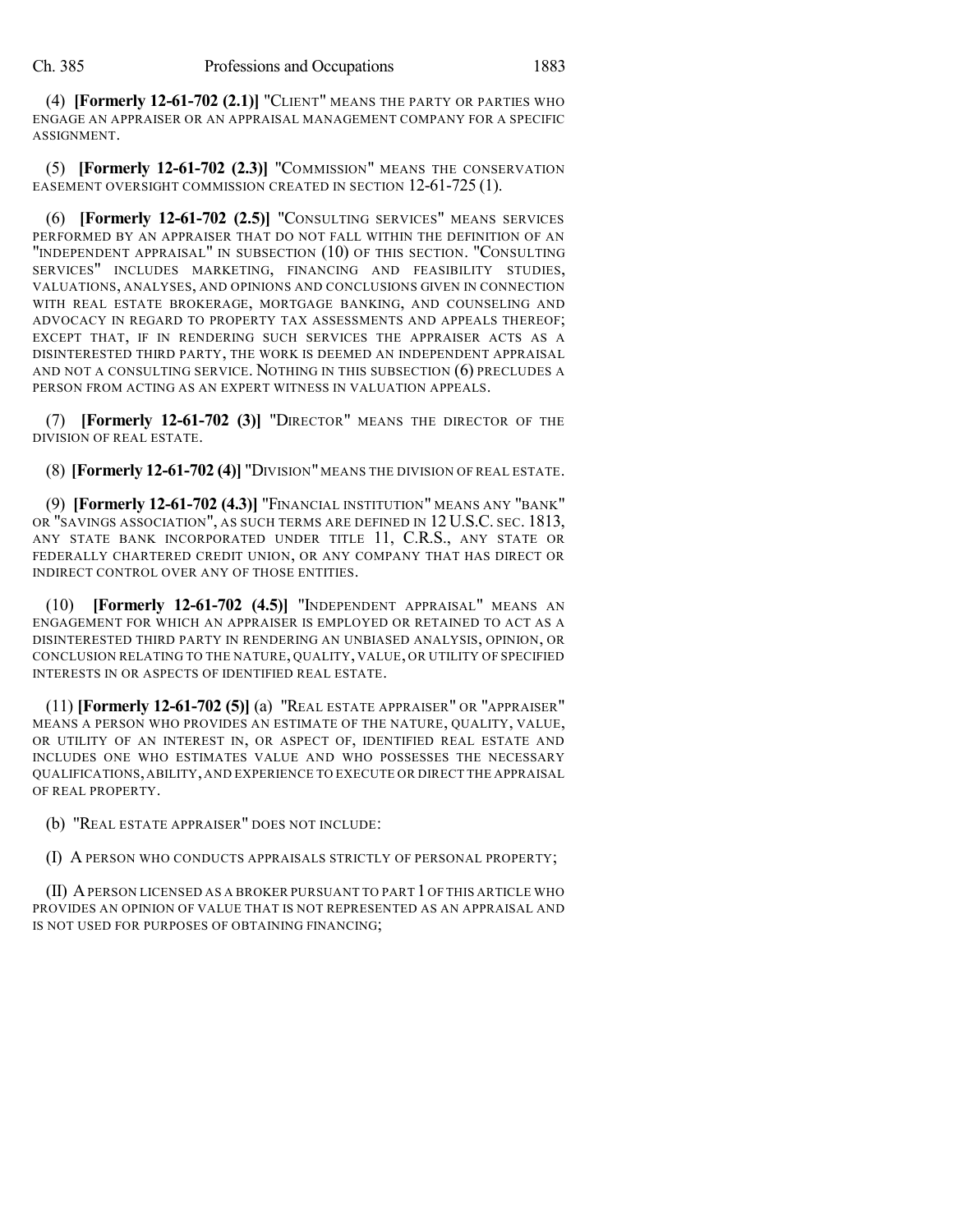(III) A PERSON LICENSED AS A CERTIFIED PUBLIC ACCOUNTANT PURSUANT TO ARTICLE 2 OF THIS TITLE, AND OTHERWISE REGULATED, AS LONG AS THE PERSON DOES NOT REPRESENT HIS OR HER OPINIONS OF VALUE FOR REAL ESTATE AS AN APPRAISAL;

(IV) A CORPORATION, ACTING THROUGH ITS OFFICERS OR REGULAR SALARIED EMPLOYEES, WHEN CONDUCTING A VALUATION OF REAL ESTATE PROPERTY RIGHTS OWNED, TO BE PURCHASED, OR SOLD BY THE CORPORATION;

(V) A PERSON WHO CONDUCTS APPRAISALS STRICTLY OF WATER RIGHTS OR OF MINERAL RIGHTS;

(VI) ARIGHT-OF-WAY ACQUISITION AGENT EMPLOYED BY A PUBLIC ENTITY WHO PROVIDES AN OPINION OF VALUE THAT IS NOT REPRESENTED AS AN APPRAISAL WHEN THE PROPERTY BEING VALUED IS TWENTY-FIVE THOUSAND DOLLARS OR LESS, AS PERMITTED BY FEDERAL LAW;

(VII) AN OFFICER, DIRECTOR, OR REGULAR SALARIED EMPLOYEE OF A FINANCIAL INSTITUTION OR ITS AFFILIATE WHO MAKES, FOR INTERNAL USE ONLY BY THE FINANCIAL INSTITUTION OR AFFILIATE, AN ANALYSIS, EVALUATION, OPINION, CONCLUSION,NOTATION,OR COMPILATION OFDATA WITH RESPECT TO AN APPRAISAL SO LONG AS THE PERSON DOES NOT MAKE A WRITTEN ADJUSTMENT OF THE APPRAISAL'S CONCLUSION AS TO THE VALUE OF THE SUBJECT REAL PROPERTY;

(VIII) AN OFFICER,DIRECTOR,OR REGULAR SALARIED EMPLOYEE OF A FINANCIAL INSTITUTION OR ITS AFFILIATE WHO MAKES AN INTERNAL ANALYSIS, VALUATION, OPINION, CONCLUSION, NOTATION, OR COMPILATION OF DATA CONCERNING AN INTEREST IN REAL ESTATE THAT IS OWNED OR HELD AS COLLATERAL BY THE FINANCIAL INSTITUTION OR ITS AFFILIATE; OR

(IX) **[Formerly 12-61-712 (3)]** APERSON WHO REPRESENTS PROPERTY OWNERS AS AN ADVOCATE IN TAX OR VALUATION PROTESTS AND APPEALS PURSUANT TO TITLE 39, C.R.S.

**12-61-703. Board of real estate appraisers - creation - compensation immunity - legislative declaration - repeal of part.** (1) (a) THERE IS HEREBY CREATED IN THE DIVISION A BOARD OF REAL ESTATE APPRAISERS CONSISTING OF SEVEN MEMBERS APPOINTED BY THE GOVERNOR WITH THE CONSENT OF THE SENATE. OF THE MEMBERS, THREE SHALL BE LICENSED OR CERTIFIED APPRAISERS, ONE OF WHOM SHALL HAVE EXPERTISE IN EMINENT DOMAIN MATTERS; ONE SHALL BE A COUNTY ASSESSOR IN OFFICE; ONE SHALL BE AN OFFICER OR EMPLOYEE OF A COMMERCIAL BANK EXPERIENCED IN REAL ESTATE LENDING; ONE SHALL BE AN OFFICER OR EMPLOYEE OF AN APPRAISAL MANAGEMENT COMPANY; AND ONE SHALL BE A MEMBER OF THE PUBLIC AT LARGE NOT ENGAGED IN ANY OF THE BUSINESSES REPRESENTED BY THE OTHER MEMBERS OF THE BOARD.

(b) MEMBERS OF THE BOARD SHALL HOLD OFFICE FOR TERMS OF THREE YEARS.IN THE EVENT OF A VACANCY BY DEATH,RESIGNATION,REMOVAL, OR OTHERWISE, THE GOVERNOR SHALL APPOINT A MEMBER TO FILL THE UNEXPIRED TERM. THE GOVERNOR HAS THE AUTHORITY TO REMOVE ANY MEMBER FOR MISCONDUCT, NEGLECT OF DUTY, OR INCOMPETENCE.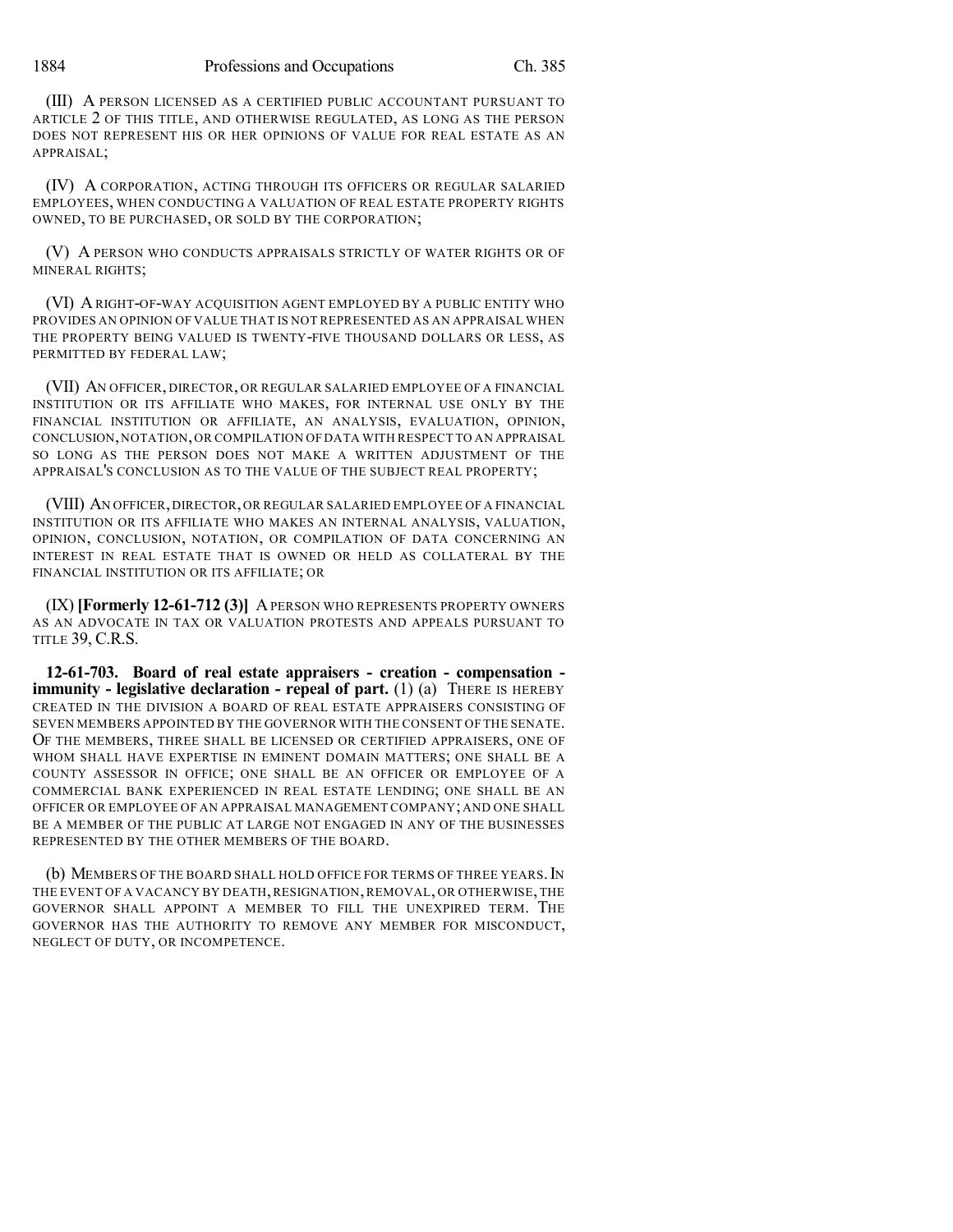(2) (a) THE BOARD SHALL EXERCISE ITS POWERS AND PERFORM ITS DUTIES AND FUNCTIONS UNDER THE DIVISION AS IF TRANSFERRED TO THE DIVISION BY A **TYPE 1** TRANSFER, AS DEFINED IN THE "ADMINISTRATIVE ORGANIZATION ACT OF 1968", ARTICLE 1 OF TITLE 24, C.R.S.

(b) **[Formerly 12-61-703 (2.5)]** THE GENERAL ASSEMBLY FINDS, DETERMINES, AND DECLARES THAT THE ORGANIZATION OF THE BOARD UNDER THE DIVISION AS A **TYPE 1** AGENCY WILL PROVIDE THE AUTONOMY NECESSARY TO AVOID POTENTIAL CONFLICTS OF INTEREST BETWEEN THE RESPONSIBILITY OF THE BOARD IN THE REGULATION OF REAL ESTATE APPRAISERS AND THE RESPONSIBILITY OFTHE DIVISION IN THE REGULATION OF REAL ESTATE BROKERS AND SALESPERSONS. THE GENERAL ASSEMBLY FURTHER FINDS, DETERMINES, AND DECLARES THAT THE PLACEMENT OF THE BOARD AS A **TYPE 1** AGENCY UNDER THE DIVISION IS CONSISTENT WITH THE ORGANIZATIONAL STRUCTURE OF STATE GOVERNMENT.

(3) EACH MEMBER OF THE BOARD SHALL RECEIVE THE SAME COMPENSATION AND REIMBURSEMENT OF EXPENSES AS IS PROVIDED FOR MEMBERS OF BOARDS AND COMMISSIONS IN THE DIVISION OF PROFESSIONS AND OCCUPATIONS PURSUANT TO SECTION 24-34-102 (13), C.R.S. PAYMENT FOR ALL PER DIEM COMPENSATION AND EXPENSES SHALL BE MADE OUT OF ANNUAL APPROPRIATIONS FROM THE DIVISION OF REAL ESTATE CASH FUND PROVIDED FOR IN SECTION 12-61-705.

(4) MEMBERS OF THE BOARD, CONSULTANTS, AND EXPERT WITNESSES ARE IMMUNE FROM LIABILITY IN ANY CIVIL ACTION BASED UPON ANY DISCIPLINARY PROCEEDINGS OR OTHER OFFICIAL ACTS THEY PERFORMED IN GOOD FAITH PURSUANT TO THIS PART 7.

(5) A MAJORITY OF THE BOARD CONSTITUTES A QUORUM FOR THE TRANSACTION OF ALL BUSINESS, AND ACTIONS OF THE BOARD REQUIRE A VOTE OF A MAJORITY OF THE MEMBERS PRESENT IN FAVOR OF THE ACTION TAKEN.

(6) THIS PART 7 IS REPEALED, EFFECTIVE SEPTEMBER 1, 2022. PRIOR TO THE REPEAL, THE DEPARTMENT OF REGULATORY AGENCIES SHALL REVIEW THE FUNCTIONS OF THE BOARD OF REAL ESTATE APPRAISERS AS PROVIDED IN SECTION 24-34-104, C.R.S.

**12-61-704. Powers and duties of the board - rules.** (1) IN ADDITION TO ALL OTHER POWERS AND DUTIES IMPOSED UPON IT BY LAW, THE BOARD HAS THE FOLLOWING POWERS AND DUTIES:

(a) (I) TO PROMULGATE AND AMEND, AS NECESSARY, RULES PURSUANT TO ARTICLE 4 OF TITLE 24, C.R.S., FOR THE IMPLEMENTATION AND ADMINISTRATION OF THIS PART 7 AND AS REQUIRED TO COMPLY WITH THE FEDERAL "REAL ESTATE APPRAISAL REFORM AMENDMENTS", TITLE XI OF THE FEDERAL "FINANCIAL INSTITUTIONS REFORM, RECOVERY, AND ENFORCEMENT ACT OF 1989", AS AMENDED, 12 U.S.C. SECS. 3331 TO 3351, AND WITH ANY REQUIREMENTS IMPOSED BY AMENDMENTS TO THAT FEDERAL LAW.

(II) THE BOARD SHALL NOT ESTABLISH ANY REQUIREMENTS THAT ARE MORE STRINGENT THAN THE REQUIREMENTS OF ANY APPLICABLE FEDERAL LAW.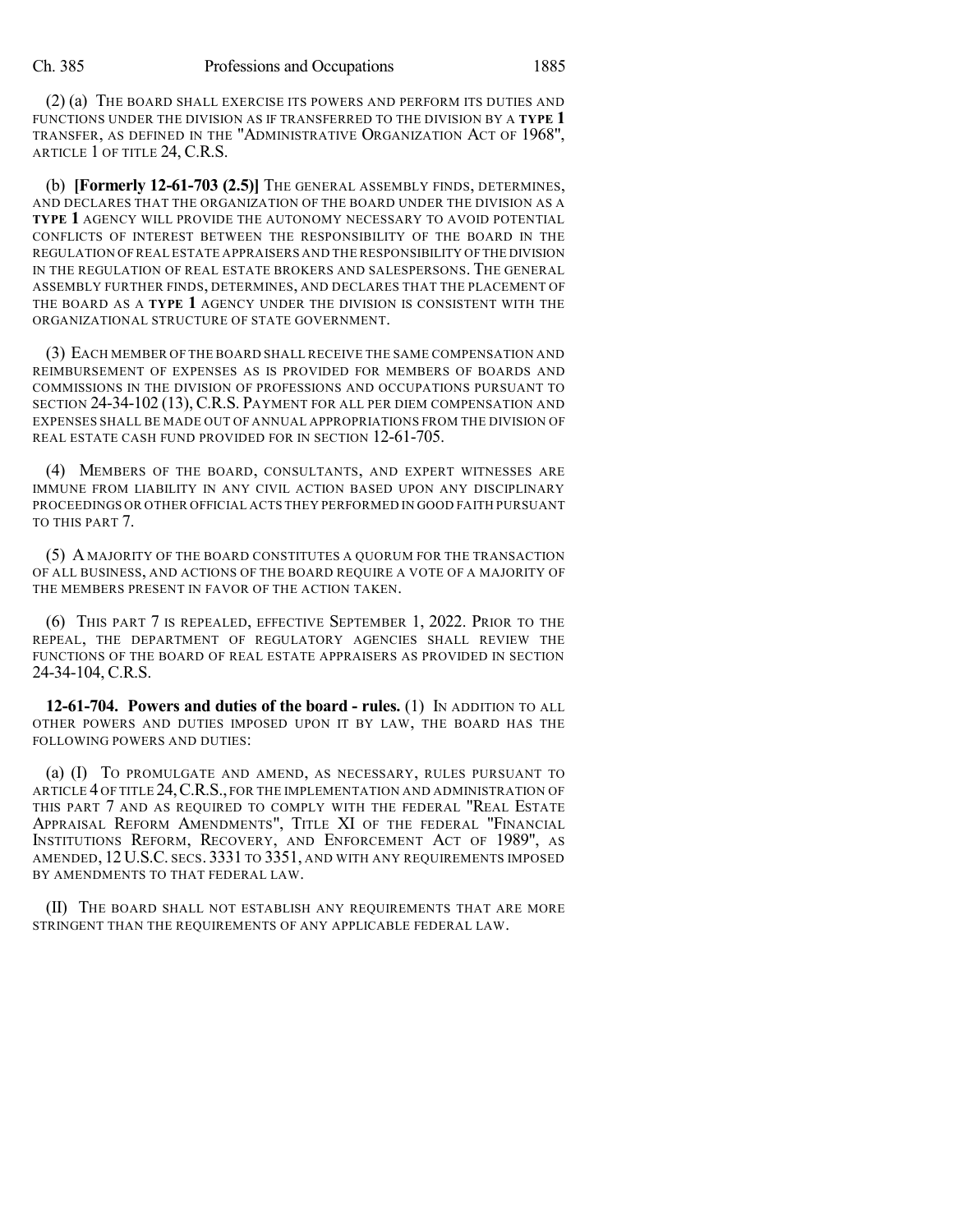(III) LICENSED AD VALOREM APPRAISERS ARE NOT REGULATED BY THE FEDERAL "REAL ESTATE APPRAISAL REFORM AMENDMENTS", TITLE XI OF THE FEDERAL "FINANCIAL INSTITUTIONS REFORM, RECOVERY, AND ENFORCEMENT ACT OF 1989", AS AMENDED, 12 U.S.C. SECS. 3331 TO 3351, BUT THE BOARD SHALL ADOPT RULES REGARDING MINIMUM QUALIFICATIONS AND STANDARDS OFPRACTICE FOR LICENSED AD VALOREM APPRAISERS.

(b) TO CHARGE APPLICATION, EXAMINATION, AND LICENSE AND CERTIFICATE RENEWAL FEES ESTABLISHED PURSUANT TO SECTION 12-61-111.5 FROM ALL APPLICANTS FOR LICENSURE, CERTIFICATION, EXAMINATION, AND RENEWAL UNDER THIS PART 7.THE BOARD SHALL NOT REFUND ANY FEES RECEIVED FROM APPLICANTS SEEKING LICENSURE, CERTIFICATION, EXAMINATION, OR RENEWAL.

(c) **[Formerly 12-61-704 (1) (d)]** THROUGH THE DEPARTMENT OF REGULATORY AGENCIES AND SUBJECT TO APPROPRIATIONS MADE TO THE DEPARTMENT OF REGULATORY AGENCIES, TO EMPLOY ADMINISTRATIVE LAW JUDGES, APPOINTED PURSUANT TO PART 10 OF ARTICLE 30 OF TITLE 24, C.R.S., ON A FULL-TIME OR PART-TIME BASIS TO CONDUCT ANY HEARINGS REQUIRED BY THIS PART 7;

(d) **[Formerly 12-61-704 (1) (e)]** TO ISSUE, DENY, OR REFUSE TO RENEW A LICENSE OR CERTIFICATE PURSUANT TO THIS PART 7;

(e) **[Formerly 12-61-704 (1) (f)]** TO TAKE DISCIPLINARY ACTIONS IN CONFORMITY WITH THIS PART 7;

(f) **[Formerly 12-61-704 (1) (g)]** TO DELEGATE TO THE DIRECTOR THE ADMINISTRATION AND ENFORCEMENT OF THIS PART 7 AND THE AUTHORITY TO ACT ON BEHALF OF THE BOARD ON OCCASIONS AND IN CIRCUMSTANCES THAT THE BOARD DIRECTS;

(g)**[Formerly 12-61-704 (1)(h)]**(I) TO DEVELOP, PURCHASE, OR CONTRACT FOR ANY EXAMINATION REQUIRED FOR THE ADMINISTRATION OF THIS PART 7, TO OFFER EACH EXAMINATION AT LEAST TWICE A YEAR OR, IF DEMAND WARRANTS, AT MORE FREQUENT INTERVALS,AND TO ESTABLISH A PASSING SCORE FOR EACH EXAMINATION THAT REFLECTS A MINIMUM LEVEL OF COMPETENCY.

(II) IF STUDY MATERIALS ARE DEVELOPED BY A TESTING COMPANY OR OTHER ENTITY,THE BOARD SHALL MAKE THE MATERIALS AVAILABLE TO PERSONS DESIRING TO TAKE EXAMINATIONS PURSUANT TO THIS PART 7.THE BOARD MAY CHARGE FEES FOR THE MATERIALS TO DEFRAY ANY COSTS ASSOCIATED WITH MAKING THE MATERIALS AVAILABLE.

(h) **[Formerly 12-61-704 (1) (i)]** IN COMPLIANCE WITH ARTICLE 4 OF TITLE 24, C.R.S., TO MAKE INVESTIGATIONS; SUBPOENA PERSONS AND DOCUMENTS, WHICH SUBPOENAS MAY BE ENFORCED BY A COURT OF COMPETENT JURISDICTION IF NOT OBEYED; HOLD HEARINGS; AND TAKE EVIDENCE IN ALL MATTERS RELATING TO THE EXERCISE OF THE BOARD'S POWER UNDER THIS PART 7;

(i) **[Formerly 12-61-704 (1) (j)]** PURSUANT TO SEC. 1119 (b) OF TITLE XIOF THE FEDERAL "FINANCIAL INSTITUTIONS REFORM, RECOVERY, AND ENFORCEMENT ACT OF 1989", PUB.L. 101-73, TO APPLY, IF NECESSARY, FOR A FEDERAL WAIVER OF THE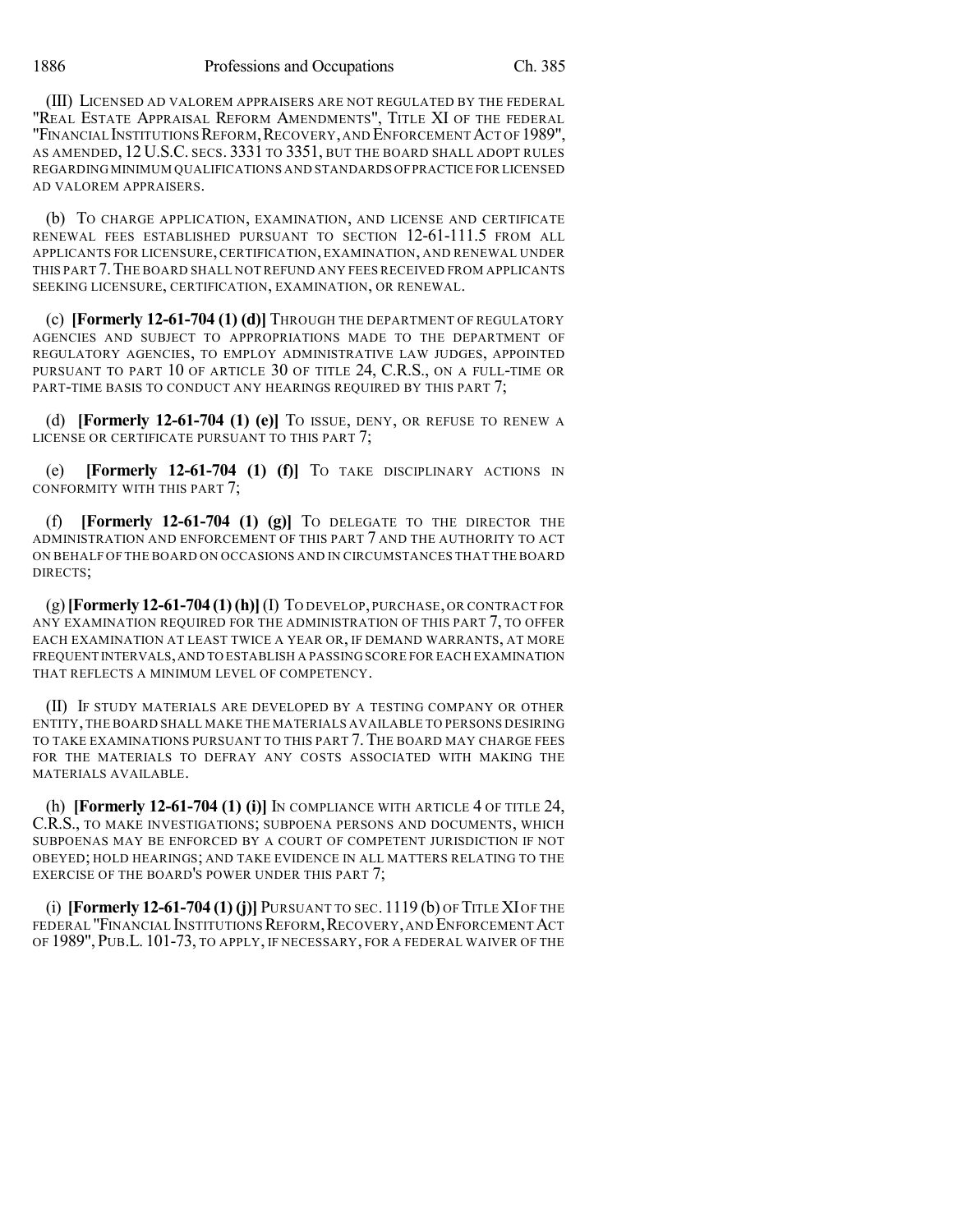REQUIREMENT RELATING TO CERTIFICATION OR LICENSING OF A PERSON TO PERFORM APPRAISALS AND TO MAKE THE NECESSARY WRITTEN DETERMINATIONS SPECIFIED IN SAID SECTION FOR PURPOSES OF MAKING THE APPLICATION;

(j) **[Formerly 12-61-704 (1) (k)]** IF THE BOARD HAS REASONABLE CAUSE TO BELIEVE THAT A PERSON, PARTNERSHIP, LIMITED LIABILITY COMPANY, OR CORPORATION IS VIOLATING THIS PART 7, TO ENTER AN ORDER REQUIRING THE INDIVIDUAL OR APPRAISAL MANAGEMENT COMPANY TO CEASE AND DESIST THE VIOLATION; AND

(k) **[Formerly 12-61-704 (1) (l)]** TO ESTABLISH CLASSROOM EDUCATION AND EXPERIENCE REQUIREMENTS FOR AN APPRAISER WHO PREPARES AN APPRAISAL FOR A CONSERVATION EASEMENT FOR WHICH A TAX CREDIT IS CLAIMED PURSUANT TO SECTION 39-22-522, C.R.S. THE REQUIREMENTS MUST ENSURE THAT APPRAISERS HAVE A SUFFICIENT AMOUNT OF TRAINING AND EXPERTISE TO ACCURATELY PREPARE APPRAISALS THAT COMPLY WITH THE UNIFORM STANDARDS OF PROFESSIONAL APPRAISAL PRACTICE AND ANY OTHER PROVISION OF LAW RELATED TO THE APPRAISAL OF CONSERVATION EASEMENTS FOR WHICH A TAX CREDIT IS CLAIMED.A TAX CREDIT CERTIFICATE FOR A CONSERVATION EASEMENT SHALL NOT BE GIVEN IN ACCORDANCE WITH SECTIONS 12-61-726 AND 12-61-727 UNLESS THE APPRAISER WHO PREPARED THE APPRAISAL OF THE EASEMENT MET ALL REQUIREMENTS ESTABLISHED IN ACCORDANCE WITH THIS PARAGRAPH (k) IN EFFECT AT THE TIME THE APPRAISAL WAS COMPLETED.

(2) **[Formerly 12-61-704(1)(c)(II)]**THE BOARD SHALL MAINTAIN OR PRESERVE, FOR SEVEN YEARS, LICENSING HISTORY RECORDS OF A PERSON LICENSED OR CERTIFIED UNDER THIS PART 7. COMPLAINTS OF RECORD IN THE OFFICE OF THE BOARD AND BOARD INVESTIGATIONS, INCLUDING BOARD INVESTIGATIVE FILES, ARE CLOSED TO PUBLIC INSPECTION. STIPULATIONS AND FINAL AGENCY ORDERS ARE PUBLIC RECORD AND ARE SUBJECT TO SECTIONS 24-72-203 AND 24-72-204, C.R.S.

**12-61-705. Fees, penalties, and fines collected under part 7.** ALL FEES, PENALTIES, AND FINES COLLECTED PURSUANT TO THIS PART 7, NOT INCLUDING FEES RETAINED BY CONTRACTORS PURSUANT TO CONTRACTS ENTERED INTO IN ACCORDANCE WITH SECTION 12-61-103, 12-61-706, OR 24-34-101, C.R.S., SHALL BE TRANSMITTED TO THE STATE TREASURER, WHO SHALL CREDIT THE SAME TO THE DIVISION OF REAL ESTATE CASH FUND, CREATED IN SECTION 12-61-111.5.

**12-61-706. Qualifications for licensing and certification of appraisers continuing education - definitions - rules.** (1) (a) THE BOARD SHALL, BY RULE, PRESCRIBE REQUIREMENTS FOR THE INITIAL LICENSING OR CERTIFICATION OF PERSONS UNDER THIS PART 7 TO MEET THE REQUIREMENTS OF THE "REAL ESTATE APPRAISAL REFORM AMENDMENTS", TITLE XI OF THE FEDERAL "FINANCIAL INSTITUTIONS REFORM, RECOVERY, AND ENFORCEMENT ACT OF 1989", AS AMENDED, 12 U.S.C. SECS. 3331 TO 3351, AND SHALL DEVELOP, PURCHASE, OR CONTRACT FOR EXAMINATIONS TO BE PASSED BY APPLICANTS. THE BOARD SHALL NOT ESTABLISH ANY REQUIREMENTS FOR INITIAL LICENSING OR CERTIFICATION THAT ARE MORE STRINGENT THAN THE REQUIREMENTS OF ANY APPLICABLE FEDERAL LAW; EXCEPT THAT ALL APPLICANTS SHALL PASS AN EXAMINATION OFFERED BY THE BOARD.IF THERE IS NO APPLICABLE FEDERAL LAW,THE BOARD SHALL CONSIDER AND MAY USE AS GUIDELINES THE MOST RECENT AVAILABLE CRITERIA PUBLISHED BY THE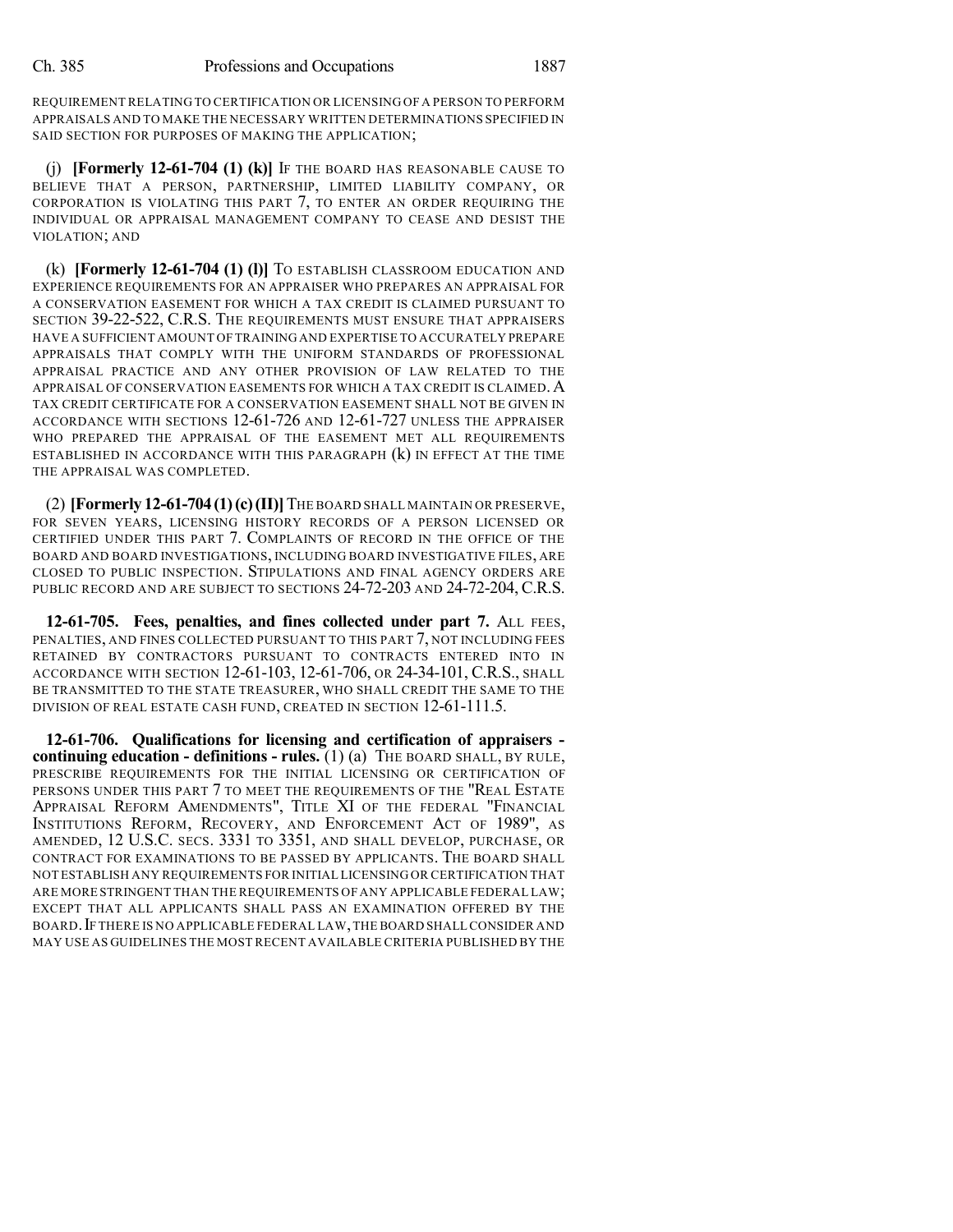APPRAISER QUALIFICATIONS BOARD OF THE APPRAISAL FOUNDATION OR ITS SUCCESSOR ORGANIZATION.

(b) THE FOUR LEVELS OF APPRAISER LICENSURE AND CERTIFICATION, PURSUANT TO PARAGRAPH (a) OF THIS SUBSECTION (1), ARE DEFINED AS FOLLOWS:

(I) "CERTIFIED GENERAL APPRAISER" MEANS AN APPRAISER MEETING THE REQUIREMENTS SET BY THE BOARD FOR GENERAL CERTIFICATION;

(II) "CERTIFIED RESIDENTIAL APPRAISER" MEANS AN APPRAISER MEETING THE REQUIREMENTS SET BY THE BOARD FOR RESIDENTIAL CERTIFICATION;

(III) "LICENSED AD VALOREM APPRAISER" MEANS AN APPRAISER MEETING THE REQUIREMENTS SET BY THE BOARD FOR AD VALOREM APPRAISER CERTIFICATION. ONLY A COUNTY ASSESSOR, EMPLOYEE OF A COUNTY ASSESSOR'S OFFICE, OR EMPLOYEE OF THE DIVISION OF PROPERTY TAXATION IN THE DEPARTMENT OF LOCAL AFFAIRS MAY OBTAIN OR POSSESS AN AD VALOREM APPRAISER CERTIFICATION; AND

(IV) "LICENSED APPRAISER" MEANS AN APPRAISER MEETING THE REQUIREMENTS SET BY THE BOARD FOR A LICENSE.

(c) A COUNTY ASSESSOR OR EMPLOYEE OF A COUNTY ASSESSOR'S OFFICE WHO IS A LICENSED AD VALOREM APPRAISER MAY NOT PERFORM REAL ESTATE APPRAISALS OUTSIDE OF HIS OR HER OFFICIAL DUTIES.

(d) THE BOARD SHALL TRANSFER PERSONS EMPLOYED IN A COUNTY ASSESSOR'S OFFICE OR IN THE DIVISION OF PROPERTY TAXATION IN THE DEPARTMENT OF LOCAL AFFAIRS WHO ARE REGISTERED APPRAISERS AS OF JULY 1, 2013, TO THE CATEGORY OF LICENSED AD VALOREM APPRAISER. THE BOARD SHALL ALLOW THESE PERSONS, UNTIL DECEMBER 31, 2015, TO MEET ANY ADDITIONAL REQUIREMENTS IMPOSED BY THE BOARD PURSUANT TO SECTION 12-61-704 (1) (a), AS AMENDED.

(2) (a) THE BOARD SHALL, BY RULE, PRESCRIBE CONTINUING EDUCATION REQUIREMENTS FOR PERSONS LICENSED OR CERTIFIED AS CERTIFIED GENERAL APPRAISERS, CERTIFIED RESIDENTIAL APPRAISERS, OR LICENSED APPRAISERS AS NEEDED TO MEET THE REQUIREMENTS OF THE "REAL ESTATE APPRAISAL REFORM AMENDMENTS", TITLE XI OF THE FEDERAL "FINANCIAL INSTITUTIONS REFORM, RECOVERY, AND ENFORCEMENT ACT OF 1989", AS AMENDED,12U.S.C. SECS.3331 TO 3351. THE BOARD SHALL NOT ESTABLISH ANY CONTINUING EDUCATION REQUIREMENTS THAT ARE MORE STRINGENT THAN THE REQUIREMENTS OF ANY APPLICABLE LAW; EXCEPT THAT ALL PERSONS LICENSED OR CERTIFIED UNDER THIS PART 7 ARE SUBJECT TO CONTINUING EDUCATION REQUIREMENTS. IF THERE IS NO APPLICABLE FEDERAL LAW, THE BOARD SHALL CONSIDER AND MAY USE AS GUIDELINES THE MOST RECENT AVAILABLE CRITERIA PUBLISHED BY THE APPRAISER QUALIFICATIONS BOARD OF THE APPRAISAL FOUNDATION OR ITS SUCCESSOR ORGANIZATION.

(b) THE BOARD SHALL, BY RULE, PRESCRIBE CONTINUING EDUCATION REQUIREMENTS FOR LICENSED AD VALOREM APPRAISERS.

(3) NOTWITHSTANDING ANY PROVISION OF THIS SECTION TO THE CONTRARY, THE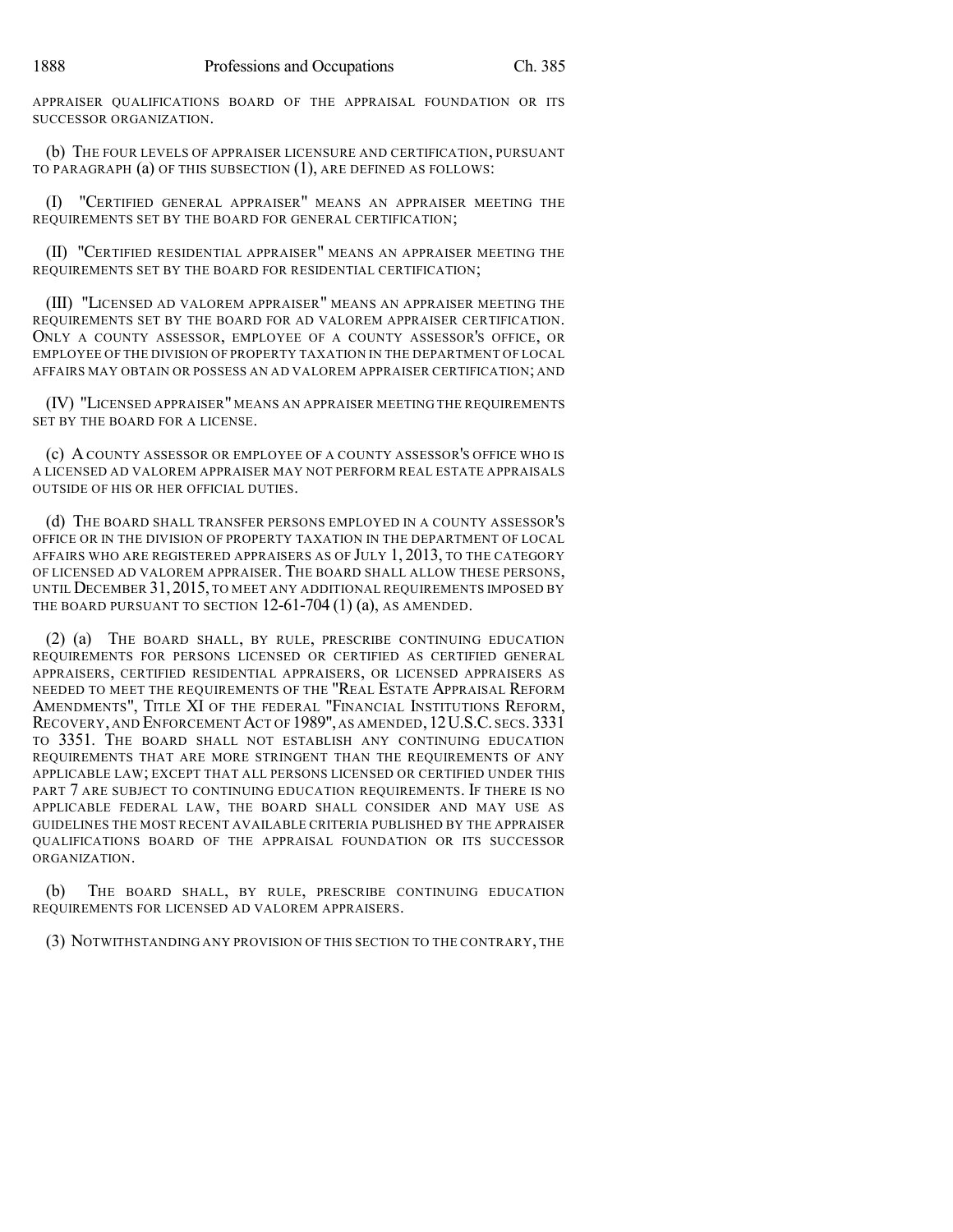CRITERIA ESTABLISHED BY THE BOARD FOR THE LICENSING OR CERTIFICATION OF APPRAISERS PURSUANT TO THIS PART 7 SHALL NOT INCLUDE MEMBERSHIP OR LACK OF MEMBERSHIP IN ANY APPRAISAL ORGANIZATION.

(4) **[Formerly 12-61-706 (5)]** (a) SUBJECT TO SECTION 12-61-719 (2), ALL APPRAISER EMPLOYEES OF COUNTY ASSESSORS SHALL BE LICENSED OR CERTIFIED AS PROVIDED IN SUBSECTIONS (1) AND (2) OF THIS SECTION. OBTAINING AND MAINTAINING A LICENSE OR CERTIFICATE UNDER EITHER OF SAID SUBSECTIONS (1) AND (2) ENTITLES AN APPRAISER EMPLOYEE OF A COUNTY ASSESSOR TO PERFORM ALL REAL ESTATE APPRAISALS REQUIRED TO FULFILL THE PERSON'S OFFICIAL DUTIES.

(b) APPRAISER EMPLOYEES OF COUNTY ASSESSORS WHO ARE EMPLOYED TO APPRAISE REAL PROPERTY ARE SUBJECT TO THIS PART 7; EXCEPT THAT APPRAISER EMPLOYEES OF COUNTY ASSESSORS WHO ARE EMPLOYED TO APPRAISE REAL PROPERTY ARE NOT SUBJECT TO DISCIPLINARY ACTIONS BY THE BOARD ON THE GROUND THAT THEY HAVE PERFORMED APPRAISALS BEYOND THEIR LEVEL OF COMPETENCY WHEN APPRAISING REAL ESTATE IN FULFILLMENT OF THEIR OFFICIAL DUTIES. COUNTY ASSESSORS, IF LICENSED OR CERTIFIED AS PROVIDED IN SUBSECTIONS (1) AND (2) OF THIS SECTION, ARE NOT SUBJECT TO DISCIPLINARY ACTIONS BY THE BOARD ON THE GROUND THAT THEY HAVE PERFORMED APPRAISALS BEYOND THEIR LEVEL OF COMPETENCY WHEN APPRAISING REAL ESTATE IN FULFILLMENT OF THEIR OFFICIAL DUTIES.

(c) THE COUNTY IN WHICH AN APPRAISER EMPLOYEE OF A COUNTY ASSESSOR IS EMPLOYED SHALL PAY ALL REASONABLE COSTS INCURRED BY THE APPRAISER EMPLOYEE OF THE COUNTY ASSESSOR TO OBTAIN AND MAINTAIN A LICENSE OR CERTIFICATE PURSUANT TO THIS SECTION.

(5) **[Formerly 12-61-706 (9)]** THE BOARD SHALL NOT ISSUE AN APPRAISER'S LICENSE AS REFERENCED IN SUBPARAGRAPH (IV) OF PARAGRAPH (b) OF SUBSECTION (1) OF THIS SECTION UNLESS THE APPLICANT HAS AT LEAST TWELVE MONTHS' APPRAISAL EXPERIENCE.

(6) **[Formerly 12-61-706 (10)]** (a) THE BOARD SHALL NOT ISSUE A LICENSE OR CERTIFICATION UNTIL THE APPLICANT DEMONSTRATES THAT HE OR SHE MEETS THE FITNESS STANDARDS ESTABLISHED BY BOARD RULE AND SUBMITS A SET OF FINGERPRINTS TO THE COLORADO BUREAU OF INVESTIGATION FOR THE PURPOSE OF CONDUCTING A STATE AND NATIONAL FINGERPRINT-BASED CRIMINAL HISTORY RECORD CHECK UTILIZING RECORDS OF THE COLORADO BUREAU OF INVESTIGATION AND THE FEDERAL BUREAU OF INVESTIGATION. EACH PERSON SUBMITTING A SET OF FINGERPRINTS SHALL PAY THE FEE ESTABLISHED BY THE COLORADO BUREAU OF INVESTIGATION FOR CONDUCTING THE FINGERPRINT-BASED CRIMINAL HISTORY RECORD CHECK TO THE BUREAU. UPON COMPLETION OF THE CRIMINAL HISTORY RECORD CHECK, THE BUREAU SHALL FORWARD THE RESULTS TO THE BOARD. THE BOARD MAY REQUIRE A NAME-BASED CRIMINAL HISTORY RECORD CHECK FOR AN APPLICANT WHO HAS TWICE SUBMITTED TO A FINGERPRINT-BASED CRIMINAL HISTORY RECORD CHECK AND WHOSE FINGERPRINTS ARE UNCLASSIFIABLE. THE BOARD MAY DENY AN APPLICATION FOR LICENSURE OR CERTIFICATION BASED ON THE OUTCOME OF THE CRIMINAL HISTORY RECORD CHECK AND MAY ESTABLISH CRIMINAL HISTORY REQUIREMENTS MORE STRINGENT THAN THOSE ESTABLISHED BY ANY APPLICABLE FEDERAL LAW. AT A MINIMUM, THE BOARD SHALL ADOPT THE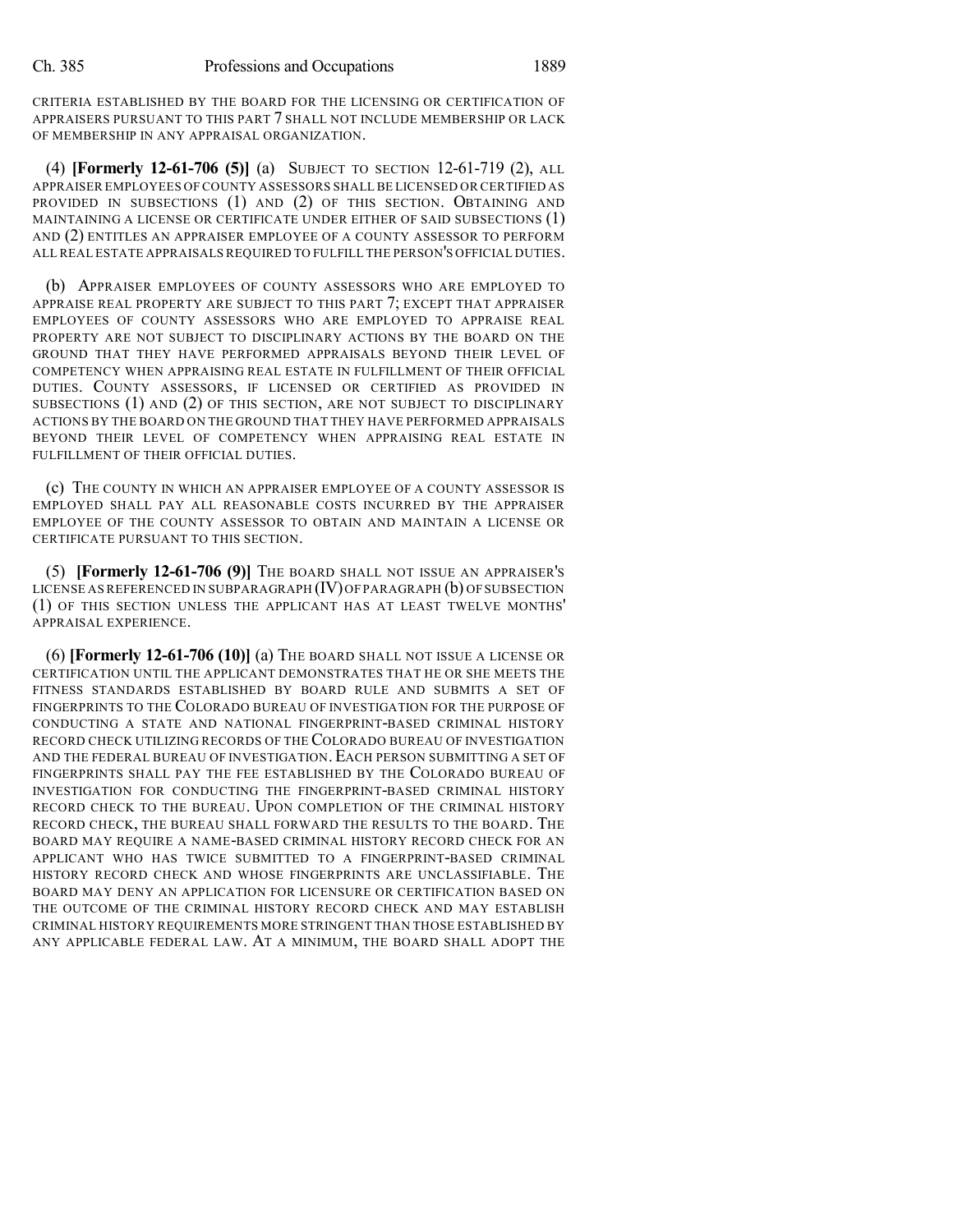CRIMINAL HISTORY REQUIREMENTS ESTABLISHED BY ANY APPLICABLE FEDERAL LAW.

(b) AN APPLICANT FOR CERTIFICATION AS A LICENSED AD VALOREM APPRAISER IS NOT SUBJECT TO THE FINGERPRINTING AND CRIMINAL BACKGROUND CHECK REQUIREMENTS OF PARAGRAPH (a) OF THIS SUBSECTION (6).

**12-61-707. [Formerly 12-61-706.3] Appraisal management companies application for license - exemptions.** (1) AN APPLICANT SHALL APPLY FOR A LICENSE AS AN APPRAISAL MANAGEMENT COMPANY, OR AS A CONTROLLING APPRAISER, TO THE BOARD IN A MANNER PRESCRIBED BY THE BOARD.

(2) THE BOARD MAY GRANT APPRAISAL MANAGEMENT COMPANY LICENSES TO INDIVIDUALS, PARTNERSHIPS,LIMITED LIABILITY COMPANIES, OR CORPORATIONS.A PARTNERSHIP, LIMITED LIABILITY COMPANY, OR CORPORATION, IN ITS APPLICATION FOR A LICENSE, SHALL DESIGNATE A CONTROLLING APPRAISER WHO IS ACTIVELY CERTIFIED IN A STATE RECOGNIZED BY THE APPRAISAL SUBCOMMITTEE OF THE FEDERAL FINANCIAL INSTITUTIONS EXAMINATIONS COUNCIL OR ITS SUCCESSOR ENTITY.THE CONTROLLING APPRAISER ISRESPONSIBLE FOR THE LICENSED PRACTICES OF THE PARTNERSHIP, LIMITED LIABILITY COMPANY, OR CORPORATION AND ALL PERSONS EMPLOYED BY THE ENTITY. THE APPLICATION OF THE PARTNERSHIP, LIMITED LIABILITY COMPANY, OR CORPORATION AND THE APPLICATION OF THE APPRAISER DESIGNATED BY IT AS THE CONTROLLING APPRAISER SHALL BE FILED WITH THE BOARD. THE BOARD HAS JURISDICTION OVER THE APPRAISER SO DESIGNATED AND OVER THE PARTNERSHIP, LIMITED LIABILITY COMPANY, OR CORPORATION.

(3) THE BOARD SHALL NOT ISSUE A LICENSE TO ANY PARTNERSHIP, LIMITED LIABILITY COMPANY, OR CORPORATION UNLESS AND UNTIL THE APPRAISER DESIGNATED BY THE PARTNERSHIP, LIMITED LIABILITY COMPANY, OR CORPORATION AS CONTROLLING APPRAISER AND EACH INDIVIDUAL WHO OWNS MORE THAN TEN PERCENT OF THE ENTITY DEMONSTRATES THAT HE OR SHE MEETS THE FITNESS STANDARDS ESTABLISHED BY BOARD RULE AND SUBMITS A SET OF FINGERPRINTS TO THE COLORADO BUREAU OF INVESTIGATION FOR THE PURPOSE OF CONDUCTING A STATE AND NATIONAL FINGERPRINT-BASED CRIMINAL HISTORY RECORD CHECK UTILIZING RECORDS OF THE COLORADO BUREAU OF INVESTIGATION AND THE FEDERAL BUREAU OF INVESTIGATION. EACH PERSON SUBMITTING A SET OF FINGERPRINTS SHALL PAY THE FEE ESTABLISHED BY THE COLORADO BUREAU OF INVESTIGATION FOR CONDUCTING THE FINGERPRINT-BASED CRIMINAL HISTORY RECORD CHECK TO THE BUREAU. UPON COMPLETION OF THE CRIMINAL HISTORY RECORD CHECK, THE BUREAU SHALL FORWARD THE RESULTS TO THE BOARD. THE BOARD MAY REQUIRE A NAME-BASED CRIMINAL HISTORY RECORD CHECK FOR AN APPLICANT WHO HAS TWICE SUBMITTED TO A FINGERPRINT-BASED CRIMINAL HISTORY RECORD CHECK AND WHOSE FINGERPRINTS ARE UNCLASSIFIABLE. THE BOARD MAY DENY AN APPLICATION FOR LICENSURE OR REFUSE TO RENEW A LICENSE BASED ON THE OUTCOME OF THE CRIMINAL HISTORY RECORD CHECK. THE BOARD MAY REQUIRE CRIMINAL HISTORY REQUIREMENTS MORE STRINGENT THAN THOSE ESTABLISHED BY ANY APPLICABLE FEDERAL LAW.AT A MINIMUM,THE BOARD SHALL ADOPT THE CRIMINAL HISTORY REQUIREMENTS ESTABLISHED BY ANY APPLICABLE FEDERAL LAW.

(4) THE BOARD SHALL NOT ISSUE A LICENSE TO ANY PARTNERSHIP, LIMITED LIABILITY COMPANY, OR CORPORATION IF THE APPRAISER DESIGNATED BY THE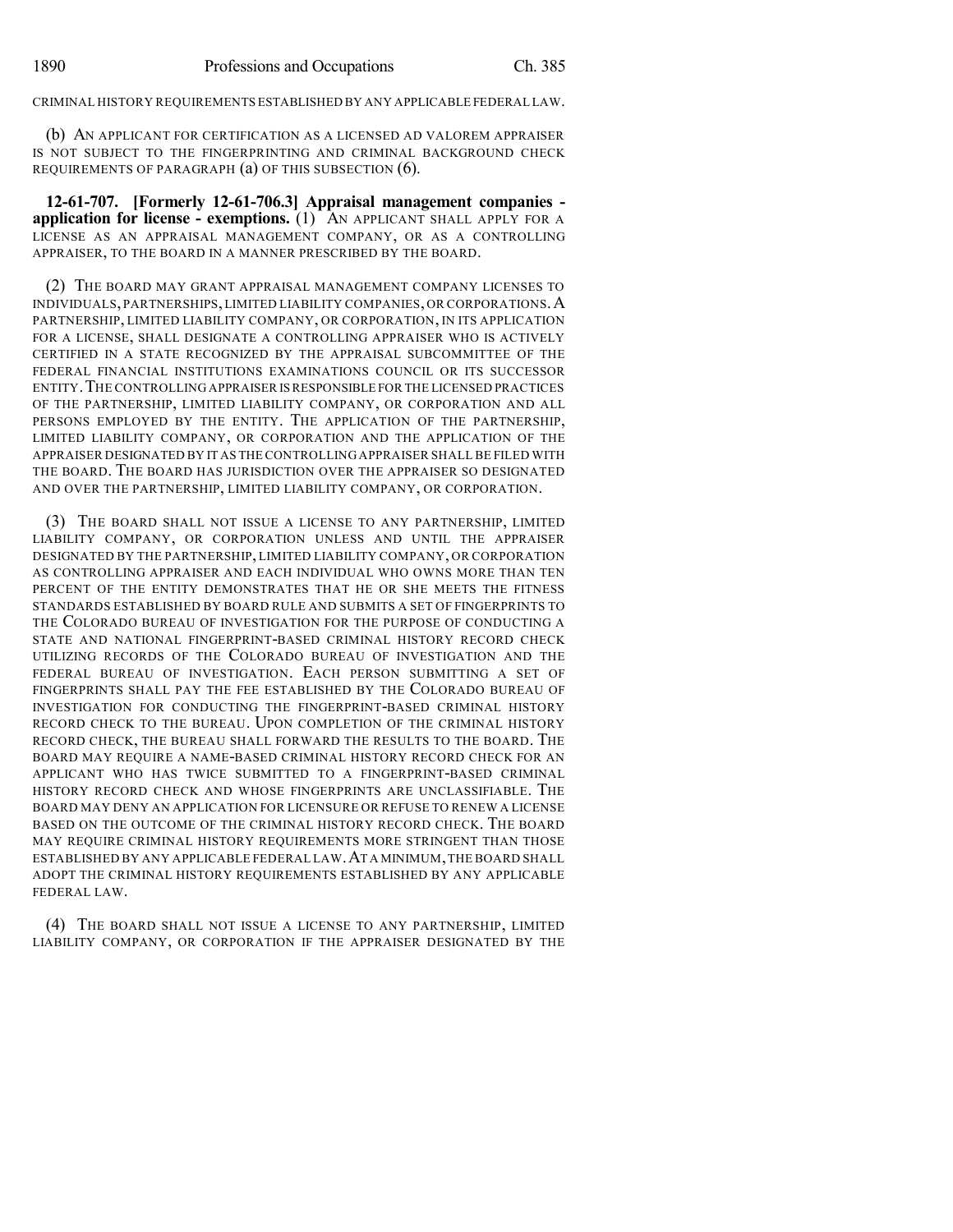ENTITY AS CONTROLLING APPRAISER HAS PREVIOUSLY HAD, IN ANY STATE, AN APPRAISER REGISTRATION, LICENSE, OR CERTIFICATE REFUSED, DENIED, CANCELLED, SURRENDERED IN LIEU OF REVOCATION, OR REVOKED. A DISCIPLINARY ACTION RESULTING IN REFUSAL, DENIAL, CANCELLATION, SURRENDER IN LIEU OF REVOCATION, OR REVOCATION RELATING TO A REGISTRATION, LICENSE, OR CERTIFICATION AS AN APPRAISER REGISTERED, LICENSED, OR CERTIFIED UNDER THIS PART 7 OR ANY RELATED OCCUPATION IN ANY OTHER STATE, TERRITORY, OR COUNTRY FOR DISCIPLINARY REASONS IS PRIMA FACIE EVIDENCE OF GROUNDS FOR DENIAL OF A LICENSE BY THE BOARD.

(5) THE BOARD SHALL NOT ISSUE A LICENSE TO ANY PARTNERSHIP, LIMITED LIABILITY COMPANY, OR CORPORATION IF IT IS OWNED, IN WHOLE OR IN PART, DIRECTLY OR INDIRECTLY, BY ANY PERSON WHO HAS HAD, IN ANY STATE, AN APPRAISER LICENSE, REGISTRATION, OR CERTIFICATE REFUSED, DENIED, CANCELLED, SURRENDERED IN LIEU OF REVOCATION, OR REVOKED. A DISCIPLINARY ACTION RESULTING IN REFUSAL, DENIAL, CANCELLATION, SURRENDER IN LIEU OF REVOCATION, OR REVOCATION RELATING TO A LICENSE, REGISTRATION, OR CERTIFICATION AS AN APPRAISER LICENSED, REGISTERED, OR CERTIFIED UNDER THIS PART 7 OR ANY RELATED OCCUPATION IN ANY OTHER STATE, TERRITORY, OR COUNTRY FOR DISCIPLINARY REASONS IS PRIMA FACIE EVIDENCE OF GROUNDS FOR DENIAL OF A LICENSE BY THE BOARD.

(6) THE BOARD MAY DENY AN APPLICATION FOR A LICENSE FOR ANY PARTNERSHIP,LIMITED LIABILITY COMPANY,OR CORPORATION IF THE PARTNERSHIP, LIMITED LIABILITY COMPANY, OR CORPORATION HAS PREVIOUSLY HAD A LICENSE REVOKED OR SURRENDERED A LICENSE IN LIEU OF REVOCATION. A DISCIPLINARY ACTION RESULTING IN THE SURRENDER IN LIEU OF REVOCATION OR THE REVOCATION OF A LICENSE AS AN APPRAISAL MANAGEMENT COMPANY UNDER THIS PART 7OR ANY RELATED OCCUPATION IN ANY OTHER STATE, TERRITORY, OR COUNTRY FOR DISCIPLINARY REASONS MAY BE DEEMED TO BE PRIMA FACIE EVIDENCE OF GROUNDS FOR DENIAL OF A LICENSE BY THE BOARD.

(7) EACH APPRAISAL MANAGEMENT COMPANY MUST MAINTAIN A DEFINITE PLACE OF BUSINESS.IF THE APPRAISAL MANAGEMENT COMPANY IS DOMICILED IN ANOTHER STATE,THE APPRAISER DESIGNATED BY THE APPRAISAL MANAGEMENT COMPANY AS CONTROLLING APPRAISER IS RESPONSIBLE FOR SUPERVISING ALL LICENSED ACTIVITIES THAT OCCUR IN COLORADO.ALL LICENSED ACTIONS OCCURRING WITHIN THE STATE OF COLORADO MUST OCCUR UNDER THE NAME UNDER WHICH THE APPRAISAL MANAGEMENT COMPANY IS LICENSED OR ITS TRADE NAME ADOPTED IN ACCORDANCE WITH COLORADO LAW.

(8) AN APPLICATION THAT IS SUBMITTED BY AN APPRAISAL MANAGEMENT COMPANY THAT IS:

(a) A PARTNERSHIP MUST BE PROPERLY REGISTERED WITH THE COLORADO DEPARTMENT OF REVENUE OR PROPERLY FILED WITH THECOLORADO SECRETARY OF STATE AND IN GOOD STANDING, PROOF OF WHICH MUST BE INCLUDED IN THE APPLICATION. IF AN ASSUMED OR TRADE NAME IS TO BE USED, IT MUST BE PROPERLY FILED WITH THE COLORADO DEPARTMENT OF REVENUE OR FILED AND ACCEPTED BY THE COLORADO SECRETARY OF STATE, PROOF OF WHICH MUST BE INCLUDED WITH THE APPLICATION.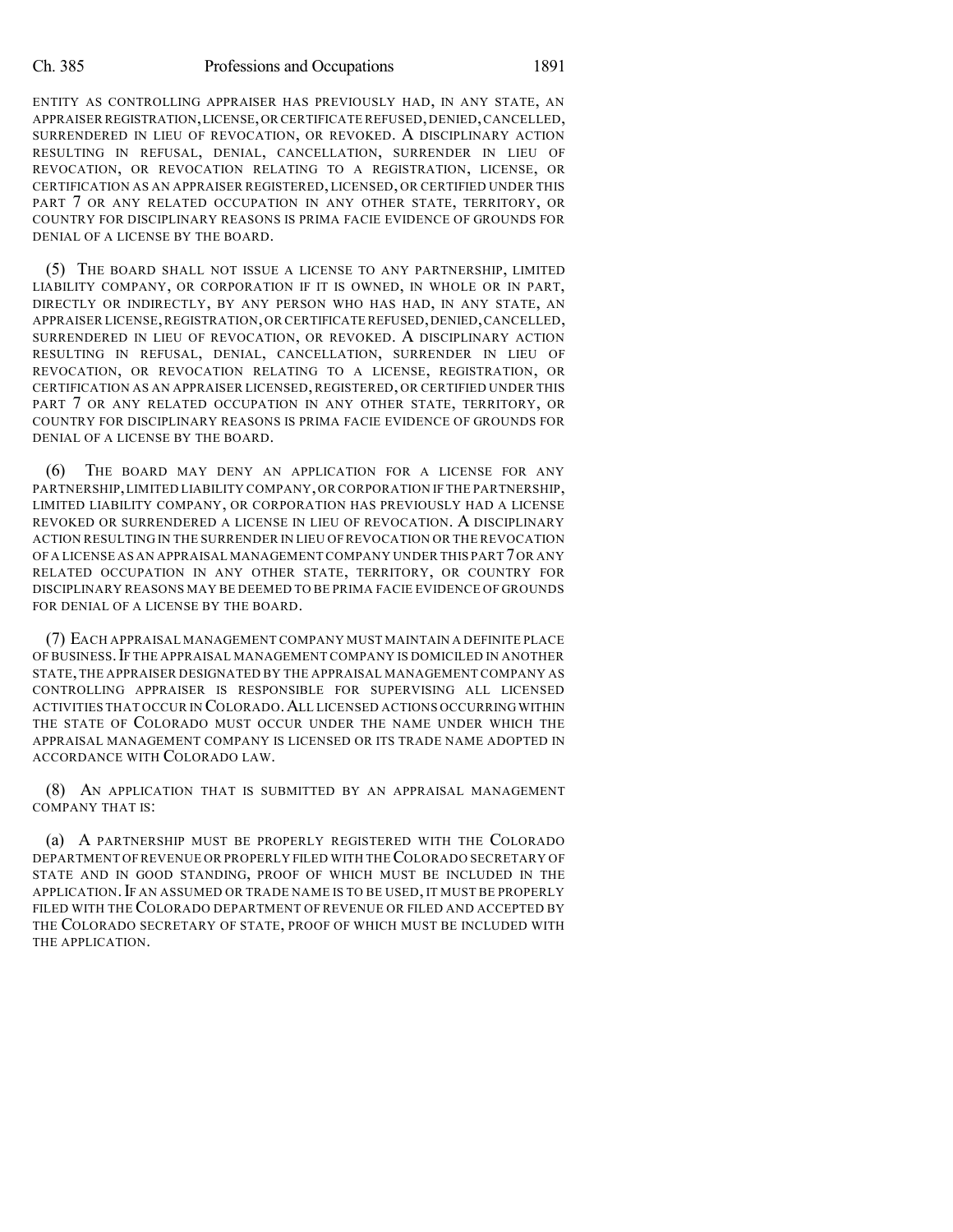(b) A LIMITED LIABILITY COMPANY MUST BE PROPERLY REGISTERED WITH THE COLORADO SECRETARY OF STATE AND IN GOOD STANDING, PROOF OF WHICH MUST BE INCLUDED WITH THE APPLICATION. IF AN ASSUMED OR TRADE NAME IS TO BE USED, IT MUST BE PROPERLY FILED WITH THE COLORADO SECRETARY OF STATE, PROOF OF WHICH MUST BE INCLUDED WITH THE APPLICATION.

(c) A CORPORATION MUST BE REGISTERED AS A FOREIGN CORPORATION OR PROPERLY INCORPORATED WITH THECOLORADO SECRETARY OFSTATE AND IN GOOD STANDING, PROOF OF WHICH MUST BE INCLUDED WITH THE APPLICATION. IF AN ASSUMED OR TRADE NAME IS TO BE USED, IT MUST BE PROPERLY FILED WITH THE COLORADO SECRETARY OF STATE, PROOF OF WHICH MUST BE INCLUDED WITH THE APPLICATION.

(9) FINANCIAL INSTITUTIONS AND APPRAISAL MANAGEMENT COMPANY SUBSIDIARIES THAT ARE OWNED AND CONTROLLED BY THE FINANCIAL INSTITUTION AND REGULATED BY A FEDERAL FINANCIAL INSTITUTION REGULATORY AGENCY ARE NOT REQUIRED TO REGISTER WITH OR BE LICENSED BY THE BOARD. THIS EXEMPTION INCLUDES A PANEL OF APPRAISERS WHO ARE ENGAGED TO PROVIDE APPRAISAL SERVICES AND ARE ADMINISTERED BY A FINANCIAL INSTITUTION REGULATED BY A FEDERAL FINANCIAL REGULATORY AGENCY.

**12-61-708. [Formerly 12-61-706.5] Errors and omissions insurance - duties of the division - certificate of coverage - group plan made available - rules.** (1) EVERY LICENSEE UNDER THIS PART 7, EXCEPT AN APPRAISER WHO IS EMPLOYED BY A STATE OR LOCAL GOVERNMENTAL ENTITY OR AN INACTIVE APPRAISER OR APPRAISAL MANAGEMENT COMPANY, SHALL MAINTAIN ERRORS AND OMISSIONS INSURANCE TO COVER ALL ACTIVITIES CONTEMPLATED UNDER THIS PART 7. THE DIVISION SHALL MAKE THE ERRORS AND OMISSIONS INSURANCE AVAILABLE TO ALL LICENSEES BY CONTRACTING WITH AN INSURER FOR A GROUP POLICY AFTER A COMPETITIVE BID PROCESS IN ACCORDANCE WITH ARTICLE 103 OF TITLE 24, C.R.S. AGROUP POLICY OBTAINED BY THE DIVISION MUST BE AVAILABLE TO ALL LICENSEES WITH NO RIGHT ON THE PART OF THE INSURER TO CANCEL ANY LICENSEE. A LICENSEE MAY OBTAIN ERRORS AND OMISSIONS INSURANCE INDEPENDENTLY IF THE COVERAGE COMPLIES WITH THE MINIMUM REQUIREMENTS ESTABLISHED BY THE DIVISION.

(2)(a) IF THE DIVISION IS UNABLE TO OBTAIN ERRORS AND OMISSIONS INSURANCE COVERAGE TO INSURE ALL LICENSEES WHO CHOOSE TO PARTICIPATE IN THE GROUP PROGRAM AT A REASONABLE ANNUAL PREMIUM, AS DETERMINED BY THE DIVISION, A LICENSEE SHALL INDEPENDENTLY OBTAIN THE ERRORS AND OMISSIONS INSURANCE REQUIRED BY THIS SECTION.

(b) THE DIVISION SHALL SOLICIT AND CONSIDER INFORMATION AND COMMENTS FROM INTERESTED PERSONS WHEN DETERMINING THE REASONABLENESS OF ANNUAL PREMIUMS.

(3) THE DIVISION SHALL DETERMINE THE TERMS AND CONDITIONS OF COVERAGE REQUIRED UNDER THIS SECTION BASED ON RULES PROMULGATED BY THE BOARD. EACH LICENSEE SHALL BE NOTIFIED OF THE REQUIRED TERMS AND CONDITIONS AT LEAST THIRTY DAYS BEFORE THE ANNUAL PREMIUM RENEWAL DATE AS DETERMINED BY THE DIVISION.EACH LICENSEE SHALL FILE A CERTIFICATE OFCOVERAGE SHOWING COMPLIANCE WITH THE REQUIRED TERMS AND CONDITIONS WITH THE DIVISION BY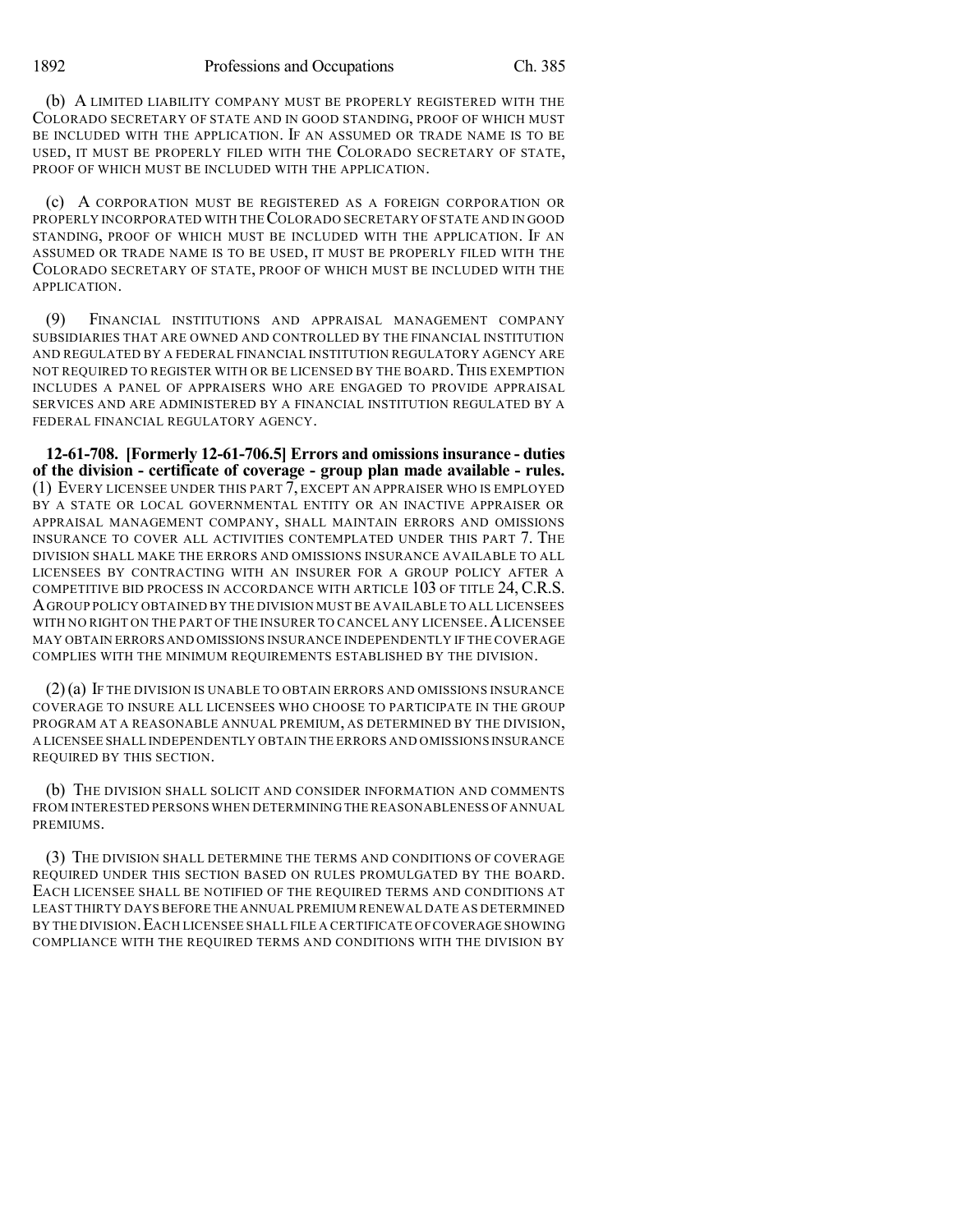THE ANNUAL PREMIUM RENEWAL DATE, AS DETERMINED BY THE DIVISION.

(4) IN ADDITION TO ALL OTHER POWERS AND DUTIES CONFERRED UPON THE BOARD BY THIS PART 7, THE BOARD IS AUTHORIZED AND DIRECTED TO ADOPT RULES IT DEEMS NECESSARY OR PROPER TO CARRY OUT THE REQUIREMENTS OF THIS SECTION.

**12-61-709. [Formerly 12-61-706.7] Bond required.** (1) BEFORE THE BOARD ISSUES A LICENSE TO AN APPLICANT FOR AN APPRAISAL MANAGEMENT COMPANY LICENSE, THE APPLICANT SHALL POST WITH THE BOARD A SURETY BOND IN THE AMOUNT OF TWENTY-FIVE THOUSAND DOLLARS. A LICENSED APPRAISAL MANAGEMENT COMPANY SHALL MAINTAIN THE REQUIRED BOND AT ALL TIMES.

(2) THE SURETY BOND SHALL REQUIRE THE SURETY TO PROVIDE NOTICE TO THE BOARD WITHIN THIRTY DAYS IF PAYMENT IS MADE FROM THE SURETY BOND OR IF THE BOND IS CANCELLED.

**12-61-710. [Formerly 12-61-707] Expiration of licenses- renewal - penalties - fees - rules.** (1) (a) ALL LICENSES OR CERTIFICATES EXPIRE PURSUANT TO A SCHEDULE ESTABLISHED BY THE DIRECTOR AND MAY BE RENEWED OR REINSTATED PURSUANT TO THIS SECTION. UPON COMPLIANCE WITH THIS SECTION AND ANY APPLICABLE RULES OF THE BOARD REGARDING RENEWAL, INCLUDING THE PAYMENT OF A RENEWAL FEE PLUS A REINSTATEMENT FEE ESTABLISHED PURSUANT TO PARAGRAPH (b) OF THIS SUBSECTION (1), THE EXPIRED LICENSE OR CERTIFICATE SHALL BE REINSTATED. A REAL ESTATE APPRAISER'S LICENSE OR CERTIFICATE THAT HAS NOT BEEN RENEWED FOR A PERIOD GREATER THAN TWO YEARS SHALL NOT BE REINSTATED,AND THE PERSON MUST SUBMIT A NEW APPLICATION FOR LICENSURE OR CERTIFICATION.

(b) APERSON WHO FAILS TO RENEW HIS OR HER LICENSE OR CERTIFICATE BEFORE THE APPLICABLE RENEWAL DATE MAY HAVE IT REINSTATED IF THE PERSON SUBMITS AN APPLICATION AS PRESCRIBED BY THE BOARD:

(I) WITHIN THIRTY-ONE DAYS AFTER THE DATE OF EXPIRATION, BY PAYMENT OF THE REGULAR RENEWAL FEE;

(II) MORE THAN THIRTY-ONE DAYS, BUT WITHIN ONE YEAR, AFTER THE DATE OF EXPIRATION, BY PAYMENT OF THE REGULAR RENEWAL FEE AND PAYMENT OF A REINSTATEMENT FEE EQUAL TO ONE-THIRD OF THE REGULAR RENEWAL FEE; OR

(III) MORE THAN ONE YEAR, BUT WITHIN TWO YEARS, AFTER THE DATE OF EXPIRATION, BY PAYMENT OF THE REGULAR RENEWAL FEE AND PAYMENT OF A REINSTATEMENT FEE EQUAL TO TWO-THIRDS OF THE REGULAR RENEWAL FEE.

(2) IF THE FEDERAL REGISTRY FEE COLLECTED BY THE BOARD AND TRANSMITTED TO THE FEDERAL FINANCIAL INSTITUTIONS EXAMINATION COUNCIL IS INCREASED PRIOR TO EXPIRATION OF A LICENSE OR CERTIFICATE, THE BOARD SHALL COLLECT THE AMOUNT OF THE INCREASE IN THE FEE FROM THE HOLDER OF THE LICENSE OR CERTIFICATE AND FORWARD THE AMOUNT TO THE COUNCIL ANNUALLY. THE FEDERAL REGISTRY FEE DOES NOT APPLY TO LICENSED AD VALOREM APPRAISERS LICENSED UNDER THIS ARTICLE.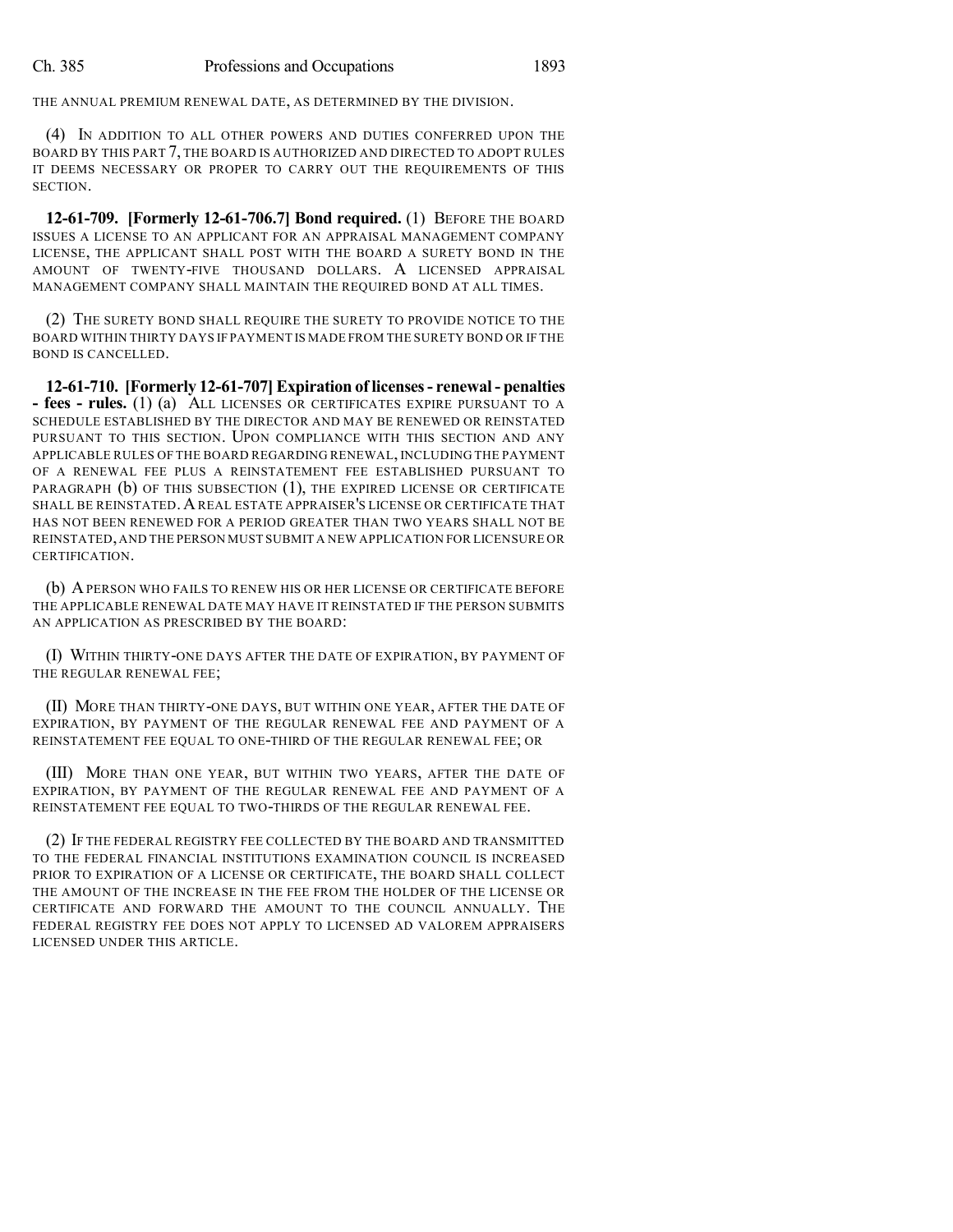1894 Professions and Occupations Ch. 385

(3)(a) IF THE APPLICANT HAS COMPLIED WITH THIS SECTION AND ANY APPLICABLE RULES OF THE BOARD REGARDING RENEWAL, EXCEPT FOR THE CONTINUING EDUCATION REQUIREMENTS PURSUANT TO SECTION 12-61-706, THE LICENSEE MAY RENEW THE LICENSE ON INACTIVE STATUS. AN INACTIVE LICENSE MAY BE ACTIVATED IFTHE LICENSEE SUBMITS WRITTEN CERTIFICATION OF COMPLIANCE WITH SECTION 12-61-706 FOR THE PREVIOUS LICENSING PERIOD. THE BOARD MAY ADOPT RULES ESTABLISHING PROCEDURES TO FACILITATE REACTIVATION OF LICENSES.

(b) THE HOLDER OF AN INACTIVE LICENSE SHALL NOT PERFORM A REAL ESTATE APPRAISAL OR APPRAISAL MANAGEMENT DUTIES.

(c) THE HOLDER OF AN INACTIVE LICENSE SHALL NOT HOLD HIMSELF OR HERSELF OUT AS HAVING AN ACTIVE LICENSE PURSUANT TO THIS PART 7.

(4) AT THE TIME OF RENEWAL OR REINSTATEMENT,EVERY LICENSEE,CERTIFICATE HOLDER, AND PERSON OR INDIVIDUAL WHO OWNS MORE THAN TEN PERCENT OF AN APPRAISAL MANAGEMENT COMPANY SHALL SUBMIT A SET OF FINGERPRINTS TO THE COLORADO BUREAU OF INVESTIGATION FOR THE PURPOSE OF CONDUCTING A STATE AND NATIONAL FINGERPRINT-BASED CRIMINAL HISTORY RECORD CHECK UTILIZING RECORDS OF THECOLORADO BUREAU OF INVESTIGATION AND THE FEDERAL BUREAU OF INVESTIGATION, IF THE PERSON HAS NOT PREVIOUSLY DONE SO FOR ISSUANCE OF A LICENSE OR CERTIFICATION BY THE BOARD. EACH PERSON SUBMITTING A SET OF FINGERPRINTS SHALL PAY THE FEE ESTABLISHED BY THE COLORADO BUREAU OF INVESTIGATION FOR CONDUCTING THE FINGERPRINT-BASED CRIMINAL HISTORY RECORD CHECK TO THE BUREAU.THE BUREAU SHALL FORWARD THE RESULTS TO THE BOARD. THE BOARD MAY REQUIRE A NAME-BASED CRIMINAL HISTORY RECORD CHECK FOR AN APPLICANT WHO HAS TWICE SUBMITTED TO A FINGERPRINT-BASED CRIMINAL HISTORY RECORD CHECK AND WHOSE FINGERPRINTS ARE UNCLASSIFIABLE. THE BOARD MAY REFUSE TO RENEW OR REINSTATE A LICENSE OR CERTIFICATION BASED ON THE OUTCOME OF THE CRIMINAL HISTORY RECORD CHECK.

**12-61-711. [Formerly 12-61-708] Licensure or certification by endorsement - temporary practice.** (1) THE BOARD MAY ISSUE A LICENSE OR CERTIFICATION TO AN APPRAISER BY ENDORSEMENT TO ENGAGE IN THE OCCUPATION OF REAL ESTATE APPRAISAL TO ANY APPLICANT WHO HAS A LICENSE OR CERTIFICATION IN GOOD STANDING AS A REAL ESTATE APPRAISER UNDER THE LAWS OF ANOTHER JURISDICTION IF:

(a) THE APPLICANT PRESENTS PROOF SATISFACTORY TO THE BOARD THAT, AT THE TIME OF APPLICATION FOR A COLORADO LICENSE OR CERTIFICATE BY ENDORSEMENT, THE APPLICANT POSSESSES CREDENTIALS AND QUALIFICATIONS THAT ARE SUBSTANTIALLY EQUIVALENT TO THE REQUIREMENTS OF THIS PART 7; OR

(b) THE JURISDICTION THAT ISSUED THE APPLICANT A LICENSE OR CERTIFICATE TO ENGAGE IN THE OCCUPATION OF REAL ESTATE APPRAISAL HAS A LAW SIMILAR TO THIS SUBSECTION (1) PURSUANT TO WHICH IT LICENSES OR CERTIFIES PERSONS WHO ARE LICENSED REAL ESTATE APPRAISERS IN THIS STATE.

(2) **[Formerly 12-61-708 (1.2)]** THE BOARD MAY SPECIFY, BY RULE, WHAT CONSTITUTES SUBSTANTIALLY EQUIVALENTCREDENTIALS AND QUALIFICATIONS AND THE MANNER IN WHICH THE BOARD WILLREVIEW CREDENTIALS AND QUALIFICATIONS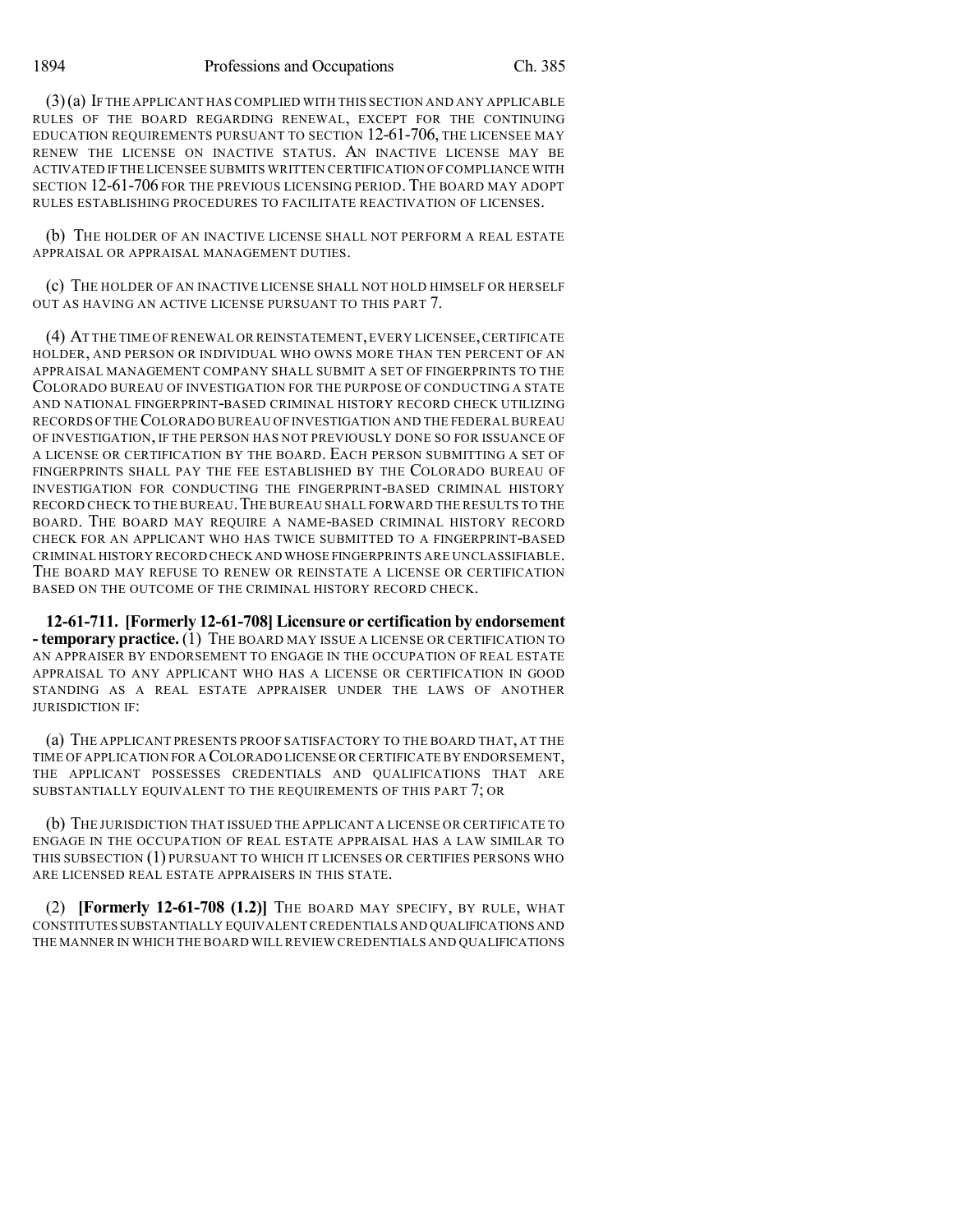OF AN APPLICANT.

(3) **[Formerly 12-61-708 (2)]** PURSUANT TO SECTION 1122 (a) OF TITLE XI OF THE FEDERAL "FINANCIAL INSTITUTIONS REFORM, RECOVERY, AND ENFORCEMENT ACT OF 1989", PUB.L. 101-73, THE BOARD SHALL RECOGNIZE, ON A TEMPORARY BASIS, THE LICENSE OR CERTIFICATION OF AN APPRAISER ISSUED BY ANOTHER STATE IF:

(a) **[Formerly 12-61-708 (2)(b)]**THE APPRAISER'S BUSINESS IS OF A TEMPORARY NATURE; AND

(b) **[Formerly 12-61-708 (2) (c)]** THE APPRAISER APPLIES FOR AND IS GRANTED A TEMPORARY PRACTICE PERMIT BY THE BOARD.

**12-61-712. [Formerly 12-61-709] Denial of license or certificate - renewal definition.** (1) THE BOARD MAY DETERMINE WHETHER AN APPLICANT FOR LICENSURE OR CERTIFICATION POSSESSES THE NECESSARY QUALIFICATIONS FOR LICENSURE OR CERTIFICATION REQUIRED BY THIS PART 7.THE BOARD MAY CONSIDER SUCH QUALITIES AS THE APPLICANT'S FITNESS AND PRIOR PROFESSIONAL LICENSURE AND WHETHER THE APPLICANT HAS BEEN CONVICTED OF A CRIME. AS USED IN THIS SUBSECTION (1), "APPLICANT" INCLUDES ANY INDIVIDUAL WHO OWNS,IN WHOLE OR IN PART, DIRECTLY OR INDIRECTLY, AN APPRAISAL MANAGEMENT COMPANY AND ANY APPRAISER DESIGNATED AS A CONTROLLING APPRAISER BY A PARTNERSHIP, LIMITED LIABILITY COMPANY, OR CORPORATION ACTING AS AN APPRAISAL MANAGEMENT COMPANY.

(2) IF THE BOARD DETERMINES THAT AN APPLICANT DOES NOT POSSESS THE APPLICABLE QUALIFICATIONS REQUIRED BY THIS PART 7, OR THE APPLICANT HAS VIOLATED THIS PART 7, RULES PROMULGATED BY THE BOARD, OR ANY BOARD ORDER, THE BOARD MAY DENY THE APPLICANT A LICENSE OR CERTIFICATE OR DENY THE RENEWAL OR REINSTATEMENT OF A LICENSE OR CERTIFICATE PURSUANT TO SECTION 12-61-710, AND, IN SUCH INSTANCE, THE BOARD SHALL PROVIDE THE APPLICANT WITH A STATEMENT IN WRITING SETTING FORTH THE BASIS OF THE BOARD'S DETERMINATION THAT THE APPLICANT DOES NOT POSSESS THE QUALIFICATIONS OR PROFESSIONAL COMPETENCE REQUIRED BY THIS PART 7. THE APPLICANT MAY REQUEST A HEARING ON THE DETERMINATION AS PROVIDED IN SECTION 24-4-104 (9), C.R.S.

**12-61-713. [Formerly 12-61-710] Prohibited activities - grounds for disciplinary actions- procedures.** (1) AREAL ESTATE APPRAISER IS IN VIOLATION OF THIS PART 7 IF THE APPRAISER:

(a) HAS BEEN CONVICTED OF A FELONY OR HAS HAD ACCEPTED BY A COURT A PLEA OF GUILTY OR NOLO CONTENDERE TO A FELONY IF THE FELONY IS RELATED TO THE ABILITY TO ACT AS A REAL PROPERTY APPRAISER. A CERTIFIED COPY OF THE JUDGMENT OF A COURT OF COMPETENT JURISDICTION OF THE CONVICTION OR PLEA IS CONCLUSIVE EVIDENCE OF THE CONVICTION OR PLEA. IN CONSIDERING THE DISCIPLINARY ACTION, THE BOARD SHALL BE GOVERNED BY THE PROVISIONS OF SECTION 24-5-101, C.R.S.

(b) HAS VIOLATED, OR ATTEMPTED TO VIOLATE, DIRECTLY OR INDIRECTLY, OR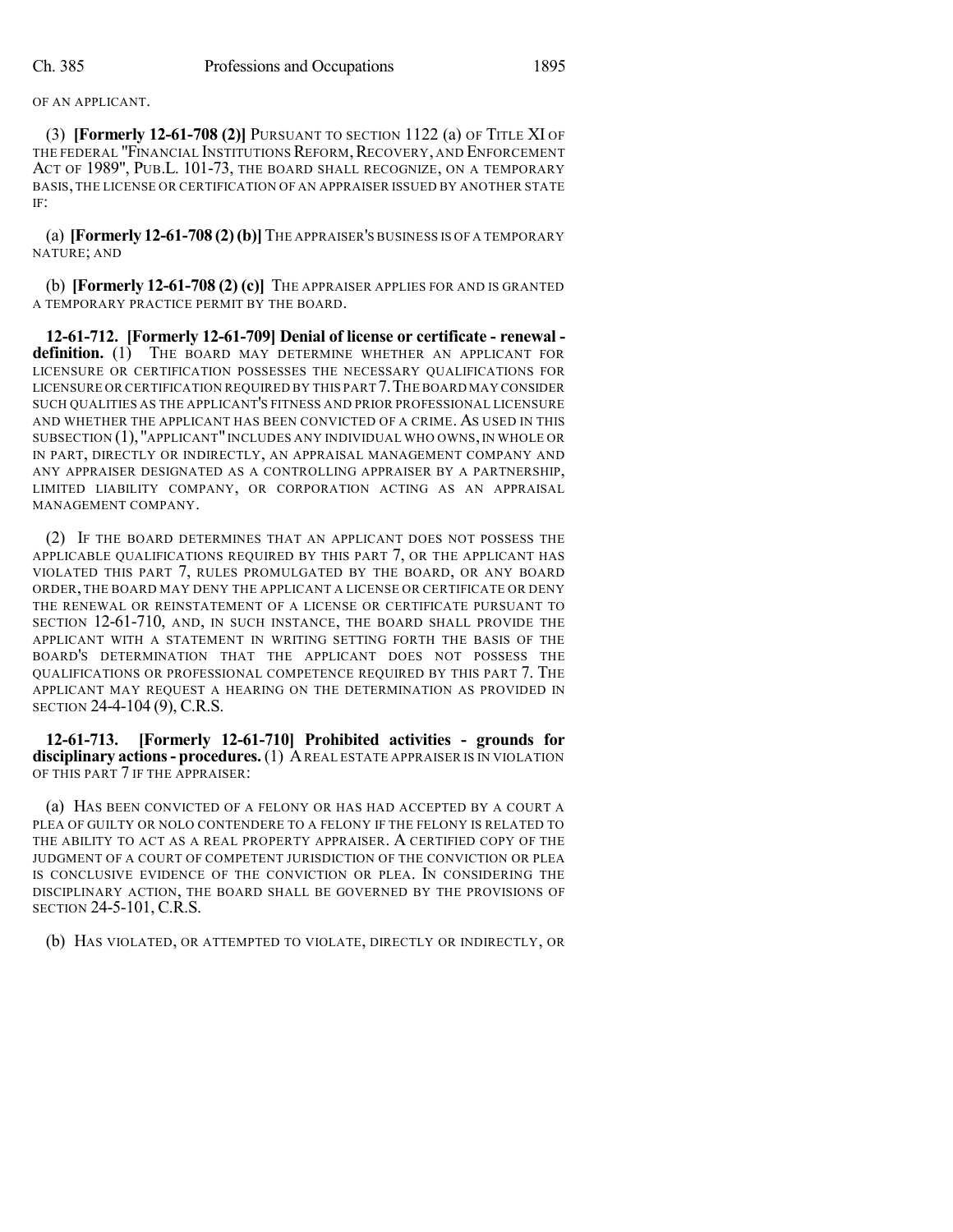ASSISTED IN OR ABETTED THE VIOLATION OF, OR CONSPIRED TO VIOLATE THIS PART 7, A RULE PROMULGATED PURSUANT TO THIS PART 7, OR AN ORDER OF THE BOARD ISSUED PURSUANT TO THIS PART 7;

(c) HAS ACCEPTED ANY FEES, COMPENSATION, OR OTHER VALUABLE CONSIDERATION TO INFLUENCE THE OUTCOME OF AN APPRAISAL;

(d) HAS USED ADVERTISING THAT IS MISLEADING, DECEPTIVE, OR FALSE;

(e) HAS USED FRAUD OR MISREPRESENTATION IN OBTAINING A LICENSE OR CERTIFICATE UNDER THIS PART 7;

(f) HAS CONDUCTED AN APPRAISAL IN A FRAUDULENT MANNER OR USED MISREPRESENTATION IN ANY SUCH ACTIVITY;

(g) HAS ACTED OR FAILED TO ACT IN A MANNER THAT DOES NOT MEET THE GENERALLY ACCEPTED STANDARDS OF PROFESSIONAL APPRAISAL PRACTICE AS ADOPTED BY THE BOARD BY RULE. A CERTIFIED COPY OF A MALPRACTICE JUDGMENT OF A COURT OF COMPETENT JURISDICTION IS CONCLUSIVE EVIDENCE OF THE ACT OR OMISSION, BUT EVIDENCE OF THE ACT OR OMISSION IS NOT LIMITED TO A MALPRACTICE JUDGMENT.

(h) HAS PERFORMED APPRAISAL SERVICES BEYOND HIS OR HER LEVEL OF COMPETENCY;

(i) HAS BEEN SUBJECT TO AN ADVERSE OR DISCIPLINARY ACTION IN ANOTHER STATE, TERRITORY, OR COUNTRY RELATING TO A LICENSE, CERTIFICATE, OR OTHER AUTHORIZATION TO PRACTICE AS AN APPRAISER.ADISCIPLINARY ACTION RELATING TO A LICENSE OR CERTIFICATE AS AN APPRAISER LICENSED OR CERTIFIED UNDER THIS PART 7 OR ANY RELATED OCCUPATION IN ANY OTHER STATE, TERRITORY, OR COUNTRY FOR DISCIPLINARY REASONS IS PRIMA FACIE EVIDENCE OF GROUNDS FOR DISCIPLINARY ACTION OR DENIAL OF LICENSURE OR CERTIFICATION BY THE BOARD. THIS PARAGRAPH (i) APPLIES ONLY TO VIOLATIONS BASED UPON ACTS OR OMISSIONS IN THE OTHER STATE, TERRITORY, OR COUNTRY THAT ARE ALSO VIOLATIONS OF THIS PART<sub>7</sub>.

(j) HAS FAILED TO DISCLOSE IN THE APPRAISAL REPORT THE FEE PAID TO THE APPRAISER FOR A RESIDENTIAL REAL PROPERTY APPRAISAL IF THE APPRAISER WAS ENGAGED BY AN APPRAISAL MANAGEMENT COMPANY TO COMPLETE THE ASSIGNMENT; OR

(k) HAS ENGAGED IN CONDUCT THAT WOULD BE GROUNDS FOR THE DENIAL OF A LICENSE OR CERTIFICATION UNDER SECTION 12-61-712.

(2) IF AN APPLICANT, A LICENSEE, OR A CERTIFIED PERSON HAS VIOLATED ANY PROVISION OF THIS SECTION, THE BOARD MAY DENY OR REFUSE TO RENEW THE LICENSE OR CERTIFICATE, OR, AS SPECIFIED IN SUBSECTIONS (3) AND (6) OF THIS SECTION, REVOKE OR SUSPEND THE LICENSE OR CERTIFICATE, ISSUE A LETTER OF ADMONITION TO A LICENSEE OR CERTIFIED PERSON, PLACE A LICENSEE OR CERTIFIED PERSON ON PROBATION, OR IMPOSE PUBLIC CENSURE.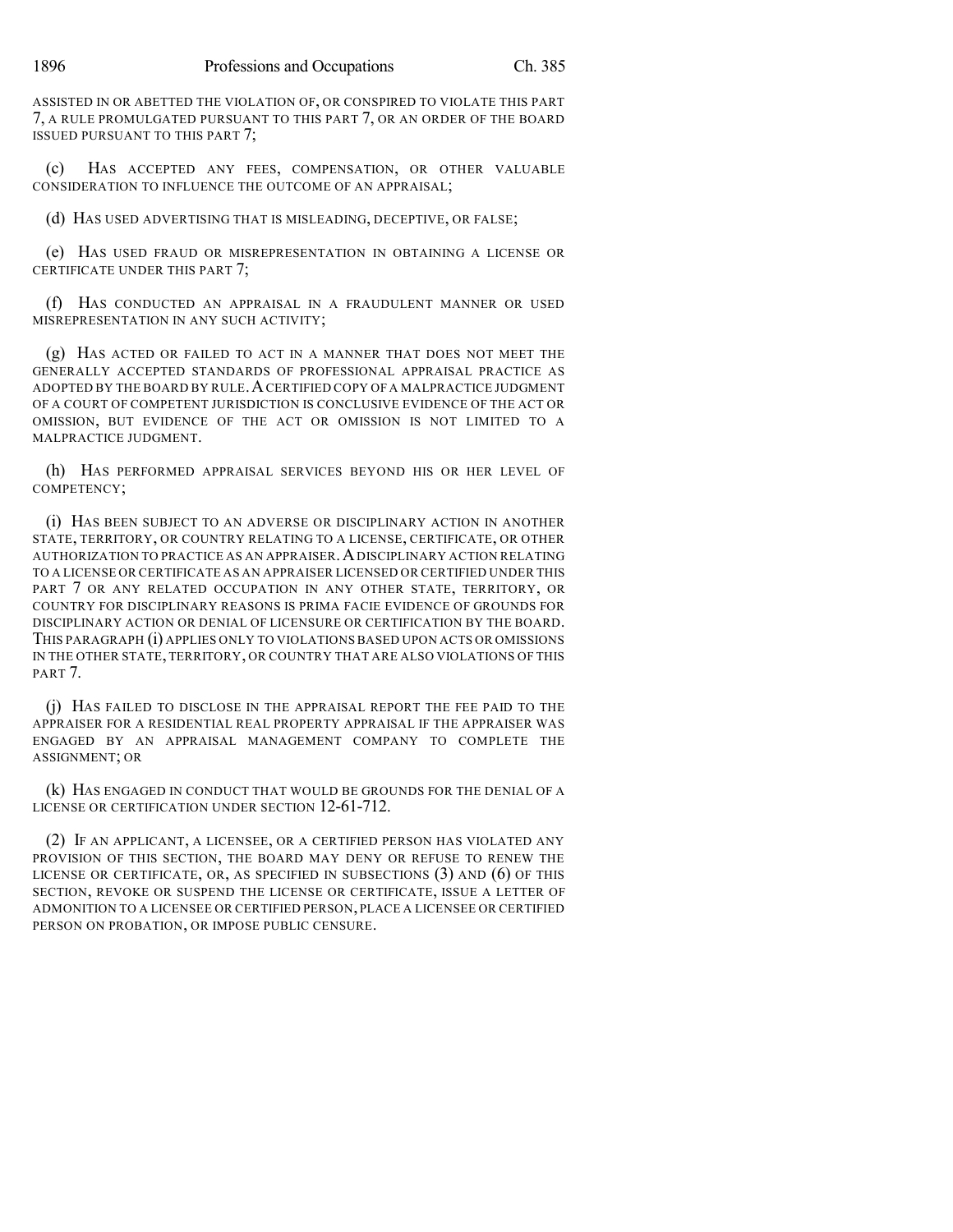(3) **[Formerly 12-61-710 (2.5)]** WHEN A COMPLAINT OR AN INVESTIGATION DISCLOSES AN INSTANCE OF MISCONDUCT BY A LICENSED OR CERTIFIED APPRAISER THAT, IN THE OPINION OF THE BOARD, DOES NOT WARRANT FORMAL ACTION BY THE BOARD BUT SHOULD NOT BE DISMISSED AS BEING WITHOUT MERIT, THE BOARD MAY SEND A LETTER OF ADMONITION BY CERTIFIED MAIL TO THE APPRAISER AGAINST WHOM A COMPLAINT WAS MADE. THE LETTER SHALL ADVISE THE APPRAISER OF THE RIGHT TO MAKE A WRITTEN REQUEST, WITHIN TWENTY DAYS AFTER RECEIPT OF THE LETTER OF ADMONITION, TO THE BOARD TO BEGIN FORMAL DISCIPLINARY PROCEEDINGS AS PROVIDED IN THIS SECTION TO ADJUDICATE THE CONDUCT OR ACTS ON WHICH THE LETTER WAS BASED.

(4) **[Formerly 12-61-710 (3)]** THE BOARD MAY START A PROCEEDING FOR DISCIPLINE OF A LICENSEE OR CERTIFIED PERSON WHEN THE BOARD HASREASONABLE GROUNDS TO BELIEVE THAT A LICENSEE OR CERTIFIED PERSON HAS COMMITTED ANY ACT OR FAILED TO ACT PURSUANT TO THE GROUNDS ESTABLISHED IN SUBSECTION (1) OF THIS SECTION OR WHEN A REQUEST FOR A HEARING IS TIMELY MADE UNDER SUBSECTION (3) OF THIS SECTION.

(5)**[Formerly12-61-710 (4)]**DISCIPLINARY PROCEEDINGS SHALL BECONDUCTED IN THE MANNER PRESCRIBED BY THE "STATE ADMINISTRATIVE PROCEDURE ACT", ARTICLE 4 OF TITLE 24, C.R.S.

(6) **[Formerly 12-61-710 (5)]** AS AUTHORIZED IN SUBSECTION (2) OF THIS SECTION, DISCIPLINARY ACTIONS BY THE BOARD MAY CONSIST OF THE FOLLOWING:

(a) **Revocation of a license or certificate.** (I) REVOCATION OF A LICENSE OR CERTIFICATE BY THE BOARD MEANS THAT THE LICENSED OR CERTIFIED PERSON SHALL SURRENDER HIS OR HER LICENSE OR CERTIFICATE IMMEDIATELY TO THE BOARD.

(II) ANY PERSON WHOSE LICENSE OR CERTIFICATE TO PRACTICE IS REVOKED IS INELIGIBLE TO APPLY FOR A LICENSE OR CERTIFICATE ISSUED UNDER THIS PART 7 UNTIL MORE THAN TWO YEARS HAVE ELAPSED FROM THE DATE OF SURRENDER OF THE LICENSE OR CERTIFICATE. A REAPPLICATION AFTER THE TWO-YEAR PERIOD IS TREATED AS A NEW APPLICATION.

(b) **Suspension of a license or certificate.** SUSPENSION OF A LICENSE OR CERTIFICATE BY THE BOARD IS FOR A PERIOD TO BE DETERMINED BY THE BOARD.

(c) **Probationary status.** THE BOARD MAY IMPOSE PROBATIONARY STATUS ON A LICENSEE OR CERTIFIED PERSON. IF THE BOARD PLACES A LICENSEE OR CERTIFIED PERSON ON PROBATION, THE BOARD MAY INCLUDE CONDITIONS FOR CONTINUED PRACTICE THAT THE BOARD DEEMS APPROPRIATE TO ASSURE THAT THE LICENSEE OR CERTIFIED PERSON IS OTHERWISE QUALIFIED TO PRACTICE IN ACCORDANCE WITH GENERALLY ACCEPTED PROFESSIONAL STANDARDS OF PROFESSIONAL APPRAISAL PRACTICE, AS SPECIFIED IN BOARD RULES, INCLUDING ANY OR ALL OF THE FOLLOWING:

(I) AREQUIREMENT THAT THE LICENSEE OR CERTIFIED PERSON TAKE COURSES OF TRAINING OR EDUCATION AS NEEDED TO CORRECT DEFICIENCIES FOUND IN THE HEARING;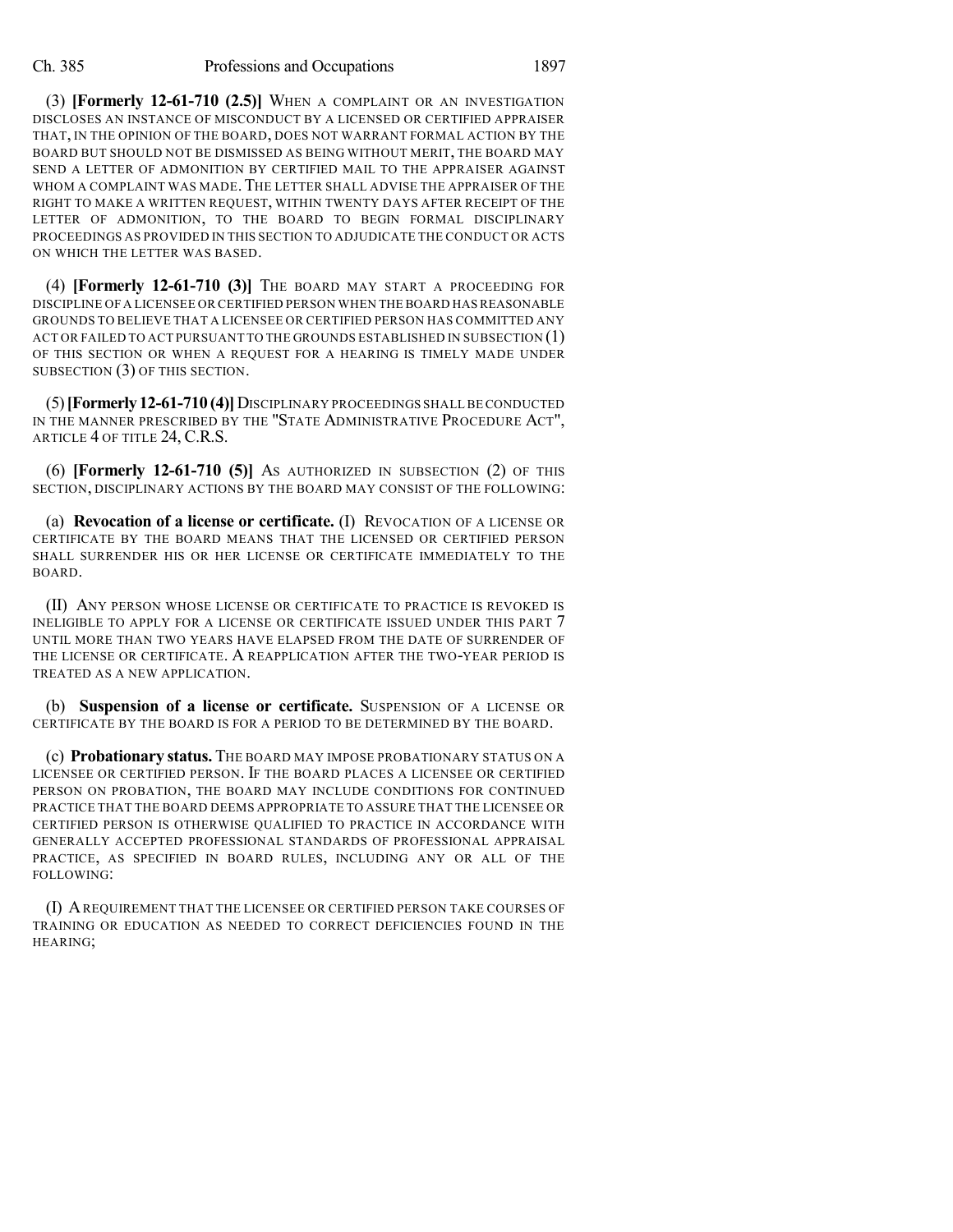(II) A REVIEW OR SUPERVISION OF HIS OR HER PRACTICE AS MAY BE NECESSARY TO DETERMINE THE QUALITY OFTHE PRACTICE AND TO CORRECT DEFICIENCIES IN THE PRACTICE; AND

(III) THE IMPOSITION OF RESTRICTIONS UPON THE NATURE OF HIS OR HER APPRAISAL PRACTICE TO ASSURE THAT HE OR SHE DOES NOT PRACTICE BEYOND THE LIMITS OF HIS OR HER CAPABILITIES.

(d) **[Formerly 12-61-710 (5) (e)] Public censure.** IF, AFTER NOTICE AND HEARING, THE DIRECTOR OR THE DIRECTOR'S DESIGNEE DETERMINES THAT THE LICENSEE OR CERTIFIED PERSON HAS COMMITTED ANY OF THE ACTS SPECIFIED IN THIS SECTION, THE BOARD MAY IMPOSE PUBLIC CENSURE.

(7) **[Formerly 12-61-710 (6)]** IN ADDITION TO ANY OTHER DISCIPLINE IMPOSED PURSUANT TO THIS SECTION, ANY PERSON WHO VIOLATES THIS PART 7 OR THE RULES PROMULGATED PURSUANT TO THIS ARTICLE MAY BE PENALIZED BY THE BOARD UPON A FINDING OF A VIOLATION PURSUANT TO ARTICLE 4 OF TITLE 24, C.R.S., AS FOLLOWS:

(a) IN THE FIRST ADMINISTRATIVE PROCEEDING AGAINST A PERSON, A FINE OF NOT LESS THAN THREE HUNDRED DOLLARSBUT NOT MORE THAN FIVE HUNDRED DOLLARS PER VIOLATION;

(b) IN ANY SUBSEQUENT ADMINISTRATIVE PROCEEDING AGAINST A PERSON FOR TRANSACTIONS OCCURRING AFTER A FINAL AGENCY ACTION DETERMINING THAT A VIOLATION OF THIS PART 7 HAS OCCURRED, A FINE OF NOT LESS THAN ONE THOUSAND DOLLARS BUT NOT MORE THAN TWO THOUSAND DOLLARS.

(8) APERSON PARTICIPATING IN GOOD FAITH IN MAKING A COMPLAINT OR REPORT OR PARTICIPATING IN AN INVESTIGATIVE OR ADMINISTRATIVE PROCEEDING BEFORE THE BOARD PURSUANT TO THIS ARTICLE IS IMMUNE FROM ANY LIABILITY, CIVIL OR CRIMINAL, THAT OTHERWISE MIGHT RESULT BY REASON OF THE ACTION.

(9) **[Formerly 12-61-710 (10)]** A LICENSEE OR CERTIFIED PERSON WHO HAS DIRECT KNOWLEDGE THAT A PERSON HAS VIOLATED THIS PART 7 SHALL REPORT HIS OR HER KNOWLEDGE TO THE BOARD.

(10) **[Formerly 12-61-710 (11)]** THE BOARD, ON ITS OWN MOTION OR UPON APPLICATION AT ANY TIME AFTER THE IMPOSITION OF DISCIPLINE AS PROVIDED IN THIS SECTION, MAY RECONSIDER ITS PRIOR ACTION AND REINSTATE OR RESTORE A LICENSE OR CERTIFICATE, TERMINATE PROBATION, OR REDUCE THE SEVERITY OF ITS PRIOR DISCIPLINARY ACTION. THE DECISION OF WHETHER TO TAKE ANY FURTHER ACTION OR HOLD A HEARING WITH RESPECT TO A PRIOR DISCIPLINARY ACTION RESTS IN THE SOLE DISCRETION OF THE BOARD.

**12-61-714. [Formerly 12-61-710.5)] Appraisal management companies prohibited activities - grounds for disciplinary actions - procedures - rules.** (1) THE BOARD, UPON ITS OWN MOTION, MAY, AND UPON A COMPLAINT SUBMITTED TO THE BOARD IN WRITING BY ANY PERSON, SHALL, INVESTIGATE THE ACTIVITIES OF A LICENSED APPRAISAL MANAGEMENT COMPANY; AN APPRAISER DESIGNATED AS A CONTROLLING APPRAISER BY A PARTNERSHIP, LIMITED LIABILITY COMPANY, OR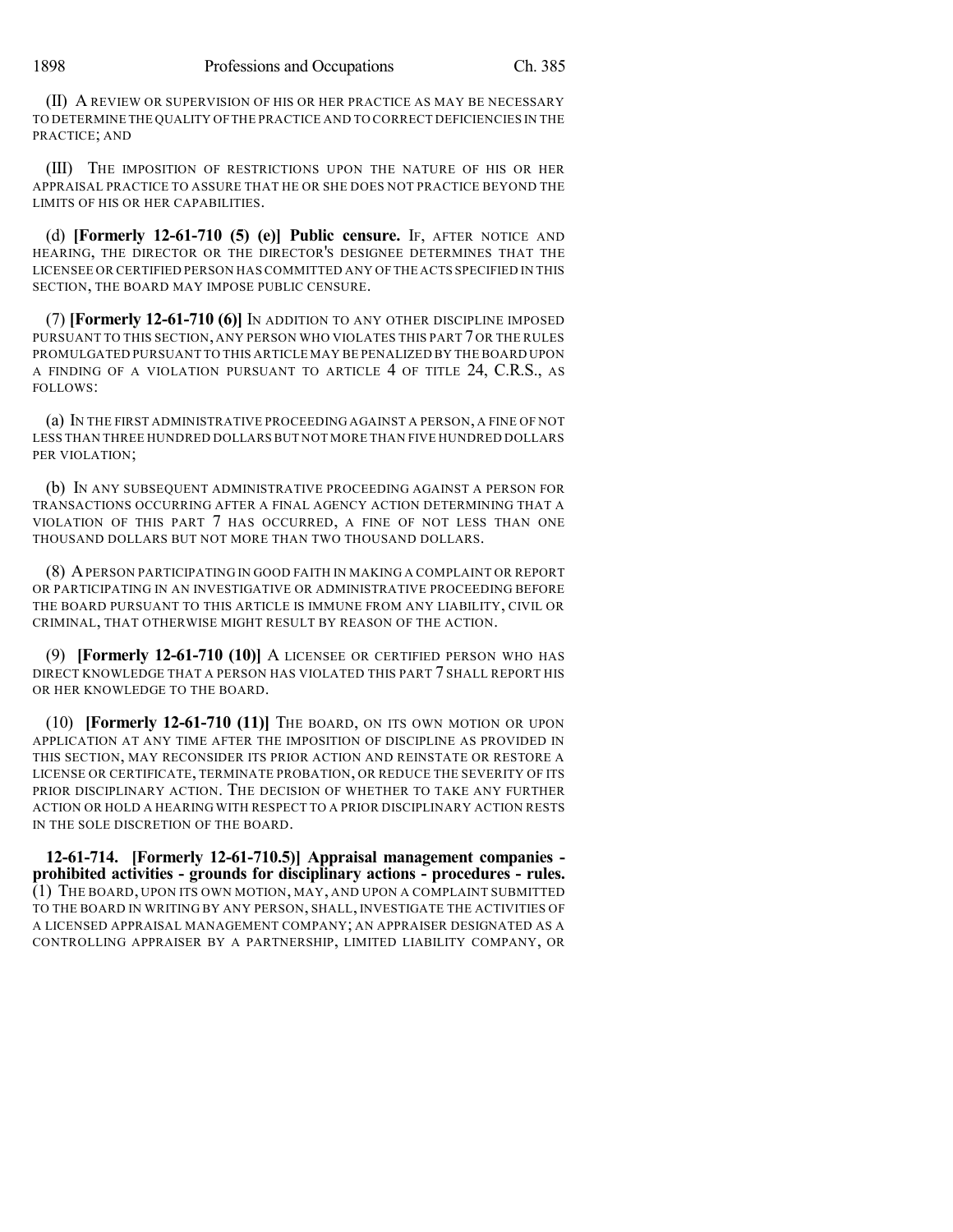### Ch. 385 Professions and Occupations 1899

CORPORATION ACTING AS AN APPRAISAL MANAGEMENT COMPANY; OR A PERSON OR ENTITY THAT ASSUMES TO ACT IN THAT CAPACITY WITHIN THE STATE. THE BOARD, UPON FINDING A VIOLATION, MAY IMPOSE AN ADMINISTRATIVE FINE NOT TO EXCEED TWO THOUSAND FIVE HUNDRED DOLLARS FOR EACH SEPARATE OFFENSE; CENSURE A LICENSEE; PLACE THE LICENSEE ON PROBATION AND SET THE TERMS OF PROBATION; OR TEMPORARILY SUSPEND OR PERMANENTLY REVOKE A LICENSE, WHEN THE LICENSEE HAS PERFORMED, IS PERFORMING, OR IS ATTEMPTING TO PERFORM ANY OF THE FOLLOWING ACTS:

(a) FAILING TO EXERCISE DUE DILIGENCE WHEN HIRING OR ENGAGING A REAL ESTATE APPRAISER TO ENSURE THAT THEREAL ESTATE APPRAISER IS APPROPRIATELY CREDENTIALED BY THE BOARD AND COMPETENT TO PERFORM THE ASSIGNMENT;

(b) REQUIRING AN APPRAISER TO INDEMNIFY THE APPRAISAL MANAGEMENT COMPANY AGAINST LIABILITY, DAMAGES, LOSSES, OR CLAIMS OTHER THAN THOSE ARISING OUT OF THE SERVICES PERFORMED BY THE APPRAISER, INCLUDING PERFORMANCE OR NONPERFORMANCE OF THE APPRAISER'S DUTIES AND OBLIGATIONS, WHETHER AS A RESULT OF NEGLIGENCE OR WILLFUL MISCONDUCT;

(c) INFLUENCING OR ATTEMPTING TO INFLUENCE THE DEVELOPMENT,REPORTING, RESULT, OR REVIEW OF A REAL ESTATE APPRAISAL OR THE ENGAGEMENT OF AN APPRAISER THROUGH COERCION, EXTORTION, COLLUSION, COMPENSATION, INDUCEMENT, INTIMIDATION, BRIBERY, OR IN ANY OTHER MANNER. THIS PROHIBITION DOES NOT PROHIBIT AN APPRAISAL MANAGEMENT COMPANY FROM REQUESTING AN APPRAISER TO:

(I) CONSIDER ADDITIONAL, APPROPRIATE PROPERTY INFORMATION;

(II) PROVIDE FURTHER DETAIL, SUBSTANTIATION, OR EXPLANATION FOR THE APPRAISER'S VALUE CONCLUSION; OR

(III) CORRECT ERRORS IN THE APPRAISAL REPORT;

(d) PROHIBITING AN APPRAISER, IN THE COMPLETION OF AN APPRAISAL SERVICE, FROM COMMUNICATING WITH THE CLIENT, ANY INTENDED USERS, REAL ESTATE BROKERS,TENANTS,PROPERTY OWNERS,MANAGEMENT COMPANIES,OR ANY OTHER ENTITY THAT THE APPRAISER REASONABLY BELIEVES HAS INFORMATION PERTINENT TO THE COMPLETION OF AN APPRAISAL ASSIGNMENT;EXCEPT THAT THIS PARAGRAPH (d) DOES NOT APPLY TO COMMUNICATIONS BETWEEN AN APPRAISER AND AN APPRAISAL MANAGEMENT COMPANY'S CLIENT IF THE CLIENT HAS ADOPTED AN EXPLICIT POLICY PROHIBITING SUCH COMMUNICATION. IF THE CLIENT HAS ADOPTED AN EXPLICIT POLICY PROHIBITING COMMUNICATION BY THE APPRAISER WITH THE CLIENT, COMMUNICATION BY AN APPRAISER TO THE CLIENT MUST BE MADE IN WRITING AND SUBMITTED TO THE APPRAISAL MANAGEMENT COMPANY.

(e) ALTERING OR MODIFYING A COMPLETED APPRAISAL REPORT WITHOUT THE AUTHORING APPRAISER'S KNOWLEDGE AND WRITTEN CONSENT, AND THE CONSENT OF THE INTENDED USER, EXCEPT TO MODIFY THE FORMAT OF THE REPORT SOLELY FOR TRANSMISSION TO THE CLIENT AND IN A MANNER ACCEPTABLE TO THE CLIENT;

(f) REQUIRING AN APPRAISER TO PROVIDE TO THE APPRAISAL MANAGEMENT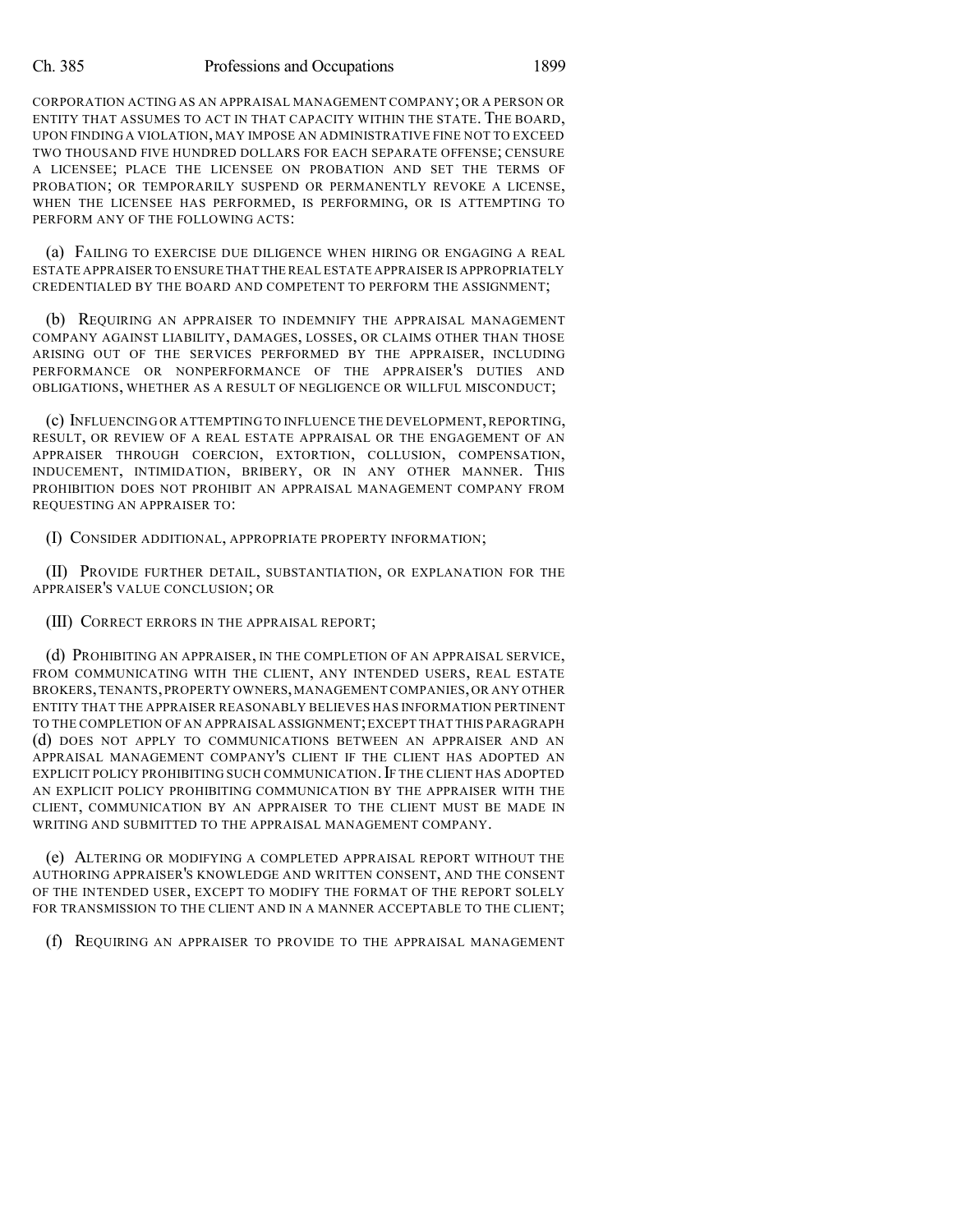COMPANY ACCESS TO THE APPRAISER'S ELECTRONIC SIGNATURE;

(g) FAILING TO VALIDATE OR VERIFY THAT THE WORK COMPLETED BY AN APPRAISER WHO IS HIRED OR ENGAGED BY THE APPRAISAL MANAGEMENT COMPANY COMPLIES WITH STATE AND FEDERAL REGULATIONS, INCLUDING THE UNIFORM STANDARDS OF PROFESSIONAL APPRAISAL PRACTICE, BY CONDUCTING AN ANNUAL AUDIT OF A RANDOM SAMPLE OF THE APPRAISALS RECEIVED WITHIN THE PREVIOUS YEAR BY THE APPRAISAL MANAGEMENT COMPANY. THE BOARD SHALL ESTABLISH ANNUAL APPRAISAL REVIEW REQUIREMENTS BY RULE AND SHALL SOLICIT AND CONSIDER INFORMATION AND COMMENTS FROM INTERESTED PERSONS.

(h) FAILING TO MAKE PAYMENT TO AN APPRAISER WITHIN SIXTY DAYS AFTER COMPLETION OF THE APPRAISAL, UNLESS OTHERWISE AGREED OR UNLESS THE APPRAISER HAS BEEN NOTIFIED IN WRITING THAT A BONA FIDE DISPUTE EXISTS REGARDING THE PERFORMANCE OR QUALITY OF THE APPRAISAL;

(i) FAILING TO PERFORM THE TERMS OF A WRITTEN AGREEMENT WITH AN APPRAISER HIRED OR ENGAGED TO COMPLETE AN APPRAISAL ASSIGNMENT;

(j) FAILING TO DISCLOSE TO AN APPRAISER, AT THE TIME OF ENGAGEMENT, THE IDENTITY OF THE CLIENT;

(k) USING AN APPRAISALREPORT FOR A CLIENT OTHER THAN THE ONE ORIGINALLY CONTRACTED WITH, WITHOUT THE ORIGINAL CLIENT'S WRITTEN CONSENT;

(l) FAILING TO MAINTAIN POSSESSION OF, FOR FUTURE USE OR INSPECTION BY THE BOARD, FOR A PERIOD OF AT LEAST FIVE YEARS OR AT LEAST TWO YEARS AFTER FINAL DISPOSITION OF ANY JUDICIAL PROCEEDING IN WHICH A REPRESENTATIVE OF THE APPRAISAL MANAGEMENT COMPANY PROVIDED TESTIMONY RELATED TO THE ASSIGNMENT, WHICHEVER PERIOD EXPIRES LAST, THE DOCUMENTS OR RECORDS PRESCRIBED BY THE RULES OF THE BOARD OR TO PRODUCE THE DOCUMENTS OR RECORDS UPON REASONABLE REQUEST BY THE BOARD;

(m) HAVING BEEN CONVICTED OF, OR ENTERING A PLEA OF GUILTY, AN ALFORD PLEA, OR A PLEA OF NOLO CONTENDERE TO, ANY MISDEMEANOR OR FELONY RELATING TO THE CONDUCT OF AN APPRAISAL, THEFT, EMBEZZLEMENT, BRIBERY, FRAUD, MISREPRESENTATION, OR DECEIT, OR ANY OTHER LIKE CRIME UNDER COLORADO LAW, FEDERAL LAW, OR THE LAWS OF OTHER STATES. A CERTIFIED COPY OF THE JUDGMENT OF A COURT OF COMPETENT JURISDICTION OF THE CONVICTION OR OTHER OFFICIAL RECORD INDICATING THAT A PLEA WAS ENTERED IS CONCLUSIVE EVIDENCE OF THE CONVICTION OR PLEA IN ANY HEARING UNDER THIS PART 7.

(n) HAVING BEEN THE SUBJECT OF AN ADVERSE OR DISCIPLINARY ACTION IN ANOTHER STATE, TERRITORY, OR COUNTRY RELATING TO A LICENSE, REGISTRATION, CERTIFICATION, OR OTHER AUTHORIZATION TO PRACTICE AS AN APPRAISAL MANAGEMENT COMPANY. A DISCIPLINARY ACTION RELATING TO A REGISTRATION, LICENSE, OR CERTIFICATE AS AN APPRAISAL MANAGEMENT COMPANY UNDER THIS PART 7 OR ANY RELATED OCCUPATION IN ANY OTHER STATE, TERRITORY, OR COUNTRY FOR DISCIPLINARY REASONS IS PRIMA FACIE EVIDENCE OF GROUNDS FOR DISCIPLINARY ACTION OR DENIAL OF A LICENSE BY THE BOARD. THIS PARAGRAPH (n) APPLIES ONLY TO VIOLATIONS BASED UPON ACTS OR OMISSIONS IN THE OTHER STATE,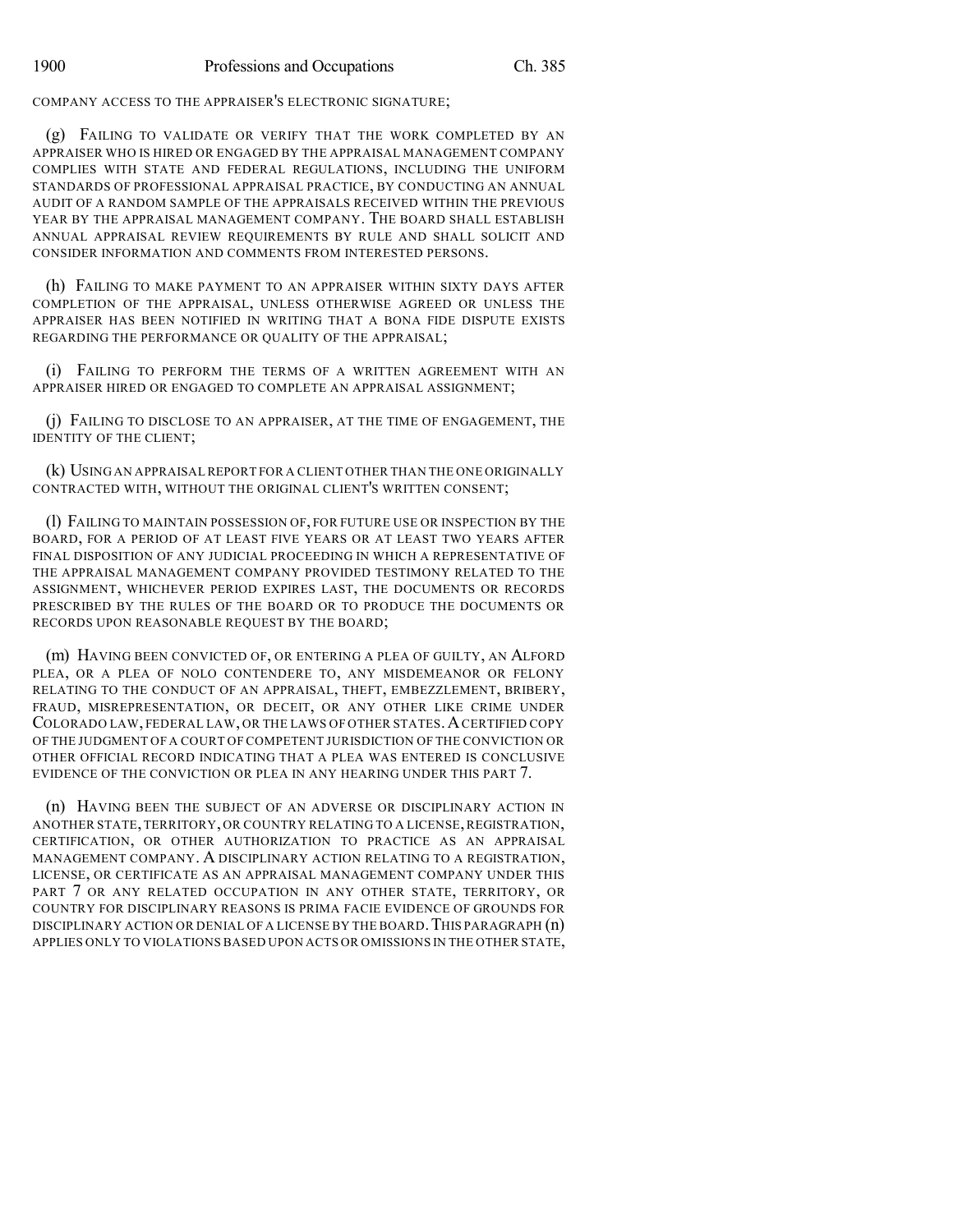TERRITORY, OR COUNTRY THAT WOULD VIOLATE THIS PART 7 IF COMMITTED IN COLORADO.

(o) VIOLATING THE "COLORADO CONSUMER PROTECTION ACT", ARTICLE 1 OF TITLE 6, C.R.S.;

(p) PROCURING, OR ATTEMPTING TO PROCURE, AN APPRAISAL MANAGEMENT COMPANY LICENSE OR RENEWING,REINSTATING,OR REACTIVATING,OR ATTEMPTING TO RENEW, REINSTATE, OR REACTIVATE, AN APPRAISAL MANAGEMENT COMPANY LICENSE BY FRAUD, MISREPRESENTATION, OR DECEIT OR BY MAKING A MATERIAL MISSTATEMENT OF FACT IN AN APPLICATION FOR A LICENSE;

(q) KNOWINGLY MISREPRESENTING OR MAKING FALSE PROMISES THROUGH AGENTS, ADVERTISING, OR OTHERWISE;

(r) FAILING TO DISCLOSE TO A CLIENT THE FEE AMOUNT PAID TO THE APPRAISER HIRED OR ENGAGED TO COMPLETE THE APPRAISAL UPON COMPLETION OF THE ASSIGNMENT; OR

(s) DISREGARDING, VIOLATING, OR ABETTING, DIRECTLY OR INDIRECTLY, A VIOLATION OF THIS PART 7,A RULE PROMULGATED BY THE BOARD PURSUANT TO THIS PART 7, OR AN ORDER OF THE BOARD ENTERED PURSUANT TO THIS PART 7.

(2) WHEN A COMPLAINT OR AN INVESTIGATION DISCLOSES AN INSTANCE OF MISCONDUCT THAT, IN THE OPINION OF THE BOARD, DOES NOT WARRANT FORMAL ACTION BY THE BOARD BUT SHOULD NOT BE DISMISSED AS BEING WITHOUT MERIT, THE BOARD MAY SEND A LETTER OF ADMONITION BY CERTIFIED MAIL, RETURN RECEIPT REQUESTED, TO THE LICENSEE AGAINST WHOM THE COMPLAINT WAS MADE. THE LETTER SHALL ADVISE THE LICENSEE OF THE RIGHT TO MAKE A WRITTEN REQUEST, WITHIN TWENTY DAYS AFTER RECEIPT OF THE LETTER OF ADMONITION, TO THE BOARD TO BEGIN FORMAL DISCIPLINARY PROCEEDINGS AS PROVIDED IN THIS SECTION TO ADJUDICATE THE CONDUCT OR ACTS ON WHICH THE LETTER WAS BASED.

(3) DISCIPLINARY PROCEEDINGS MUST BE CONDUCTED IN THE MANNER PRESCRIBED BY THE "STATE ADMINISTRATIVE PROCEDURE ACT", ARTICLE 4 OF TITLE 24, C.R.S.

(4) IFA PARTNERSHIP,LIMITED LIABILITY COMPANY,OR CORPORATION OPERATING UNDER THE LICENSE OF AN APPRAISER DESIGNATED AND LICENSED AS A CONTROLLING APPRAISER BY THE PARTNERSHIP, LIMITED LIABILITY COMPANY, OR CORPORATION IS GUILTY OF ANY ACT LISTED IN SUBSECTION (1) OF THIS SECTION, THE BOARD MAY SUSPEND OR REVOKE THE RIGHT OF THE PARTNERSHIP, LIMITED LIABILITY COMPANY, OR CORPORATION TO CONDUCT ITS BUSINESS UNDER THE LICENSE OF THE CONTROLLING APPRAISER, WHETHER OR NOT THE CONTROLLING APPRAISER HAD PERSONAL KNOWLEDGE OF THE VIOLATION AND WHETHER OR NOT THE BOARD SUSPENDS OR REVOKES THE INDIVIDUAL LICENSE OF THE CONTROLLING APPRAISER.

(5) THIS PART 7 DOES NOT RELIEVE ANY PERSON FROM CIVIL LIABILITY OR CRIMINAL PROSECUTION UNDER THE LAWS OF THIS STATE.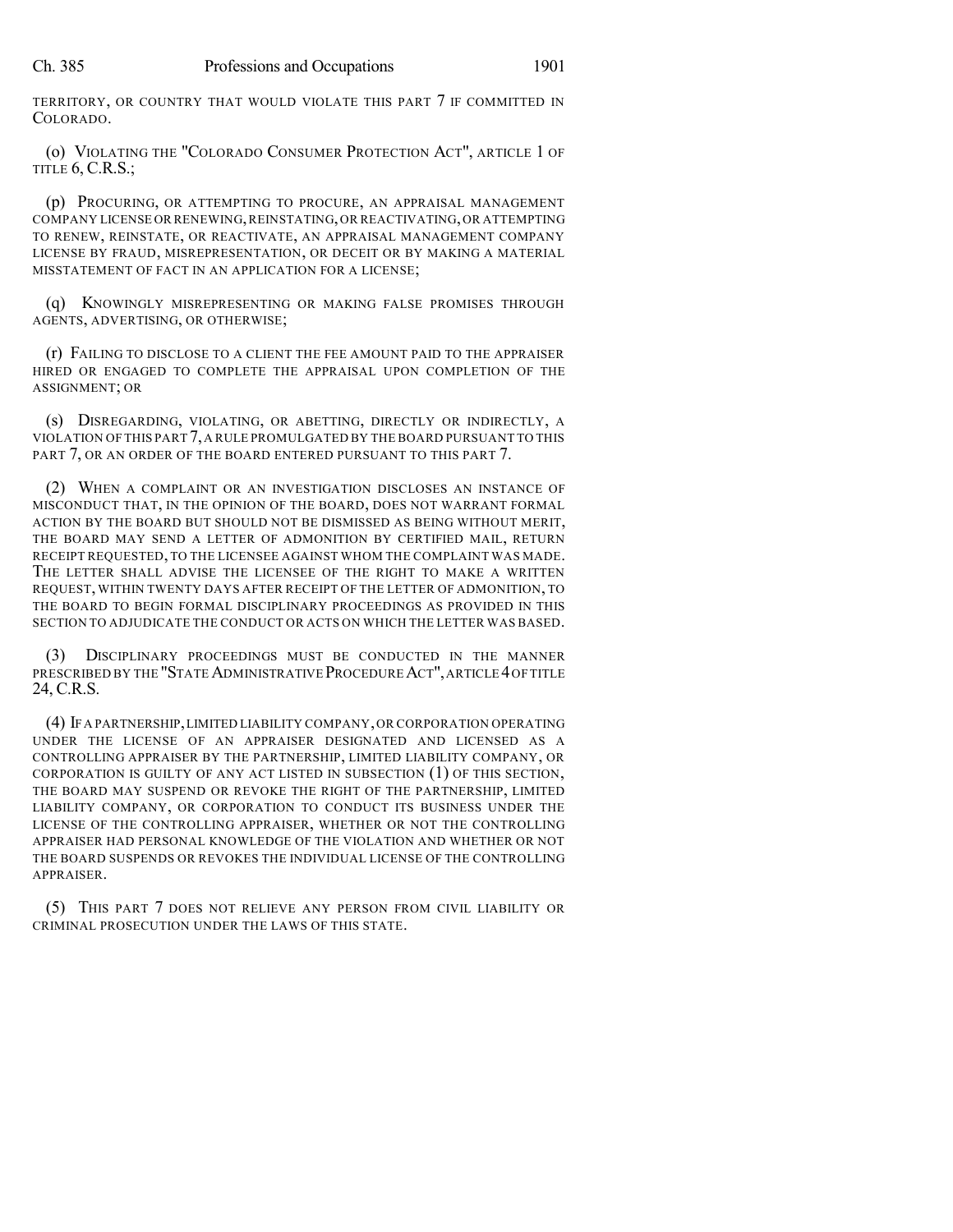(6) A LICENSEE OR CERTIFIED PERSON HAVING DIRECT KNOWLEDGE THAT A PERSON OR LICENSED PARTNERSHIP,LIMITED LIABILITY COMPANY,OR CORPORATION HAS VIOLATED THIS PART 7 SHALL REPORT HIS OR HER KNOWLEDGE TO THE BOARD.

(7) THE BOARD, ON ITS OWN MOTION OR UPON APPLICATION, AT ANY TIME AFTER THE IMPOSITION OF DISCIPLINE AS PROVIDED IN THIS SECTION, MAY RECONSIDER ITS PRIOR ACTION AND REINSTATE OR RESTORE A LICENSE, TERMINATE PROBATION, OR REDUCE THE SEVERITY OF ITS PRIOR DISCIPLINARY ACTION. THE DECISION OF WHETHER TO TAKE ANY FURTHER ACTION OR HOLD A HEARING WITH RESPECT TO THE ACTION RESTS IN THE SOLE DISCRETION OF THE BOARD.

**12-61-715. [Formerly 12-61-711)] Judicial review of final board actions and orders.** FINAL ACTIONS AND ORDERS OF THE BOARD UNDER SECTIONS 12-61-712, 12-61-713, AND 12-61-714 APPROPRIATE FOR JUDICIAL REVIEW ARE SUBJECT TO JUDICIAL REVIEW IN THE COURT OF APPEALS IN ACCORDANCE WITH SECTION 24-4-106 (11), C.R.S.

**12-61-716. [Formerly 12-61-712] Unlawful acts - penalties.** (1) IT IS UNLAWFUL FOR A PERSON TO:

(a) VIOLATE SECTION 12-61-713 (1) (c), (1) (e), OR (1) (f) OR PERFORM A REAL ESTATE APPRAISAL WITHOUT FIRST HAVING OBTAINED A LICENSE OR CERTIFICATE FROM THE BOARD PURSUANT TO THIS PART 7;

(b) ACCEPT A FEE FOR AN INDEPENDENT APPRAISAL ASSIGNMENT THAT IS CONTINGENT UPON:

(I) REPORTING A PREDETERMINED ANALYSIS, OPINION, OR CONCLUSION; OR

(II) THE ANALYSIS, OPINION, OR CONCLUSION REACHED; OR

(III) THE CONSEQUENCES RESULTING FROM THE ANALYSIS, OPINION, OR CONCLUSION;

(c) MISREPRESENT A CONSULTING SERVICE AS AN INDEPENDENT APPRAISAL; OR

(d) FAIL TO DISCLOSE, IN CONNECTION WITH A CONSULTING SERVICE FOR WHICH A CONTINGENT FEE IS OR WILL BE PAID,THE FACT THAT A CONTINGENT FEE IS OR WILL BE PAID.

(2) ANY PERSON WHO VIOLATES ANY PROVISION OF SUBSECTION (1) OF THIS SECTION COMMITS A CLASS 1 MISDEMEANOR AND SHALL BE PUNISHED AS PROVIDED IN SECTION 18-1.3-501, C.R.S. ANY PERSON WHO SUBSEQUENTLY VIOLATES ANY PROVISION OF SUBSECTION (1) OF THIS SECTION WITHIN FIVE YEARS AFTER THE DATE OF A CONVICTION FOR A VIOLATION OF SUBSECTION (1) OF THIS SECTION COMMITS A CLASS 5 FELONY AND SHALL BE PUNISHED AS PROVIDED IN SECTION 18-1.3-401, C.R.S.

**12-61-717. [Formerly 12-61-712.5] Appraisal management company license required- violations-injunction.**(1) EXCEPT AS PROVIDED IN SECTION 12-61-707 (9), IT IS UNLAWFUL FOR ANY PERSON, PARTNERSHIP, LIMITED LIABILITY COMPANY,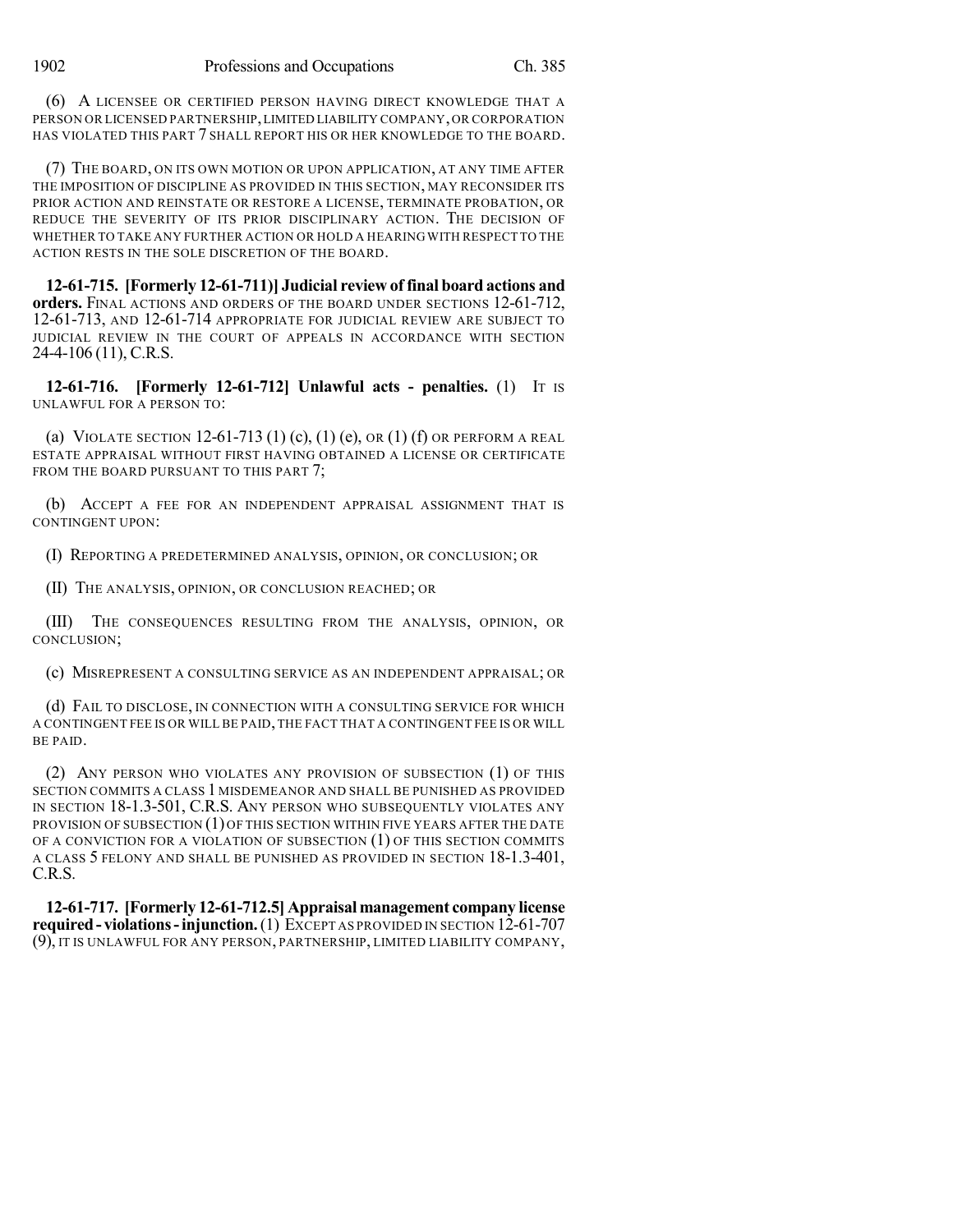OR CORPORATION TO ENGAGE IN THE BUSINESS OF APPRAISAL MANAGEMENT IN THIS STATE WITHOUT FIRST HAVING OBTAINED A LICENSE FROM THE BOARD. THE BOARD SHALL NOT GRANT A LICENSE TO A PERSON, PARTNERSHIP, LIMITED LIABILITY COMPANY, OR CORPORATION UNTIL THE PERSON, PARTNERSHIP, LIMITED LIABILITY COMPANY, OR CORPORATION DEMONSTRATES COMPLIANCE WITH THIS PART 7.

(2) THE BOARD MAY APPLY TO A COURT OF COMPETENT JURISDICTION FOR AN ORDER ENJOINING AN ACT OR PRACTICE THAT CONSTITUTES A VIOLATION OF THIS PART 7, AND, UPON A SHOWING THAT A PERSON, PARTNERSHIP, LIMITED LIABILITY COMPANY, OR CORPORATION IS ENGAGING OR INTENDS TO ENGAGE IN AN ACT OR PRACTICE THAT VIOLATES THIS PART 7, THE COURT SHALL GRANT AN INJUNCTION, RESTRAINING ORDER, OR OTHER APPROPRIATE ORDER, REGARDLESS OF THE EXISTENCE OF ANOTHER REMEDY FOR THE VIOLATION. ANY NOTICE, HEARING, OR DURATION OF AN INJUNCTION OR RESTRAINING ORDER SHALL BE MADE IN ACCORDANCE WITH THE COLORADO RULES OF CIVIL PROCEDURE.

(3) ANY PERSON, PARTNERSHIP, LIMITED LIABILITY COMPANY, OR CORPORATION VIOLATING THIS PART 7 BY ACTING AS AN APPRAISAL MANAGEMENT COMPANY WITHOUT HAVING OBTAINED A LICENSE OR ACTING AS AN APPRAISAL MANAGEMENT COMPANY AFTER THE APPRAISAL MANAGEMENT COMPANY'S LICENSE HAS BEEN REVOKED OR DURING ANY PERIOD FOR WHICH THE LICENSE WAS SUSPENDED IS GUILTY OF A MISDEMEANOR AND, UPON CONVICTION THEREOF:

(a) IF A NATURAL PERSON, SHALL BE PUNISHED BY A FINE OF NOT MORE THAN FIVE HUNDRED DOLLARS,OR BY IMPRISONMENT IN THE COUNTY JAIL FOR NOT MORE THAN SIX MONTHS, OR BY BOTH SUCH FINE AND IMPRISONMENT, FOR THE FIRST VIOLATION AND, FOR A SECOND OR SUBSEQUENT VIOLATION, SHALL BE PUNISHED BY A FINE OF NOT MORE THAN ONE THOUSAND DOLLARS, OR BY IMPRISONMENT IN THE COUNTY JAIL FOR NOT MORE THAN SIX MONTHS, OR BY BOTH SUCH FINE AND IMPRISONMENT; AND

(b) IF AN ENTITY, SHALL BE PUNISHED BY A FINE OF NOT MORE THAN FIVE THOUSAND DOLLARS.

**12-61-718. [Formerly 12-61-713] Injunctive proceedings.** (1) THE BOARD MAY, IN THE NAME OF THE PEOPLE OF THE STATE OF COLORADO, THROUGH THE ATTORNEY GENERAL OF THE STATE OF COLORADO, APPLY FOR AN INJUNCTION IN ANY COURT OF COMPETENT JURISDICTION TO PERPETUALLY ENJOIN A PERSON OR APPRAISAL MANAGEMENT COMPANY FROM COMMITTINGAN ACT PROHIBITED BY THIS PART<sub>7</sub>.

(2) INJUNCTIVE PROCEEDINGS UNDER THIS SECTION ARE IN ADDITION TO AND NOT IN LIEU OF PENALTIES AND OTHER REMEDIES PROVIDED IN THIS PART 7.

(3) WHEN SEEKING AN INJUNCTION UNDER THIS SECTION, THE BOARD IS NOT REQUIRED TO ALLEGE OR PROVE EITHER THAT AN ADEQUATE REMEDY AT LAW DOES NOT EXIST OR THAT SUBSTANTIAL OR IRREPARABLE DAMAGE WOULD RESULT FROM A CONTINUED VIOLATION.

**12-61-719. [Formerly 12-61-714] Special provision for appraiser employees of county assessors.** (1) EXCEPT AS PROVIDED IN SUBSECTION (2) OF THIS SECTION,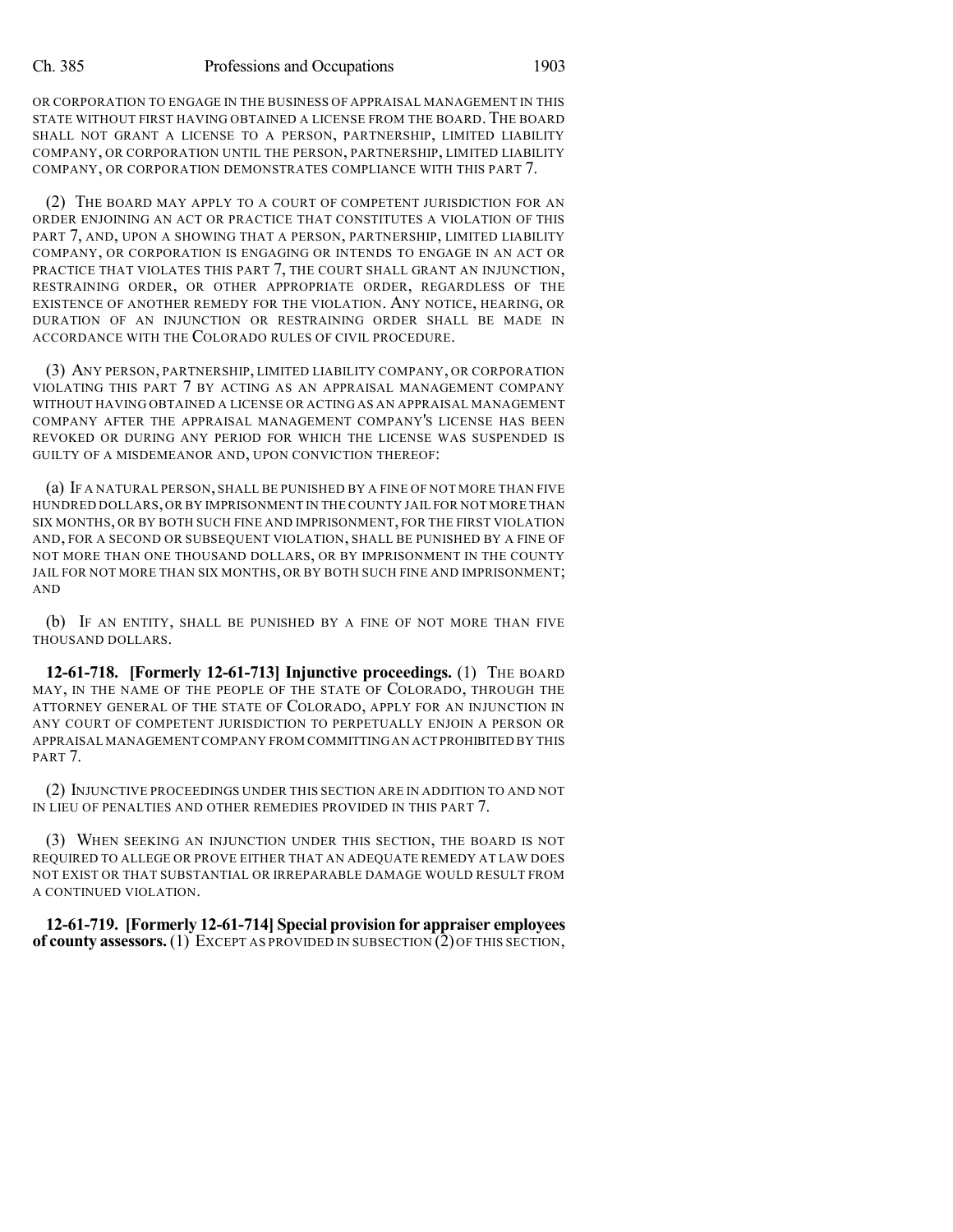UNLESS A FEDERAL WAIVER IS APPLIED FOR AND GRANTED PURSUANT TO SECTION 12-61-704 (1) (i), A PERSON ACTING AS A REAL ESTATE APPRAISER IN THIS STATE SHALL BE LICENSED OR CERTIFIED AS PROVIDED IN THIS PART 7. NO PERSON SHALL PRACTICE WITHOUT A LICENSE OR CERTIFICATE OR HOLD HIMSELF OR HERSELF OUT TO THE PUBLIC AS A LICENSED OR CERTIFIED REAL ESTATE APPRAISER UNLESS LICENSED OR CERTIFIED PURSUANT TO THIS PART 7.

(2) AN APPRAISER EMPLOYEE OF A COUNTY ASSESSOR WHO IS EMPLOYED TO APPRAISE REAL PROPERTY SHALL BE LICENSED OR CERTIFIED AS PROVIDED IN THIS PART 7 AND SHALL HAVE TWO YEARS FROM THE DATE OF TAKING OFFICE OR THE BEGINNING OF EMPLOYMENT TO COMPLY WITH THIS PART 7.

# **12-61-720. [Formerly 12-61-715] Duties of board under federal law.**(1) THE BOARD SHALL:

(a) TRANSMIT TO THE APPRAISAL SUBCOMMITTEE OF THE FEDERAL FINANCIAL INSTITUTIONS EXAMINATIONS COUNCIL OR ITS SUCCESSOR ENTITY, NO LESS THAN ANNUALLY, A ROSTER LISTING INDIVIDUALS AND APPRAISAL MANAGEMENT COMPANIES THAT HAVE RECEIVED A CERTIFICATE OR LICENSE AS PROVIDED IN THIS PART<sub>7</sub>;

(b) COLLECT FROM INDIVIDUALS AND APPRAISAL MANAGEMENT COMPANIES THAT ARE LICENSED OR CERTIFIED PURSUANT TO THIS PART 7 AN ANNUAL REGISTRY FEE AS PRESCRIBED BY THE APPRAISAL SUBCOMMITTEE OF THE FEDERAL FINANCIAL INSTITUTIONS EXAMINATIONS COUNCIL OR ITS SUCCESSOR ENTITY AND TRANSMIT THE FEE TO THE FEDERAL FINANCIAL INSTITUTIONS EXAMINATIONS COUNCIL ON AN ANNUAL BASIS; AND

(c) CONDUCT ITS BUSINESS AND PROMULGATE RULES IN A MANNER CONSISTENT WITH TITLE XI OF THE FEDERAL "FINANCIAL INSTITUTIONS REFORM, RECOVERY, AND ENFORCEMENT ACT OF 1989", AS AMENDED, PUB.L. 101-73.

(2) THE BOARD SHALL NOT COLLECT OR TRANSMIT THE INFORMATION REQUIRED BY THIS SECTION FOR LICENSED AD VALOREM APPRAISERS.

**12-61-721. [Formerly 12-61-716] Business entities.** (1) A CORPORATION, PARTNERSHIP, BANK, SAVINGS AND LOAN ASSOCIATION, SAVINGS BANK, CREDIT UNION, OR OTHER BUSINESS ENTITY MAY PROVIDE APPRAISAL SERVICES IF THE APPRAISAL IS PREPARED BY A CERTIFIED GENERAL APPRAISER, A CERTIFIED RESIDENTIAL APPRAISER, OR A LICENSED APPRAISER. AN INDIVIDUAL WHO IS NOT A CERTIFIED GENERAL APPRAISER, A CERTIFIED RESIDENTIAL APPRAISER, OR A LICENSED APPRAISER MAY ASSIST IN THE PREPARATION OF AN APPRAISAL IF:

(a) THE ASSISTANT IS UNDER THE DIRECT SUPERVISION OF A CERTIFIED OR LICENSED APPRAISER; AND

(b) THE FINAL APPRAISAL DOCUMENT IS APPROVED AND SIGNED BY AN INDIVIDUAL WHO IS A CERTIFIED OR LICENSED APPRAISER.

**12-61-722. [Formerly 12-61-717] Provisions found not to comply with federal law null and void - severability.** (1) IF ANY PROVISION OF THIS PART 7 IS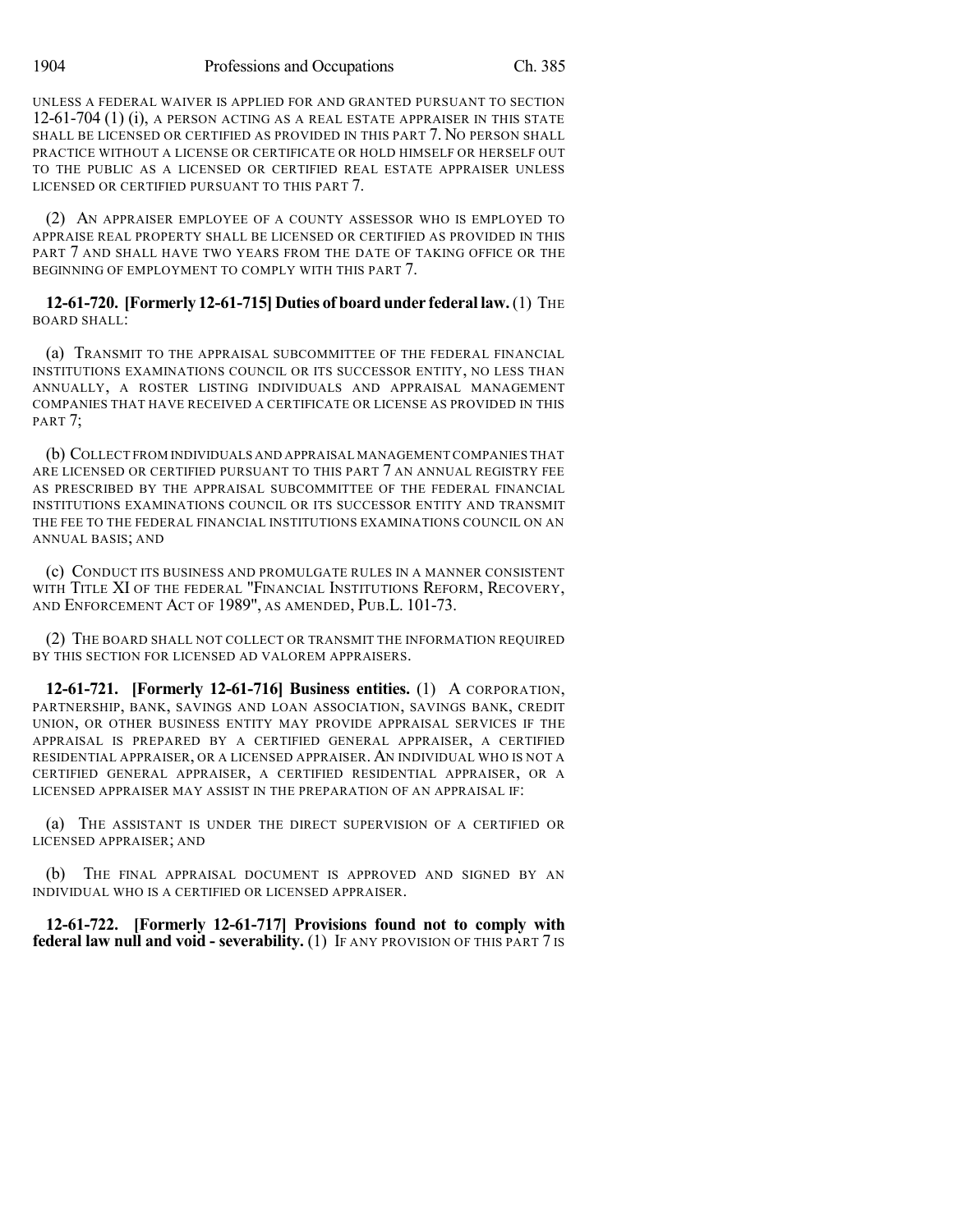#### Ch. 385 Professions and Occupations 1905

FOUND BY A COURT OF COMPETENT JURISDICTION OR BY THE APPROPRIATE FEDERAL AGENCY NOT TO COMPLY WITH THE FEDERAL "FINANCIAL INSTITUTIONS REFORM, RECOVERY, AND ENFORCEMENT ACT OF 1989", AS AMENDED, PUB.L. 101-73, THE PROVISION IS NULL AND VOID, BUT THE REMAINING PROVISIONS OF THIS PART 7 ARE VALID UNLESS THE REMAINING PROVISIONS ALONE ARE INCOMPLETE AND ARE INCAPABLE OF BEING EXECUTED IN ACCORDANCE WITH THE LEGISLATIVE INTENT OF THIS PART 7.

(2) IF THE REGULATION OF APPRAISAL MANAGEMENT COMPANIES IS REPEALED FROM TITLE XI OF THE FEDERAL "FINANCIAL INSTITUTIONS REFORM, RECOVERY, AND ENFORCEMENT ACT OF 1989", AS AMENDED, PUB.L. 101-73, THE BOARD'S JURISDICTION OVER THESE ENTITIES IS ALSO REPEALED. BEFORE THE REPEAL, THE DIVISION SHALL REVIEW THE REGULATION OF APPRAISAL MANAGEMENT COMPANIES AS PROVIDED IN SECTION 24-34-104, C.R.S. IF THE BOARD'S JURISDICTION IS REPEALED, THE DIRECTOR SHALL NOTIFY THE REVISOR OF STATUTES OF THE DATE OF THE REPEAL.

**12-61-723. [Formerly 12-61-718] Scope of article - regulated financial institutions- de minimis exemption.**(1)(a) THIS ARTICLE DOES NOT APPLY TO AN APPRAISAL RELATING TO ANY REAL ESTATE-RELATED TRANSACTION OR LOAN MADE OR TO BE MADE BY A FINANCIAL INSTITUTION OR ITS AFFILIATE IF THE REAL ESTATE-RELATED TRANSACTION OR LOAN IS EXCEPTED FROM APPRAISAL REGULATIONS ESTABLISHED BY THE PRIMARY FEDERAL REGULATOR OF THE FINANCIAL INSTITUTION AND THE APPRAISAL IS PERFORMED BY:

(I) AN OFFICER, DIRECTOR, OR REGULAR SALARIED EMPLOYEE OF THE FINANCIAL INSTITUTION OR ITS AFFILIATE; OR

(II) A REAL ESTATE BROKER LICENSED UNDER THIS ARTICLE WITH WHOM SAID INSTITUTION OR AFFILIATE HAS CONTRACTED FOR PERFORMANCE OF THE APPRAISAL.

(b) THE APPRAISAL MUST NOT BE REPRESENTED OR DEEMED TO BE AN APPRAISAL EXCEPT TO THE FINANCIAL INSTITUTION,THE AGENCIES REGULATING THE FINANCIAL INSTITUTION, AND ANY SECONDARY MARKETS THAT PURCHASE REAL ESTATE SECURED LOANS. THE APPRAISAL MUST CONTAIN A WRITTEN NOTICE THAT THE PREPARER IS NOT LICENSED OR CERTIFIED AS AN APPRAISER UNDER THIS PART 7. NOTHING IN THIS SUBSECTION (1)EXEMPTS A PERSON LICENSED OR CERTIFIED AS AN APPRAISER UNDER THIS PART 7 FROM REGULATION AS PROVIDED IN THIS PART 7.

(2) NOTHING IN THIS ARTICLE LIMITS THE ABILITY OF ANY FEDERAL OR STATE REGULATOR OF A FINANCIAL INSTITUTION TO REQUIRE THE FINANCIAL INSTITUTION TO OBTAIN APPRAISALS AS SPECIFIED BY THE REGULATOR.

**12-61-724. [Formerly 12-61-720] Certification of conservation easement holders - fund created - rules - repeal - definition.** (1) THE DIVISION SHALL, IN CONSULTATION WITH THE COMMISSION CREATED IN SECTION 12-61-725, ESTABLISH AND ADMINISTER A CERTIFICATION PROGRAM FOR QUALIFIED ORGANIZATIONS UNDER SECTION 170 (h) OF THE FEDERAL "INTERNAL REVENUE CODE OF 1986", AS AMENDED, THAT HOLD CONSERVATION EASEMENTS FOR WHICH A TAX CREDIT IS CLAIMED PURSUANT TO SECTION 39-22-522,C.R.S.THE PURPOSES OF THE PROGRAM ARE TO: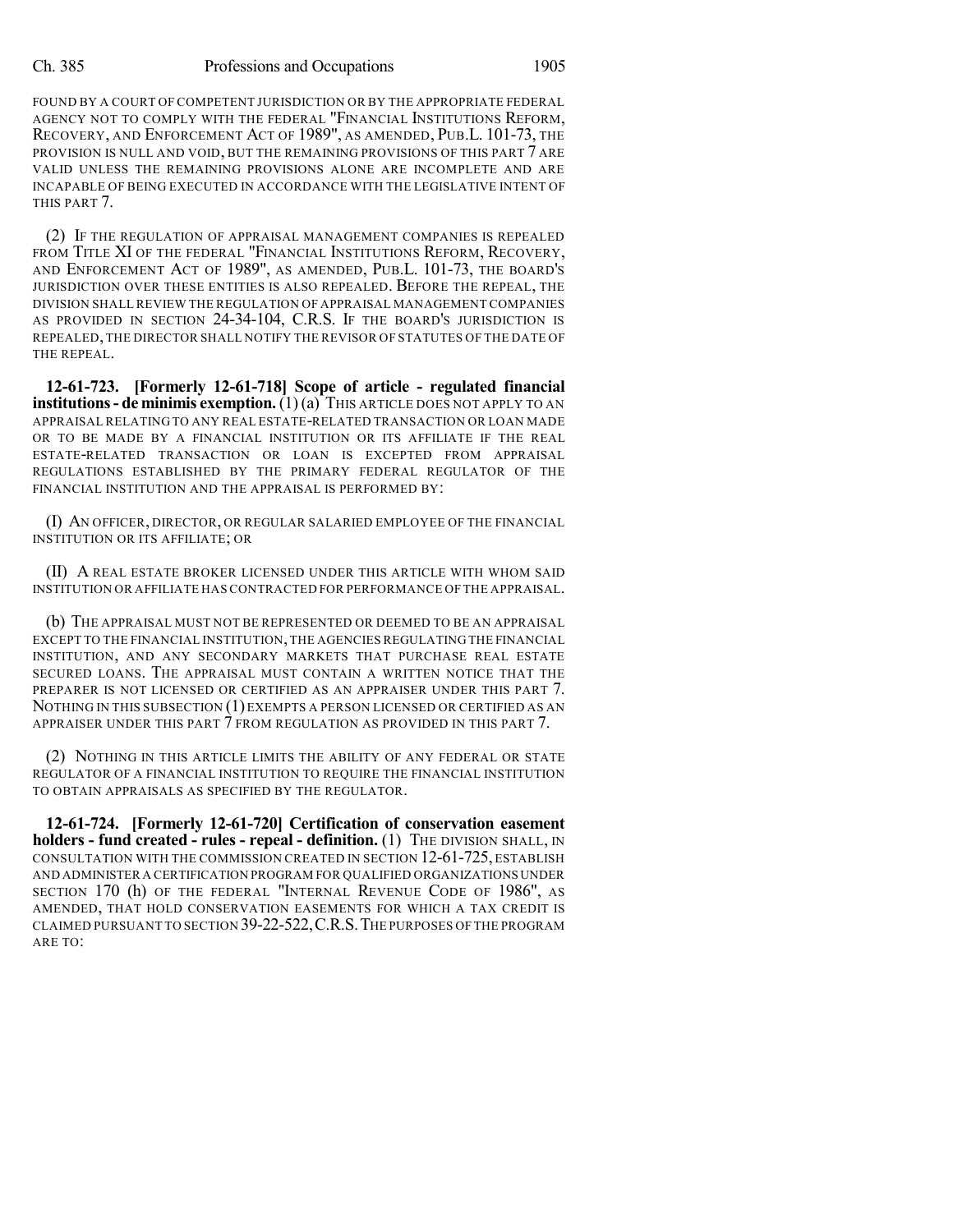(a) ESTABLISH MINIMUM QUALIFICATIONS FOR CERTIFYING ORGANIZATIONS THAT HOLD CONSERVATION EASEMENTS TO ENCOURAGE PROFESSIONALISM AND STABILITY; AND

(b) IDENTIFY FRAUDULENT OR UNQUALIFIED APPLICANTS,AS DETERMINED UNDER THE RULES OF THE DIVISION, TO PREVENT THEM FROM BECOMING CERTIFIED BY THE PROGRAM.

(2) THE DIVISION SHALL ESTABLISH AND ACCEPT APPLICATIONS FOR CERTIFICATION.THE DIVISION SHALL CONDUCT A REVIEW OF EACH APPLICATION AND CONSIDER THE RECOMMENDATIONS OF THE COMMISSION BEFORE MAKING A FINAL DETERMINATION TO GRANT OR DENY CERTIFICATION. IN REVIEWING AN APPLICATION AND IN GRANTING CERTIFICATION, THE DIVISION AND THE COMMISSION MAY CONSIDER:

(a) THE APPLICANT'S PROCESS FOR REVIEWING, SELECTING, AND APPROVING A POTENTIAL CONSERVATION EASEMENT;

(b) THE APPLICANT'S STEWARDSHIP PRACTICES AND CAPACITY, INCLUDING THE ABILITY TO MAINTAIN, MONITOR, AND DEFEND THE PURPOSES OF THE EASEMENT;

(c) AN AUDIT OF THE APPLICANT'S FINANCIAL RECORDS;

(d) THE APPLICANT'S SYSTEM OF GOVERNANCE AND ETHICS REGARDING CONFLICTS OF INTEREST AND TRANSACTIONS WITH RELATED PARTIES AS DESCRIBED IN SECTION 267 (b) OF THE FEDERAL "INTERNAL REVENUE CODE OF 1986", AS AMENDED, DONORS, BOARD MEMBERS, AND INSIDERS. FOR PURPOSES OF THIS PARAGRAPH (d), "INSIDERS" MEANS BOARD AND STAFF MEMBERS, SUBSTANTIAL CONTRIBUTORS, PARTIES RELATED TO THOSE ABOVE, THOSE WHO HAVE AN ABILITY TO INFLUENCE DECISIONS OF THE ORGANIZATION, AND THOSE WITH ACCESS TO INFORMATION NOT AVAILABLE TO THE GENERAL PUBLIC.

(e) ANY OTHER INFORMATION DEEMED RELEVANT BY THE DIVISION OR THE COMMISSION; AND

(f) THE UNIQUE CIRCUMSTANCES OF THE DIFFERENT ENTITIES TO WHICH THIS CERTIFICATION APPLIES AS SET FORTH IN SUBSECTION (4) OF THIS SECTION.

(3) AT THE TIME OF SUBMISSION OF AN APPLICATION, AND EACH YEAR THE ENTITY IS CERTIFIED PURSUANT TO THIS SECTION, THE APPLICANT SHALL PAY THE DIVISION A FEE, AS PRESCRIBED BY THE DIVISION, TO COVER THE COSTS OF THE DIVISION AND THE COMMISSION IN ADMINISTERING THE CERTIFICATION PROGRAM FOR ENTITIES THAT HOLD CONSERVATION EASEMENTS FOR WHICH TAX CREDITS ARE CLAIMED PURSUANT TO SECTION 39-22-522, C.R.S. THE DIVISION SHALL HAVE THE AUTHORITY TO ACCEPT AND EXPEND GIFTS, GRANTS, AND DONATIONS FOR THE PURPOSES OF THIS SECTION. THE STATE TREASURER SHALL CREDIT FEES, GIFTS, GRANTS, AND DONATIONS COLLECTED PURSUANT TO THIS SUBSECTION (3) TO THE CONSERVATION EASEMENT HOLDER CERTIFICATION FUND, WHICH FUND IS HEREBY CREATED IN THE STATE TREASURY.MONEYS IN THE FUND ARE SUBJECT TO ANNUAL APPROPRIATION TO THE DIVISION FOR THE PURPOSES OF IMPLEMENTING AND ADMINISTERING THIS SECTION AND DO NOT REVERT TO THE GENERAL FUND AT THE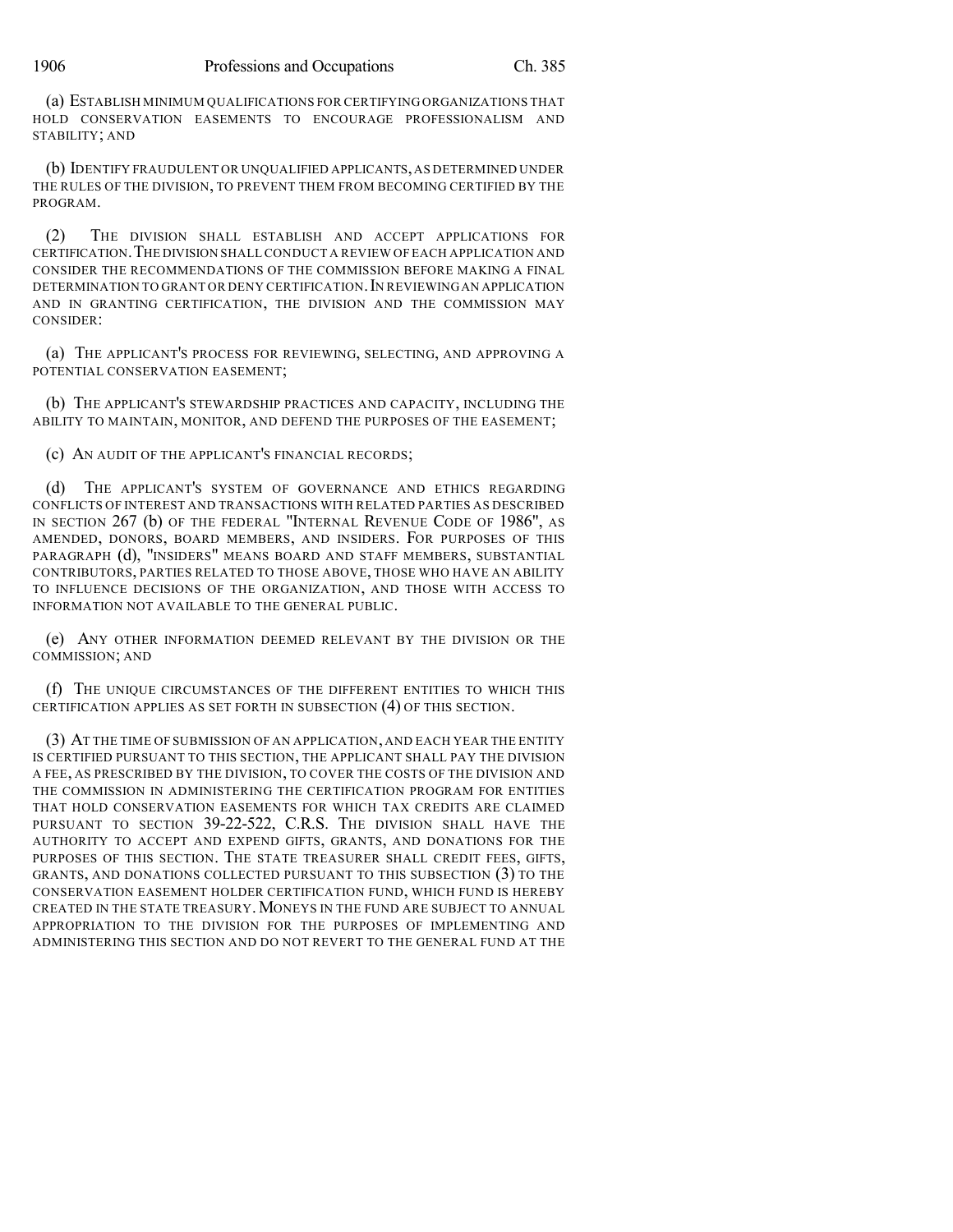END OF ANY FISCAL YEAR. THE FUND SHALL BE MAINTAINED IN ACCORDANCE WITH SECTION 24-75-402, C.R.S. ON OR BEFORE EACH JANUARY 1, THE DIVISION SHALL CERTIFY TO THE GENERAL ASSEMBLY THE AMOUNT OF THE FEE PRESCRIBED BY THE DIVISION PURSUANT TO THIS SUBSECTION (3).

(4) THE CERTIFICATION PROGRAM APPLIES TO:

(a) NONPROFIT ENTITIES HOLDINGEASEMENTS ON PROPERTY WITH CONSERVATION VALUES CONSISTING OF RECREATION OR EDUCATION, PROTECTION OF ENVIRONMENTAL SYSTEMS, OR PRESERVATION OF OPEN SPACE;

(b) NONPROFIT ENTITIES HOLDING EASEMENTS ON PROPERTY FOR HISTORIC PRESERVATION; AND

(c) THE STATE AND ANY MUNICIPALITY, COUNTY, CITY AND COUNTY, SPECIAL DISTRICT, OR OTHER POLITICAL SUBDIVISION OF THE STATE THAT HOLDS AN EASEMENT.

(5) THE CERTIFICATION PROGRAM MAY CONTAIN A PROVISION ALLOWING FOR THE EXPEDITED OR AUTOMATIC CERTIFICATION OF AN ENTITY THAT IS CURRENTLY ACCREDITED BY NATIONAL LAND CONSERVATION ORGANIZATIONS THAT ARE BROADLY ACCEPTED BY THE CONSERVATION INDUSTRY.

THE COMMISSION SHALL MEET AT LEAST QUARTERLY AND MAKE RECOMMENDATIONS TO THE DIVISION REGARDING THE CERTIFICATION PROGRAM. THE DIVISION IS AUTHORIZED TO DETERMINE WHETHER AN APPLICANT FOR CERTIFICATION POSSESSES THE NECESSARY QUALIFICATIONS FOR CERTIFICATION REQUIRED BY THE RULES ADOPTED BY THE DIVISION. IF THE DIVISION DETERMINES THAT AN APPLICANT DOES NOT POSSESS THE APPLICABLE QUALIFICATIONS FOR CERTIFICATION OR THAT THE APPLICANT HAS VIOLATED ANY PROVISION OFTHIS PART 7, THE RULES PROMULGATED BY THE DIVISION, OR ANY DIVISION ORDER, THE DIVISION MAY DENY THE APPLICANT A CERTIFICATION OR DENY THE RENEWAL OF A CERTIFICATION, AND, IN SUCH INSTANCE, THE DIVISION SHALL PROVIDE THE APPLICANT WITH A STATEMENT IN WRITING SETTING FORTH THE BASIS OF THE DIVISION'S DETERMINATION. THE APPLICANT MAY REQUEST A HEARING ON THE DETERMINATION AS PROVIDED IN SECTION 24-4-104(9),C.R.S.THE DIVISION SHALL NOTIFY SUCCESSFUL APPLICANTS IN WRITING.AN APPLICANT THAT IS NOT CERTIFIED MAY REAPPLY FOR CERTIFICATION IN ACCORDANCE WITH PROCEDURES ESTABLISHED BY THE DIVISION.

(7) THE DIVISION SHALL IMPLEMENT THE CERTIFICATION PROGRAM IN A MANNER THAT EITHER COMMENCES ACCEPTING APPLICATIONS FOR CERTIFICATION:

(a) AT THE SAME TIME FOR ALL TYPES OF ENTITIES THAT HOLD CONSERVATION EASEMENTS; OR

(b) DURING THE FIRST YEAR OF THE PROGRAM FOR ENTITIES DESCRIBED IN PARAGRAPH (a) OF SUBSECTION (4) OF THIS SECTION AND DURING THE SECOND YEAR OF THE PROGRAM FOR ENTITIES DESCRIBED IN PARAGRAPHS (b) AND (c) OF SUBSECTION (4) OF THIS SECTION, AND OTHER ENTITIES.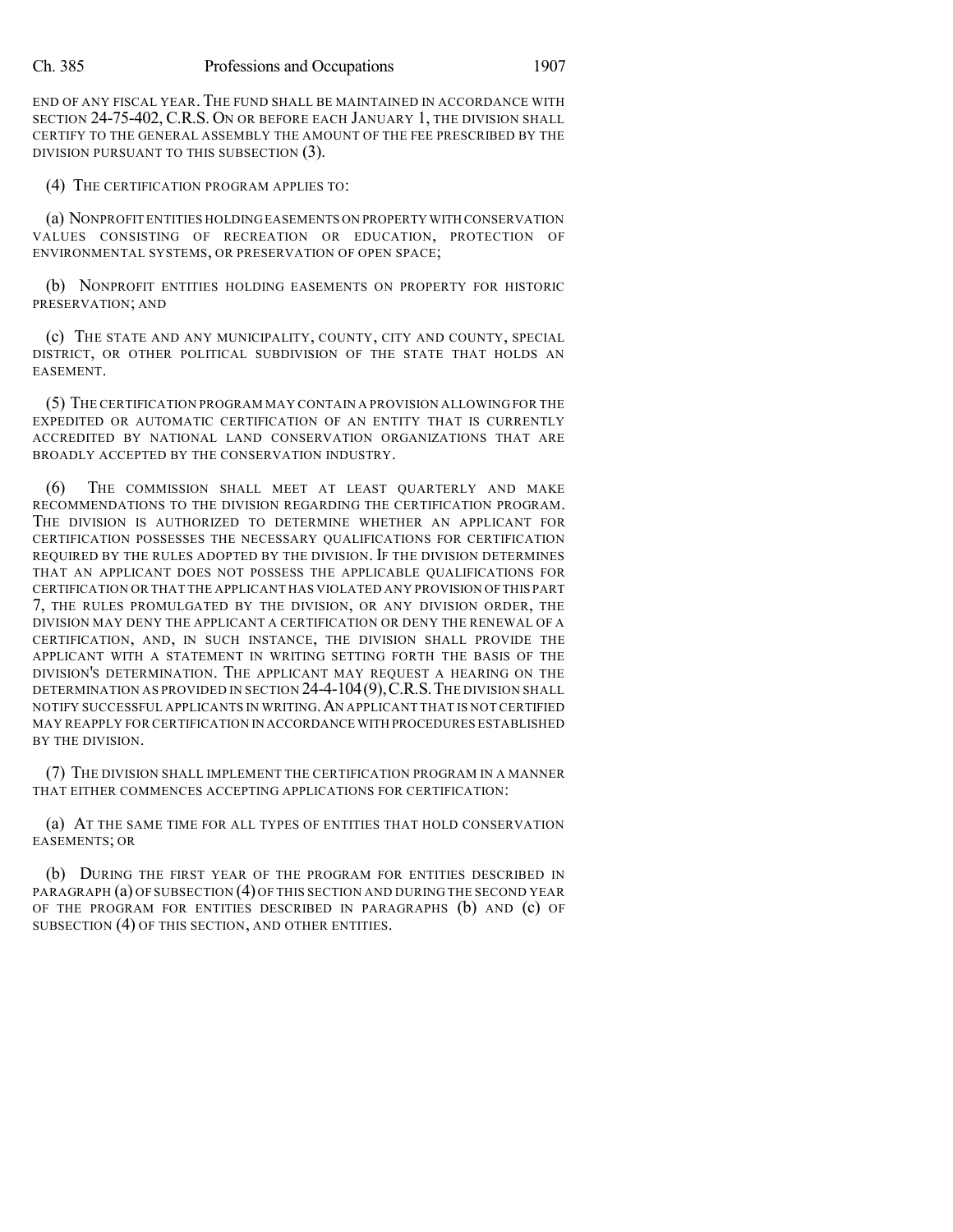(8) ACONSERVATION EASEMENT TAX CREDIT CERTIFICATE APPLICATION MAY BE SUBMITTED PURSUANT TO SECTION 12-61-727 ONLY IF THE ENTITY HAS BEEN CERTIFIED IN ACCORDANCE WITH THIS SECTION AT THE TIME THE DONATION OF THE EASEMENT IS MADE. THE DIVISION SHALL MAKE INFORMATION AVAILABLE TO THE PUBLIC CONCERNING THE DATE THAT IT COMMENCES ACCEPTING APPLICATIONS FOR ENTITIES THAT HOLD CONSERVATION EASEMENTS AND THE REQUIREMENTS OF THIS SUBSECTION (8).

(9) **[Formerly 12-61-720 (10)]** THE DIVISION SHALL MAINTAIN AND UPDATE AN ONLINE LIST, ACCESSIBLE TO THE PUBLIC, OF THE ORGANIZATIONS THAT HAVE APPLIED FOR CERTIFICATION AND WHETHER EACH HAS BEEN CERTIFIED, REJECTED FOR CERTIFICATION, OR HAD ITS CERTIFICATION REVOKED OR SUSPENDED IN ACCORDANCE WITH THIS SECTION.

(10) **[Formerly 12-61-720 (11)]**THE DIVISION MAY INVESTIGATE THE ACTIVITIES OF ANY ENTITY THAT IS REQUIRED TO BE CERTIFIED PURSUANT TO THIS SECTION AND TO IMPOSE DISCIPLINE FOR NONCOMPLIANCE, INCLUDING THE SUSPENSION OR REVOCATION OF A CERTIFICATION OR THE IMPOSITION OF FINES. THE DIVISION MAY PROMULGATE RULES IN ACCORDANCE WITH ARTICLE 4 OF TITLE 24, C.R.S., FOR THE CERTIFICATION PROGRAM AND DISCIPLINE AUTHORIZED BY THIS SECTION.

(11) **[Formerly 12-61-720 (11.5)]** THE DIVISION MAY SUBPOENA PERSONS AND DOCUMENTS, WHICH SUBPOENAS MAY BE ENFORCED BY A COURT OF COMPETENT JURISDICTION IF NOT OBEYED, FOR PURPOSES OF CONDUCTING INVESTIGATIONS PURSUANT TO SUBSECTION (10) OF THIS SECTION.

(12) NOTHING IN THIS SECTION:

(a) AFFECTS ANY TAX CREDIT THAT WAS CLAIMED PURSUANT TO SECTION 39-22-522, C.R.S., BEFORE CERTIFICATION WAS REQUIRED BY THIS SECTION; OR

(b) REQUIRES THE CERTIFICATION OF AN ENTITY THAT HOLDS A CONSERVATION EASEMENT FOR WHICH A TAX CREDIT IS NOT CLAIMED PURSUANT TO SECTION 39-22-522, C.R.S.

(13) THIS SECTION IS REPEALED, EFFECTIVE JULY 1, 2018. PRIOR TO THE REPEAL, THE DEPARTMENT OF REGULATORY AGENCIES SHALL REVIEW THE CERTIFICATION REQUIREMENT AS PROVIDED FOR IN SECTION 24-34-104, C.R.S.

**12-61-725. [Formerly 12-61-721] Conservation easement oversight commission - created - repeal.** (1) THERE IS HEREBY CREATED IN THE DIVISION A CONSERVATION EASEMENT OVERSIGHT COMMISSION. THE COMMISSION SHALL EXERCISE ITS POWERS AND PERFORM ITS DUTIES AND FUNCTIONS UNDER THE DIVISION AS IF TRANSFERRED THERETO BY A **TYPE 2** TRANSFER, AS DEFINED IN THE "ADMINISTRATIVE ORGANIZATION ACT OF 1968", ARTICLE 1 OF TITLE 24, C.R.S. THE COMMISSION CONSISTS OF NINE MEMBERS AS FOLLOWS:

(a) ONE MEMBER REPRESENTING THE GREAT OUTDOORS COLORADO PROGRAM, APPOINTED BY AND SERVING AT THE PLEASURE OF THE STATE BOARD OF THE GREAT OUTDOORS COLORADO TRUST FUND ESTABLISHED IN ARTICLE XXVII OF THE STATE CONSTITUTION;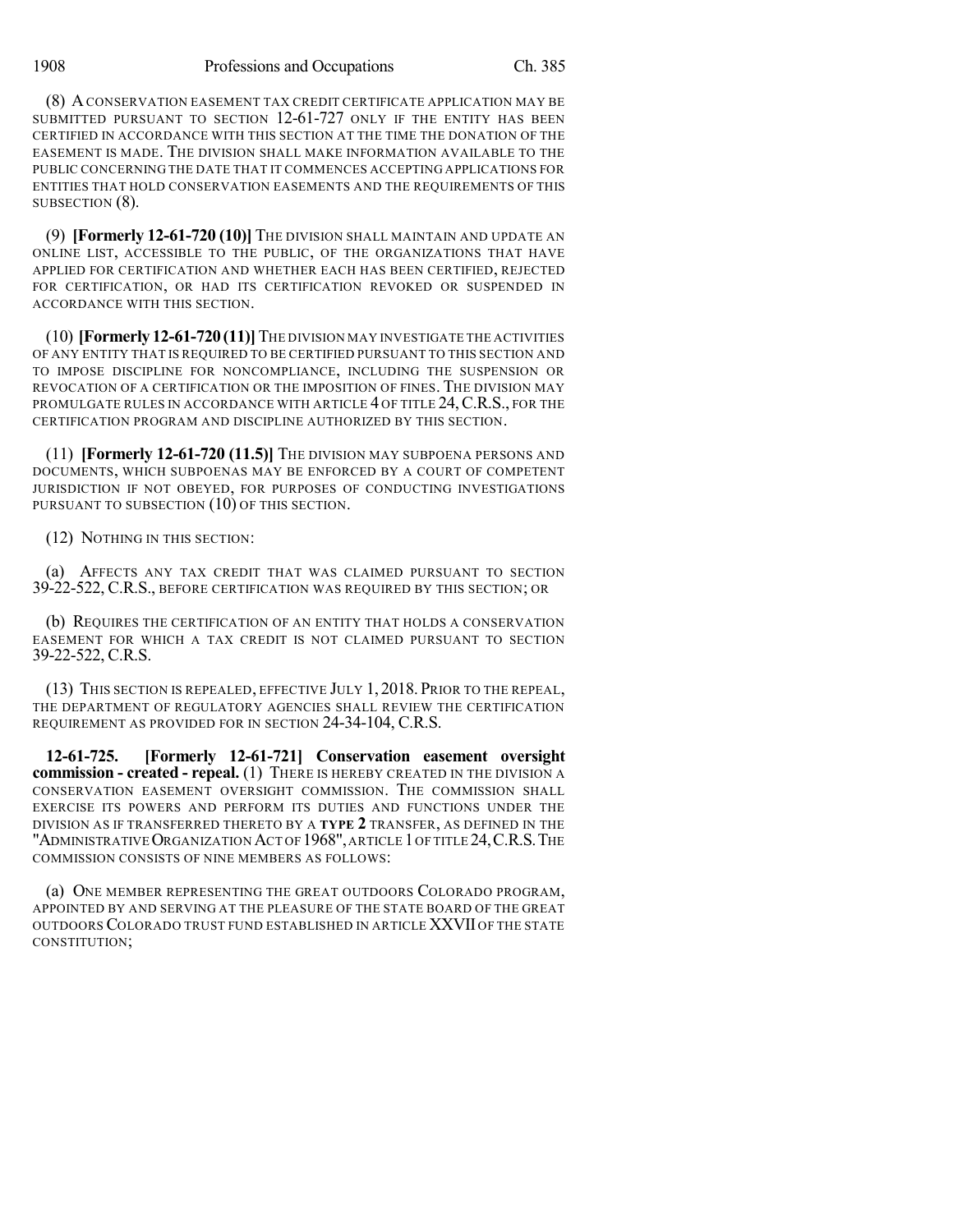(b) ONE MEMBER REPRESENTING THE DEPARTMENT OF NATURAL RESOURCES, APPOINTED BY AND SERVING AT THE PLEASURE OF THE EXECUTIVE DIRECTOR OF THE DEPARTMENT OF NATURAL RESOURCES;

(c) ONE MEMBER REPRESENTING THE DEPARTMENT OF AGRICULTURE, APPOINTED BY AND SERVING AT THE PLEASURE OF THE EXECUTIVE DIRECTOR OF THE DEPARTMENT OF AGRICULTURE;

(d) SIX MEMBERS APPOINTED BY THE GOVERNOR AS FOLLOWS,WITH AT LEAST ONE MEMBER WITH THE FOLLOWING QUALIFICATIONS OR REPRESENTING THE FOLLOWING INTERESTS:

(I) A LAND TRUST CERTIFIED IN ACCORDANCE WITH SECTION 12-61-724;

(II) ALAND TRUST OR LOCAL GOVERNMENT OPEN SPACE OR LAND CONSERVATION AGENCY CERTIFIED IN ACCORDANCE WITH SECTION 12-61-724;

(III) A LOCAL GOVERNMENT OPEN SPACE OR LAND CONSERVATION AGENCY CERTIFIED IN ACCORDANCE WITH THE PROVISIONS OF SECTION 12-61-724;

(IV) AN INDIVIDUAL WHO IS COMPETENT AND QUALIFIED TO ANALYZE THE CONSERVATION PURPOSE OF CONSERVATION EASEMENTS;

(V) A CERTIFIED GENERAL APPRAISER WITH EXPERIENCE IN CONSERVATION EASEMENTS WHO MEETS ANY CLASSROOM EDUCATION AND EXPERIENCE REQUIREMENTS ESTABLISHED BY THE BOARD IN ACCORDANCE WITH SECTION  $12-61-704(1)$  (k); AND

(VI) A LANDOWNER THAT HAS DONATED A CONSERVATION EASEMENT IN COLORADO.

(2) IN MAKING APPOINTMENTS TO THE COMMISSION, THE GOVERNOR SHALL CONSULT WITH THE THREE MEMBERS OF THE COMMISSION APPOINTED PURSUANT TO PARAGRAPHS (a) TO (c) OF SUBSECTION (1)OF THIS SECTION AND WITH APPROPRIATE ORGANIZATIONS REPRESENTING THE PARTICULAR INTEREST OR AREA OF EXPERTISE THAT THE APPOINTEE REPRESENTS. NOT MORE THAN THREE OF THE GOVERNOR'S APPOINTEES SERVING AT THE SAME TIME SHALL BE FROM THE SAME POLITICAL PARTY. IN MAKING THE INITIAL APPOINTMENTS, THE GOVERNOR SHALL APPOINT THREE MEMBERS FOR TERMS OF TWO YEARS. ALL OTHER APPOINTMENTS BY THE GOVERNOR ARE FOR TERMS OF THREE YEARS.NO MEMBER SHALL SERVE MORE THAN TWO CONSECUTIVE TERMS. IN THE EVENT OF A VACANCY BY DEATH, RESIGNATION, REMOVAL, OR OTHERWISE, THE GOVERNOR SHALL APPOINT A MEMBER TO FILL THE UNEXPIRED TERM. THE GOVERNOR MAY REMOVE ANY MEMBER FOR MISCONDUCT, NEGLECT OF DUTY, OR INCOMPETENCE.

(3) (a) AT THE REQUEST OF THE DIVISION OR THE DEPARTMENT OF REVENUE, THE COMMISSION SHALL ADVISE THE DIVISION AND THE DEPARTMENT OF REVENUE REGARDING CONSERVATION EASEMENTS FOR WHICH A STATE INCOME TAX CREDIT IS CLAIMED PURSUANT TO SECTION 39-22-522, C.R.S.

(b) **[Formerly 12-61-721 (3) (c)]** THE COMMISSION SHALL REVIEW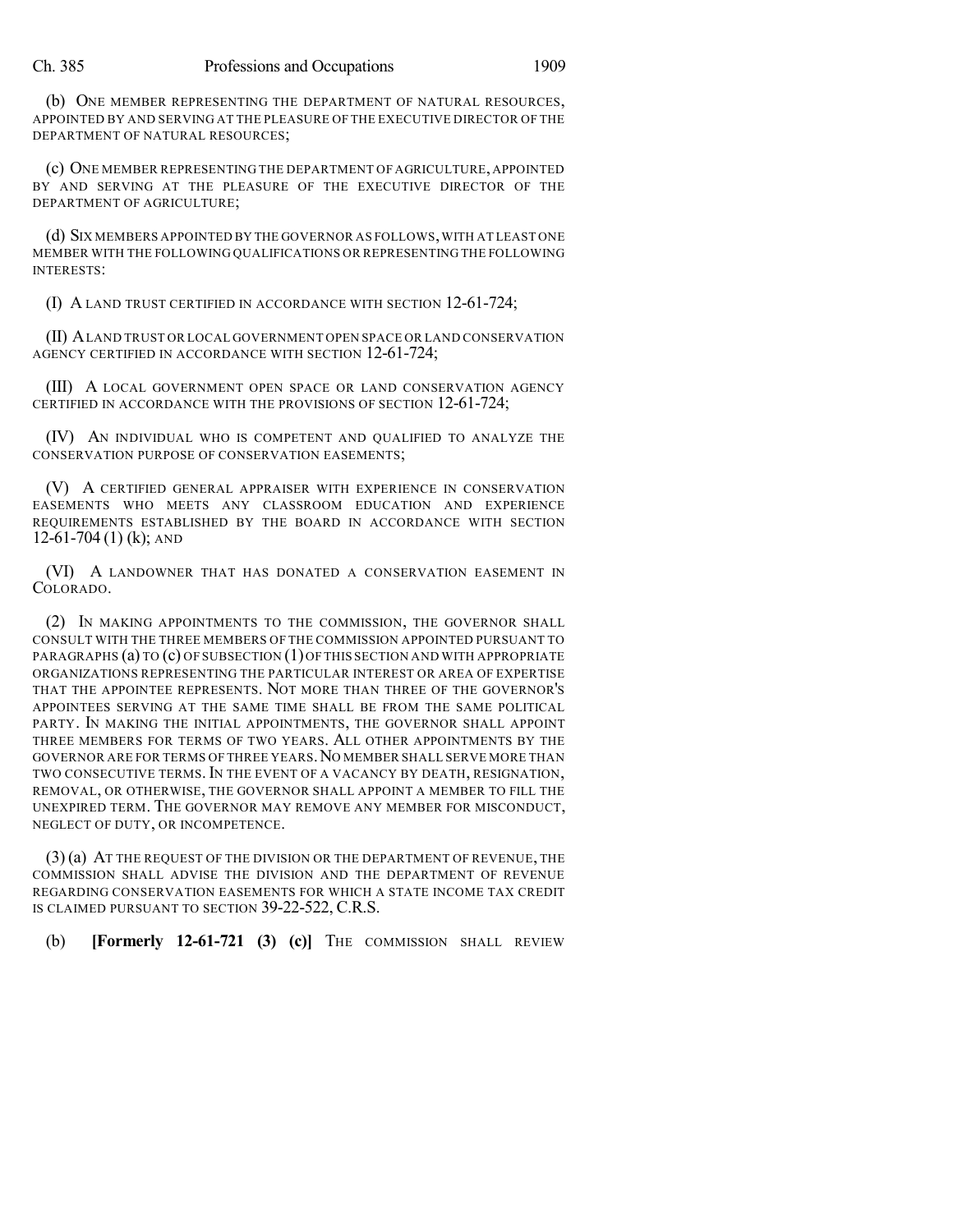CONSERVATION EASEMENT TAX CREDIT CERTIFICATE APPLICATIONS AND REQUESTS FOR OPTIONAL PRELIMINARY ADVISORY OPINIONS IN ACCORDANCE WITH SECTION 12-61-727.

(4) THE COMMISSION SHALL MEET NOT LESS THAN ONCE EACH QUARTER. THE DIVISION SHALL CONVENE THE MEETINGS OF THE COMMISSION AND PROVIDE STAFF SUPPORT AS REQUESTED BY THE COMMISSION.A MAJORITY OF THE MEMBERS OF THE COMMISSION CONSTITUTES A QUORUM FOR THE TRANSACTION OF ALLBUSINESS,AND ACTIONS OF THE COMMISSION REQUIRE A VOTE OF A MAJORITY OF THE MEMBERS PRESENT IN FAVOR OF THE ACTION TAKEN. THE COMMISSION MAY DELEGATE TO THE DIRECTOR THE AUTHORITY TO ACT ON BEHALF OF THE COMMISSION ON OCCASIONS AND IN CIRCUMSTANCES THAT THE COMMISSION DEEMS NECESSARY FOR THE EFFICIENT AND EFFECTIVE ADMINISTRATION AND EXECUTION OF THE COMMISSION'S RESPONSIBILITIES UNDER THIS PART 7.

(5) THE COMMISSION SHALL ESTABLISH A CONFLICT-OF-INTEREST POLICY TO ENSURE THAT ANY MEMBER OF THE COMMISSION IS DISQUALIFIED FROM PERFORMING AN ACT THAT CONFLICTS WITH A PRIVATE PECUNIARY INTEREST OF THE MEMBER OR FROM PARTICIPATING IN THE DELIBERATION OR DECISION-MAKING PROCESS FOR CERTIFICATION FOR AN APPLICANT REPRESENTED BY THE MEMBER.

(6) (a) THE COMMISSION SHALL ADVISE AND MAKE RECOMMENDATIONS TO THE DIRECTOR REGARDING THE CERTIFICATION OF CONSERVATION EASEMENT HOLDERS IN ACCORDANCE WITH SECTION 12-61-724.THE DIVISION MAY DETERMINE WHETHER AN APPLICANT FOR CERTIFICATION POSSESSES THE NECESSARY QUALIFICATIONS FOR CERTIFICATION REQUIRED BY THE RULES ADOPTED BY THE DIVISION.

(b) IF THE DIVISION DETERMINES THAT AN APPLICANT DOES NOT POSSESS THE APPLICABLE QUALIFICATIONS FOR CERTIFICATION OR THAT THE APPLICANT HAS VIOLATED ANY PROVISION OF THIS PART 7, THE RULES PROMULGATED BY THE DIVISION, OR ANY DIVISION ORDER, THE DIVISION MAY DENY THE APPLICANT A CERTIFICATION OR DENY THE RENEWAL OF A CERTIFICATION. IN SUCH INSTANCE, THE DIVISION SHALL PROVIDE THE APPLICANT WITH A STATEMENT IN WRITING SETTING FORTH THE BASIS OF THE DIVISION'S DETERMINATION. THE APPLICANT MAY REQUEST A HEARING ON THE DETERMINATION AS PROVIDED IN SECTION 24-4-104 (9), C.R.S.

(c) THE DIVISION SHALL NOTIFY SUCCESSFUL APPLICANTS IN WRITING.

(d) AN APPLICANT THAT IS NOT CERTIFIED MAY REAPPLY FOR CERTIFICATION IN ACCORDANCE WITH THE PROCEDURE ESTABLISHED BY THE DIVISION.

(7) **[Formerly 12-61-721 (6.5)]** COMMISSION MEMBERS ARE IMMUNE FROM LIABILITY IN ACCORDANCE WITH THE PROVISIONS OF THE "COLORADO GOVERNMENTAL IMMUNITY ACT", ARTICLE 10 OF TITLE 24, C.R.S.

(8) **[Formerly 12-61-721 (7)]** THIS SECTION IS REPEALED, EFFECTIVE JULY 1, 2018. PRIOR TO THE REPEAL, THE DEPARTMENT OF REGULATORY AGENCIES SHALL REVIEW THE COMMISSION AS PROVIDED IN SECTION 24-34-104, C.R.S.

**12-61-726. [Formerly 12-61-722] Conservation easement tax credit certificates - rules.** (1) THE DIVISION SHALL RECEIVE TAX CREDIT CERTIFICATE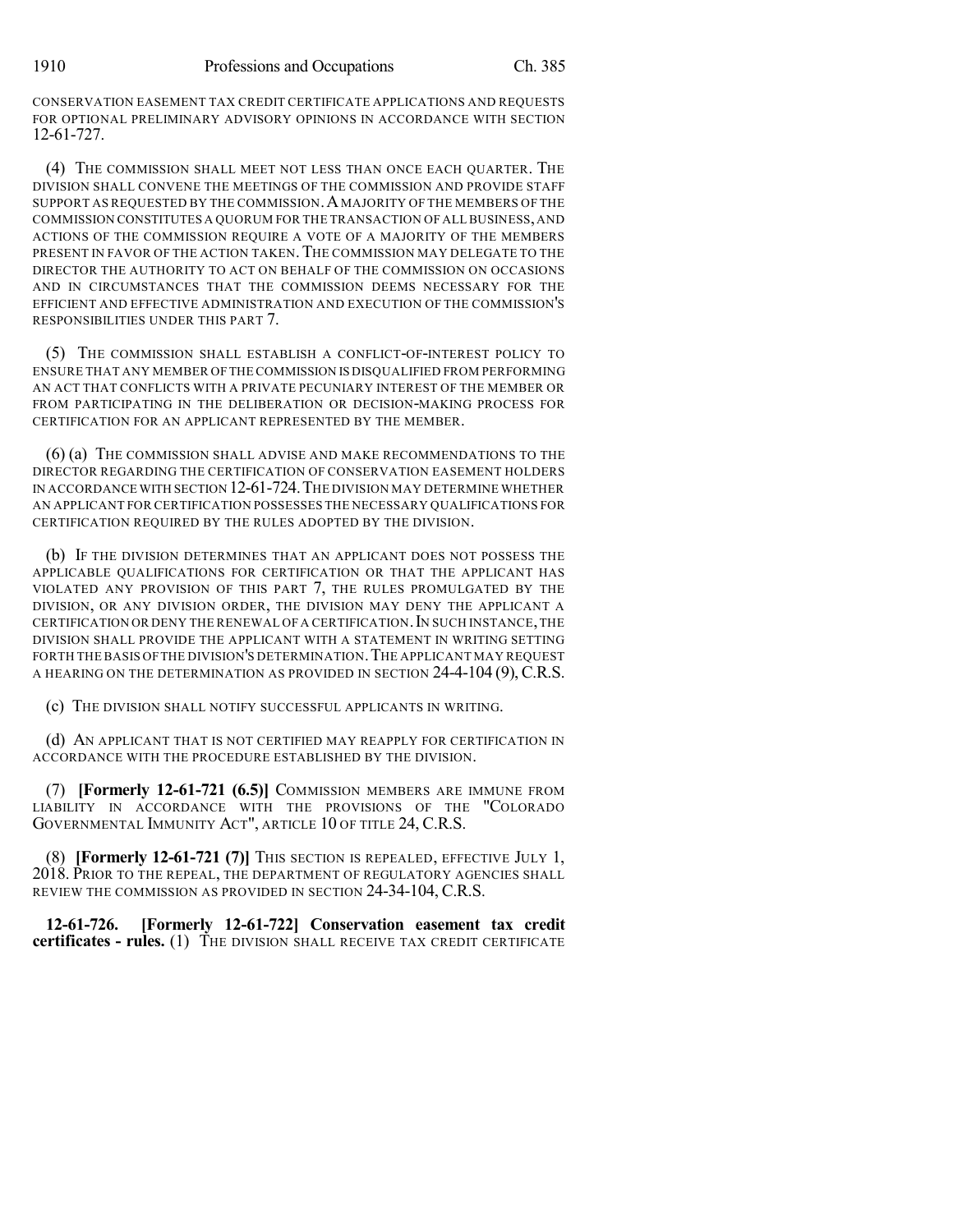#### Ch. 385 Professions and Occupations 1911

APPLICATIONS FROM AND ISSUE CERTIFICATES TO LANDOWNERS FOR INCOME TAX CREDITS FOR CONSERVATION EASEMENTS DONATED ON OR AFTER JANUARY 1,2011, IN ACCORDANCE WITH SECTION 39-22-522(2.5),C.R.S., AND THIS PART 7.NOTHING IN THIS SECTION RESTRICTS OR LIMITS THE AUTHORITY OF THE DIVISION TO ENFORCE THIS PART 7.THE DIVISION MAY PROMULGATE RULES IN ACCORDANCE WITH ARTICLE 4 OF TITLE 24, C.R.S., FOR THE ISSUANCE OF THE CERTIFICATES. IN PROMULGATING RULES, THE DIVISION MAY INCLUDE PROVISIONS GOVERNING:

(a) THE REVIEW OF THE TAX CREDIT CERTIFICATE APPLICATION PURSUANT TO THIS PART<sub>7</sub>;

(b) THE ADMINISTRATION AND FINANCING OF THE CERTIFICATION PROCESS;

(c) THE NOTIFICATION TO THE PUBLIC REGARDING THE AGGREGATE AMOUNT OF TAX CREDIT CERTIFICATES THAT HAVE BEEN ISSUED AND THAT ARE ON THE WAIT LIST;

(d) THE NOTIFICATION TO THE LANDOWNER,THE ENTITY TO WHICH THE EASEMENT WAS GRANTED, AND THE DEPARTMENT OF REVENUE REGARDING THE TAX CREDIT CERTIFICATES ISSUED; AND

(e) ANY OTHER MATTERS RELATED TO ADMINISTERING SECTION 39-22-522 (2.5), C.R.S., OR THIS PART 7.

(2) THE DIVISION SHALL APPLY THE AMOUNT CLAIMED IN A COMPLETED TAX CREDIT CERTIFICATE APPLICATION AGAINST THE ANNUAL TAX CREDIT LIMIT IN THE ORDER THAT COMPLETED APPLICATIONS ARE RECEIVED.THE DIVISION SHALL APPLY CLAIMED TAX CREDIT AMOUNTS THAT EXCEED THE ANNUAL LIMIT IN ANY YEAR AGAINST THE LIMIT FOR THE NEXT AVAILABLE YEAR AND ISSUE TAX CREDIT CERTIFICATES FOR USE IN THE YEAR IN WHICH THE AMOUNT WAS APPLIED TO THE ANNUAL LIMIT.

(3) THE DIVISION SHALL NOT ISSUE TAX CREDIT CERTIFICATES THAT IN AGGREGATE EXCEED THE LIMIT SET FORTH IN SECTION 39-22-522 (2.5), C.R.S., DURING A PARTICULAR CALENDAR YEAR.

**12-61-727. [Formerly 12-61-723] Conservation easement tax credit certificate application process - conservation easement tax credit certificate review fund - created - definitions - rules.** (1) FOR PURPOSES OF THIS SECTION:

(a) "APPLICATION" MEANS AN APPLICATION FOR A TAX CREDIT CERTIFICATE SUBMITTED PURSUANT TO SECTION 12-61-726 OR THIS SECTION.

(b) "CONSERVATION PURPOSE" MEANS CONSERVATION PURPOSE AS DEFINED IN SECTION 170 (h) OF THE FEDERAL "INTERNAL REVENUE CODE OF 1986", AS AMENDED, AND ANY FEDERAL REGULATIONS PROMULGATED IN CONNECTION WITH SUCH SECTION.

(c) "CREDIBILITY" MEANS THE RESULTS ARE WORTHY OF BELIEF AND ARE SUPPORTED BY RELEVANT EVIDENCE AND LOGIC TO THE DEGREE NECESSARY FOR THE INTENDED USE.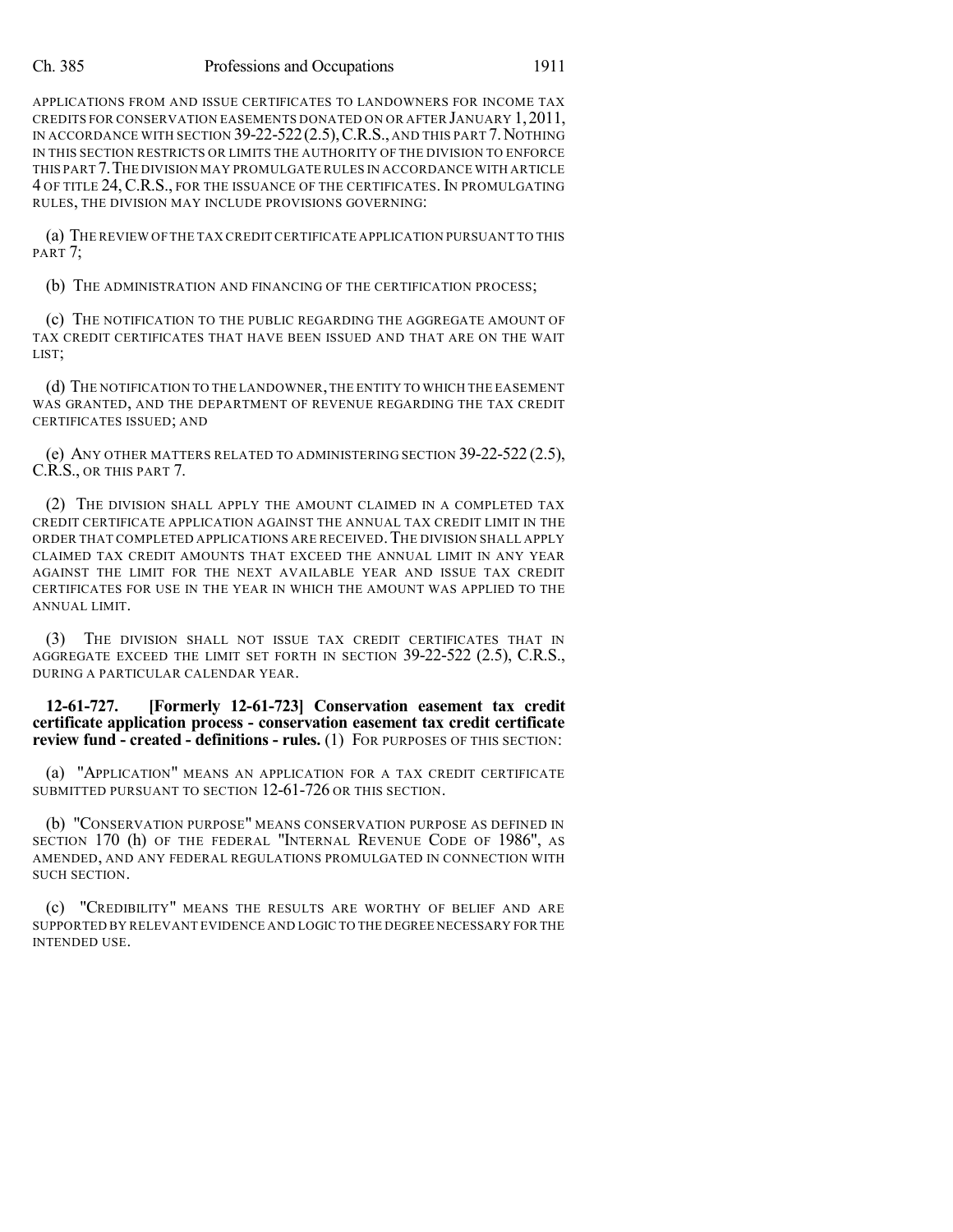(d) "DEFICIENCY"MEANS NONCOMPLIANCE WITH A REQUIREMENT FOR OBTAINING A TAX CREDIT CERTIFICATE THAT, UNLESS SUCH NONCOMPLIANCE IS REMEDIED, IS GROUNDS FOR THE DENIAL OF A TAX CREDIT CERTIFICATE APPLICATION SUBMITTED PURSUANT TO THIS SECTION.

(e) "DIRECTOR" MEANS THE DIRECTOR OF THE DIVISION OF REAL ESTATE OR HIS OR HER DESIGNEE.

(f) "LANDOWNER" MEANS THE RECORD OWNER OF THE SURFACE OF THE LAND AND, IF APPLICABLE, OWNER OF THE WATER OR WATER RIGHTS BENEFICIALLY USED THEREON WHO CREATES A CONSERVATION EASEMENT IN GROSS PURSUANT TO SECTION 38-30.5-104, C.R.S.

(g) "TAX CREDIT CERTIFICATE" MEANS THE CONSERVATION EASEMENT TAX CREDIT CERTIFICATE ISSUED PURSUANT TO SECTION 12-61-726 AND THIS SECTION.

(2) (a) THE DIVISION SHALL ESTABLISH AND ADMINISTER A PROCESS BY WHICH A LANDOWNER SEEKING TO CLAIM AN INCOME TAX CREDIT FOR ANY CONSERVATION EASEMENT DONATION MADE ON OR AFTER JANUARY 1,2014, MUST APPLY FOR A TAX CREDIT CERTIFICATE AS REQUIRED BY SECTION 39-22-522 (2.5) AND (2.7), C.R.S. THE PURPOSE OF THE APPLICATION PROCESS IS TO DETERMINE WHETHER A CONSERVATION EASEMENT DONATION FOR WHICH A TAX CREDIT WILL BE CLAIMED:

(I) IS A CONTRIBUTION OF A QUALIFIED REAL PROPERTY INTEREST TO A QUALIFIED ORGANIZATION TO BE USED EXCLUSIVELY FOR A CONSERVATION PURPOSE;

(II) IS SUBSTANTIATED WITH A QUALIFIED APPRAISAL PREPARED BY A QUALIFIED APPRAISER IN ACCORDANCE WITH THE UNIFORM STANDARDS OF PROFESSIONAL APPRAISAL PRACTICE; AND

(III) COMPLIES WITH THE REQUIREMENTS OF THIS SECTION.

(b) THE LANDOWNER HAS THE BURDEN OF PROOF REGARDING COMPLIANCE WITH ALL APPLICABLE LAWS, RULES, AND REGULATIONS.

(3) FOR THE PURPOSE OF REVIEWING APPLICATIONS AND MAKING DETERMINATIONS REGARDING THE ISSUANCE OF TAX CREDIT CERTIFICATES, INCLUDING THE DOLLAR AMOUNT OF THE TAX CREDIT CERTIFICATE TO BE ISSUED:

(a) DIVISION STAFF SHALL REVIEW EACH APPLICATION AND ADVISE AND MAKE RECOMMENDATIONS TO THE DIRECTOR AND THE COMMISSION REGARDING THE APPLICATION;

(b) THE DIRECTOR HAS AUTHORITY AND RESPONSIBILITY TO DETERMINE THE CREDIBILITY OFTHE APPRAISAL.IN DETERMINING CREDIBILITY,THE DIRECTOR SHALL CONSIDER, AT A MINIMUM, COMPLIANCE WITH THE FOLLOWING REQUIREMENTS:

(I) THE APPRAISAL FOR A CONSERVATION EASEMENT DONATION FOR WHICH A TAX CREDIT IS CLAIMED PURSUANT TO SECTION 39-22-522, C.R.S., IS A QUALIFIED APPRAISAL FROM A QUALIFIED APPRAISER, AS DEFINED IN SECTION 170 (f) OF THE FEDERAL "INTERNAL REVENUE CODE OF 1986", AS AMENDED, AND ANY FEDERAL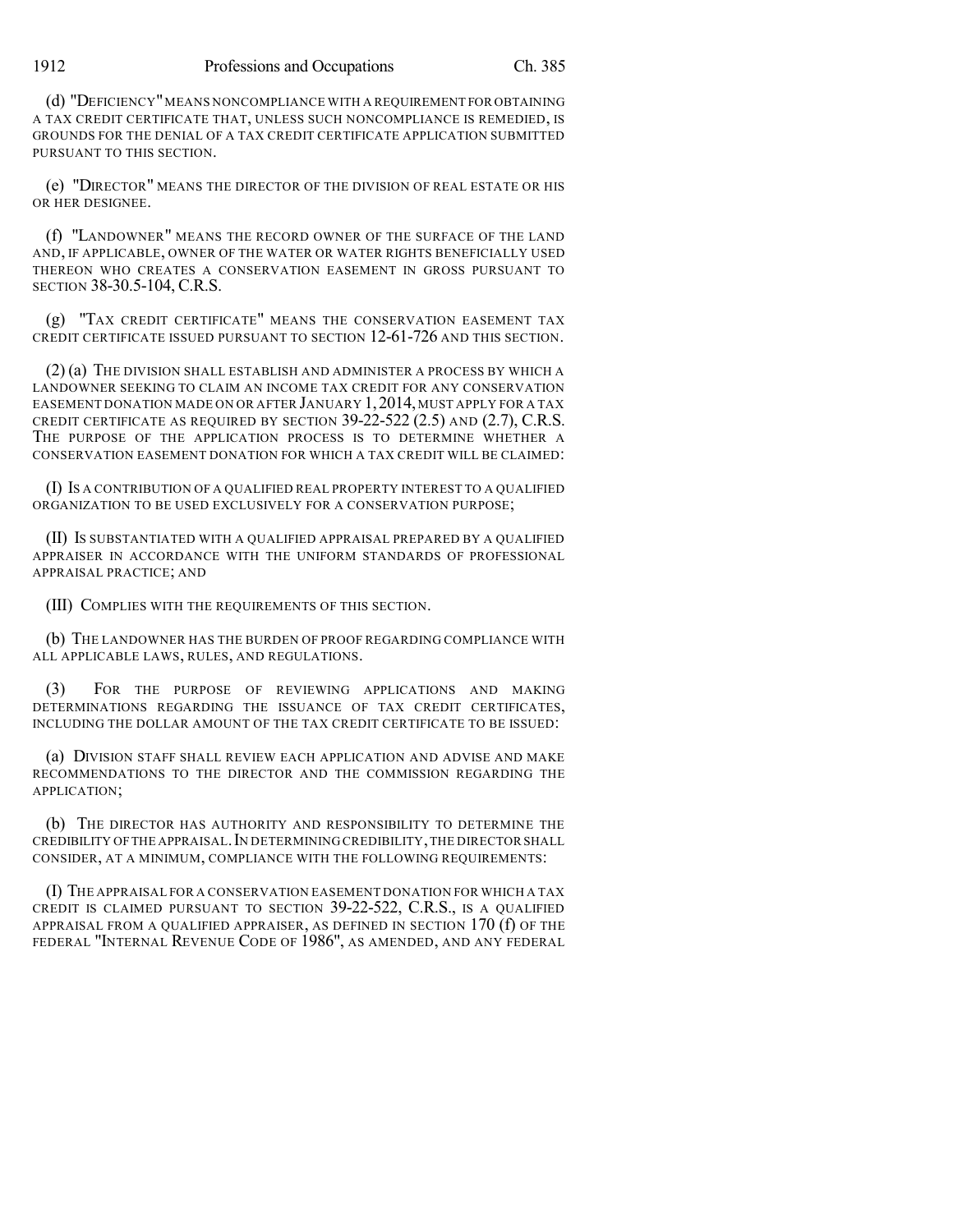REGULATIONS PROMULGATED IN CONNECTION WITH SUCH SECTION;

(II) THE APPRAISAL CONFORMS WITH THE UNIFORM STANDARDS OF PROFESSIONAL APPRAISAL PRACTICE PROMULGATED BY THE APPRAISAL STANDARDS BOARD OF THE APPRAISAL FOUNDATION AND ANY OTHER PROVISION OF LAW;

(III) THE APPRAISER HOLDS A VALID LICENSE AS A CERTIFIED GENERAL APPRAISER IN ACCORDANCE WITH THIS PART 7; AND

(IV) THE APPRAISER MEETS ANY EDUCATION AND EXPERIENCE REQUIREMENTS ESTABLISHED BY THE BOARD OF REAL ESTATE APPRAISERS IN ACCORDANCE WITH SECTION 12-61-704 (1) (k).

(c) THE DIRECTOR HAS THE AUTHORITY AND RESPONSIBILITY TO DETERMINE COMPLIANCE WITH THE REQUIREMENTS OF SECTION 12-61-724.

(d) THE COMMISSION HAS THE AUTHORITY AND RESPONSIBILITY TO DETERMINE WHETHER A CONSERVATION EASEMENT DONATION FOR WHICH A TAX CREDIT IS CLAIMED PURSUANT TO SECTION 39-22-522,C.R.S., IS A QUALIFIED CONSERVATION CONTRIBUTION AS DEFINED IN SECTION 170 (h) OF THE FEDERAL "INTERNAL REVENUE CODE OF 1986", AS AMENDED, AND ANY FEDERAL REGULATIONS PROMULGATED IN CONNECTION WITH SUCH SECTION.

(4) THE DEPARTMENT OF REVENUE IS NOT AUTHORIZED TO DISALLOW A CONSERVATION EASEMENT TAX CREDIT BASED ON ANY REQUIREMENTS THAT ARE UNDER THE JURISDICTION OF THE DIVISION, THE DIRECTOR, OR THE COMMISSION PURSUANT TO THIS SECTION.

(5) A COMPLETE TAX CREDIT CERTIFICATE APPLICATION MUST BE MADE BY THE LANDOWNER TO THE DIVISION AND MUST INCLUDE:

(a) A COPY OF THE FINAL CONSERVATION EASEMENT APPRAISAL;

(b) A COPY OF THE RECORDED DEED GRANTING THE CONSERVATION EASEMENT;

(c) DOCUMENTATION SUPPORTING THE CONSERVATION PURPOSE OF THE EASEMENT;

(d) ANY OTHER INFORMATION OR DOCUMENTATION THE DIRECTOR OR THE COMMISSION DEEMS NECESSARY TO MAKE A FINAL DETERMINATION REGARDING THE APPLICATION; AND

(e) THE FEE REQUIRED PURSUANT TO SUBSECTION (6) OF THIS SECTION.

(6) ALANDOWNER SUBMITTING AN APPLICATION FOR A TAX CREDIT CERTIFICATE PURSUANT TO THIS SECTION OR AN APPLICATION FOR AN OPTIONAL PRELIMINARY ADVISORY OPINION PURSUANT TO SUBSECTION (14)OF THIS SECTION SHALL PAY THE DIVISION A FEE AS PRESCRIBED BY THE DIVISION. THE APPLICATION FEE FOR AN OPTIONAL PRELIMINARY ADVISORY OPINION MAY BE A DIFFERENT DOLLAR AMOUNT THAN THE APPLICATION FEE FOR A TAX CREDIT CERTIFICATE. THE FEES MUST COVER THE COSTS OF THE DIVISION AND THE COMMISSION IN ADMINISTERING THE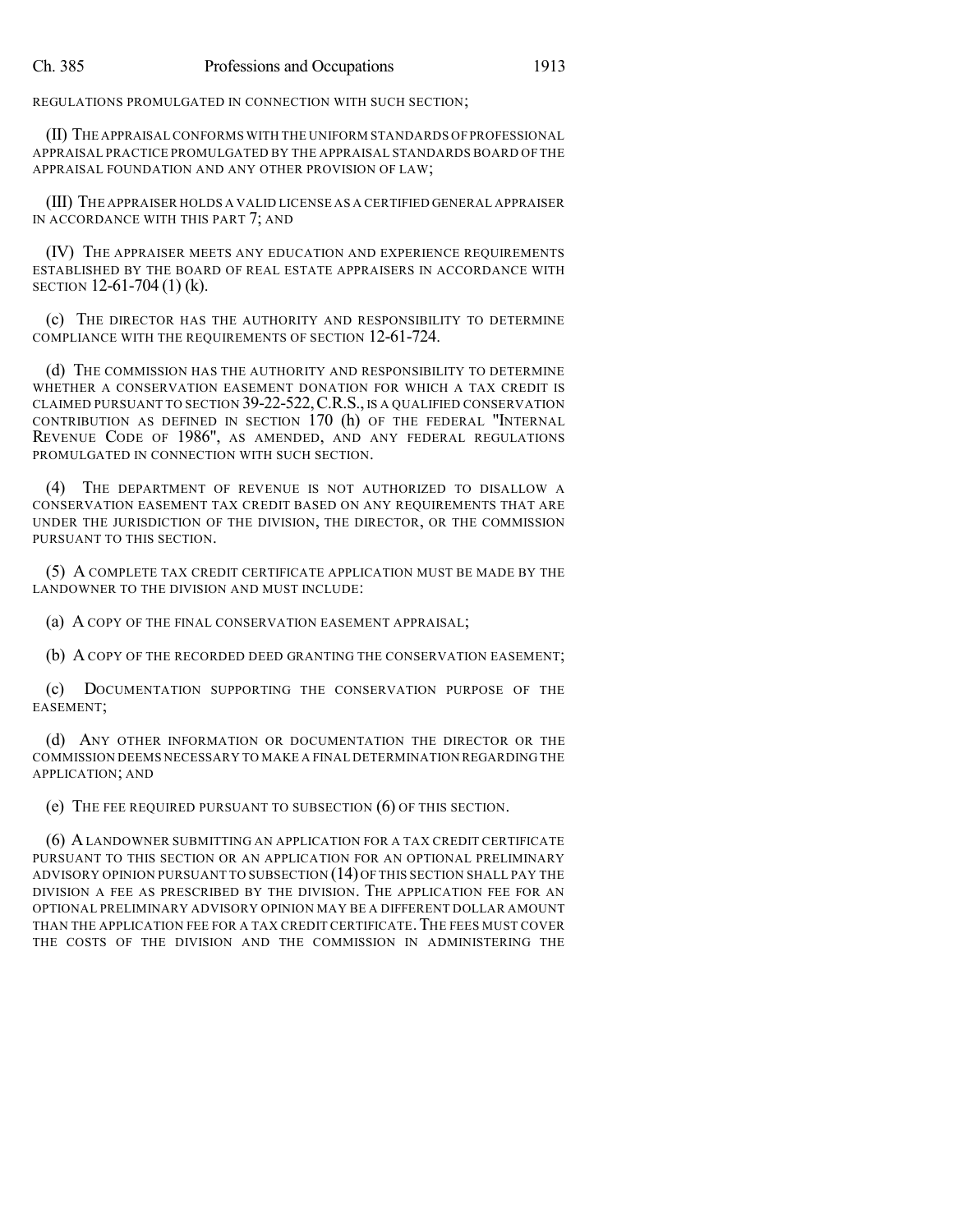REQUIREMENTS OF THIS SECTION. THE STATE TREASURER SHALL CREDIT THE FEES COLLECTED PURSUANT TO THIS SUBSECTION (6) TO THE CONSERVATION EASEMENT TAX CREDIT CERTIFICATE REVIEW FUND, WHICH FUND IS HEREBY CREATED IN THE STATE TREASURY. THE GENERAL ASSEMBLY SHALL ANNUALLY APPROPRIATE MONEYS IN THE FUND TO THE DIVISION FOR THE PURPOSES OF IMPLEMENTING AND ADMINISTERING THIS SECTION. THE MONEYS SHALL NOT REVERT TO THE GENERAL FUND AT THE END OF ANY FISCAL YEAR. THE FUND SHALL BE MAINTAINED IN ACCORDANCE WITH SECTION 24-75-402, C.R.S. ON OR BEFORE JANUARY 1, 2014, AND ON OR BEFORE EACH JANUARY 1 THEREAFTER, THE DIVISION SHALL CERTIFY TO THE GENERAL ASSEMBLY THE AMOUNT OF ANY FEES PRESCRIBED BY THE DIVISION PURSUANT TO THIS SUBSECTION (6).

(7) (a) IF, DURING THE REVIEW OF AN APPLICATION FOR A TAX CREDIT CERTIFICATE, THE DIRECTOR OR THE COMMISSION IDENTIFIES ANY POTENTIAL DEFICIENCIES, THE DIRECTOR OR COMMISSION SHALL DOCUMENT THE POTENTIAL DEFICIENCIES IN A LETTER SENT TO THE LANDOWNER BY FIRST CLASS MAIL. THE DIVISION SHALL SEND LETTERS DOCUMENTING POTENTIAL DEFICIENCIES TO LANDOWNERS IN A TIMELY MANNER SO THAT THE AVERAGE NUMBER OF DAYS BETWEEN THE DATE A COMPLETED APPLICATION IS RECEIVED BY THE DIVISION AND THE MAILING DATE OF THE DIVISION'S LETTER TO THE LANDOWNER DOES NOT EXCEED ONE HUNDRED TWENTY DAYS.

(b) THE LANDOWNER HAS SIXTY DAYS AFTER THE MAILING DATE OF THE DIVISION'S LETTER TO ADDRESS THE POTENTIAL DEFICIENCIES IDENTIFIED BY THE DIRECTOR AND THE COMMISSION AND PROVIDE ADDITIONAL INFORMATION OR DOCUMENTATION THAT THE DIRECTOR OR THE COMMISSION DEEMS NECESSARY TO MAKE A FINAL DETERMINATION REGARDING THE APPLICATION.

(c) THE DIRECTOR AND THE COMMISSION HAVE NINETY DAYS AFTER THE DATE OF RECEIPT OF ANY ADDITIONAL INFORMATION OR DOCUMENTATION PROVIDED BY THE LANDOWNER TO REVIEW THE INFORMATION AND DOCUMENTATION AND MAKE A FINAL DETERMINATION REGARDING THE APPLICATION.

(d) THE DEADLINES PRESCRIBED BY THIS SUBSECTION (7)MAY BE EXTENDED UPON MUTUAL AGREEMENT BETWEEN THE DIRECTOR AND THE COMMISSION AND THE LANDOWNER.

(8) THE DIRECTOR OR THE COMMISSION MAY DENY AN APPLICATION IF THE LANDOWNER:

(a) HAS NOT DEMONSTRATED TO THE SATISFACTION OF THE DIRECTOR OR THE COMMISSION THAT THE APPLICATION COMPLIES WITH ANY REQUIREMENT OF THIS PART<sub>7</sub>:

(b) DOES NOT PROVIDE THE INFORMATION AND DOCUMENTATION REQUIRED PURSUANT TO THIS PART 7; OR

(c) FAILS TO TIMELY RESPOND TO ANY WRITTEN REQUEST OR NOTICE FROM THE DIVISION, THE DIRECTOR, OR THE COMMISSION.

(9) IF THE DIRECTOR REASONABLY BELIEVES THAT ANY APPRAISAL SUBMITTED IN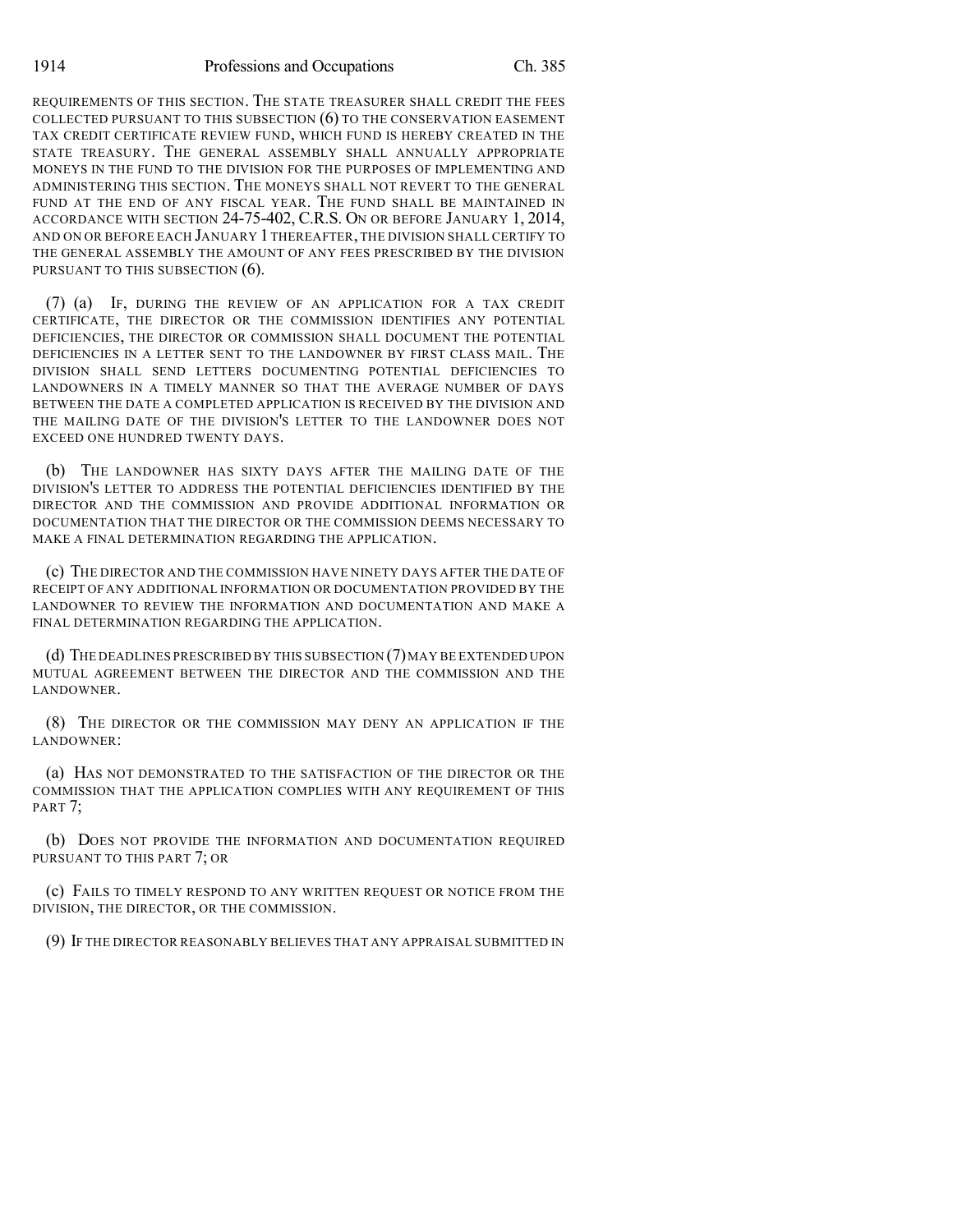ACCORDANCE WITH THIS SECTION IS NOT CREDIBLE, THE DIRECTOR, AFTER CONSULTATION WITH THE COMMISSION, MAY REQUIRE THE LANDOWNER, AT THE LANDOWNER'S EXPENSE, TO OBTAIN EITHER A REVISED APPRAISAL OR A SECOND APPRAISAL FROM AN APPRAISER WHO MEETS THE REQUIREMENTS OF THIS PART 7AND IS IN GOOD STANDING WITH THE BOARD BEFORE MAKING A FINAL DETERMINATION REGARDING THE APPLICATION.

(10) IF THE DIRECTOR AND THE COMMISSION DO NOT IDENTIFY ANY POTENTIAL DEFICIENCIES WITH AN APPLICATION, THE DIRECTOR AND THE COMMISSION SHALL APPROVE THE APPLICATION, AND THE DIVISION SHALL ISSUE A TAX CREDIT CERTIFICATE TO THE LANDOWNER PURSUANT TO SECTION 12-61-726 IN A TIMELY MANNER SO THAT THE AVERAGE NUMBER OF DAYS BETWEEN THE DATE A COMPLETED APPLICATION IS RECEIVED BY THE DIVISION AND THE DATE THE TAX CREDIT CERTIFICATE IS ISSUED DOES NOT EXCEED ONE HUNDRED TWENTY DAYS. ONCE A TAX CREDIT CERTIFICATE IS ISSUED, THE LANDOWNER MAY CLAIM AND USE THE TAX CREDIT SUBJECT TO ANY OTHER APPLICABLE PROCEDURES AND REQUIREMENTS UNDER TITLE 39, C.R.S.

(11) (a) IF ALL POTENTIAL DEFICIENCIES THAT HAVE BEEN IDENTIFIED ARE SUBSEQUENTLY ADDRESSED TO THE SATISFACTION OF THE DIRECTOR AND THE COMMISSION, THE DIRECTOR AND THE COMMISSION SHALL APPROVE THE APPLICATION, AND THE DIVISION SHALL ISSUE A TAX CREDIT CERTIFICATE TO THE LANDOWNER PURSUANT TO SECTION 12-61-726. ONCE A TAX CREDIT CERTIFICATE IS ISSUED, THE LANDOWNER MAY CLAIM AND USE THE TAX CREDIT SUBJECT TO ANY OTHER APPLICABLE PROCEDURES AND REQUIREMENTS UNDER TITLE 39, C.R.S.

(b) IF ANY POTENTIAL DEFICIENCIES THAT HAVE BEEN IDENTIFIED ARE NOT SUBSEQUENTLY ADDRESSED TO THE SATISFACTION OF THE DIRECTOR AND THE COMMISSION,THE DIVISION SHALL ISSUE A WRITTEN DENIAL OF THE APPLICATION TO THE LANDOWNER DOCUMENTING THOSE DEFICIENCIES THAT WERE THE SPECIFIC BASIS FOR THE DENIAL. THE DIVISION SHALL DATE THE WRITTEN DENIAL AND SEND IT BY FIRST CLASS MAIL TO THE LANDOWNER AT THE ADDRESS PROVIDED BY THE LANDOWNER ON THE APPLICATION. THE DIRECTOR MAY ACT ON BEHALF OF THE COMMISSION FOR PURPOSES OF ADMINISTERING THE PROCESS FOR ISSUING APPROVALS AND DENIALS OF APPLICATIONS AND FOR ADMINISTERING SUBSECTION (12) OF THIS SECTION.

(12)(a) THE LANDOWNER MAY APPEAL TO THE DIRECTOR EITHER THE DIRECTOR'S OR THE COMMISSION'S DENIAL OF AN APPLICATION, IN WRITING, WITHIN THIRTY DAYS AFTER THE ISSUANCE OF THE DENIAL. THIS WRITTEN APPEAL CONSTITUTES A REQUEST FOR AN ADMINISTRATIVE HEARING.

(b) IF THE LANDOWNER FAILS TO APPEAL THE DENIAL OF AN APPLICATION WITHIN THIRTY DAYS AFTER THE ISSUANCE OF THE DENIAL, THE DENIAL BECOMES FINAL, AND THE DIVISION SHALL NOT ISSUE A TAX CREDIT CERTIFICATE TO THE LANDOWNER.

(c) ADMINISTRATIVE HEARINGS MUST BE CONDUCTED IN ACCORDANCE WITH SECTION 24-4-105,C.R.S.AT THE DISCRETION OF THE DIRECTOR, HEARINGS MAY BE CONDUCTED BY AN AUTHORIZED REPRESENTATIVE OF THE DIRECTOR OR THE COMMISSION OR AN ADMINISTRATIVE LAW JUDGE FROM THE OFFICE OF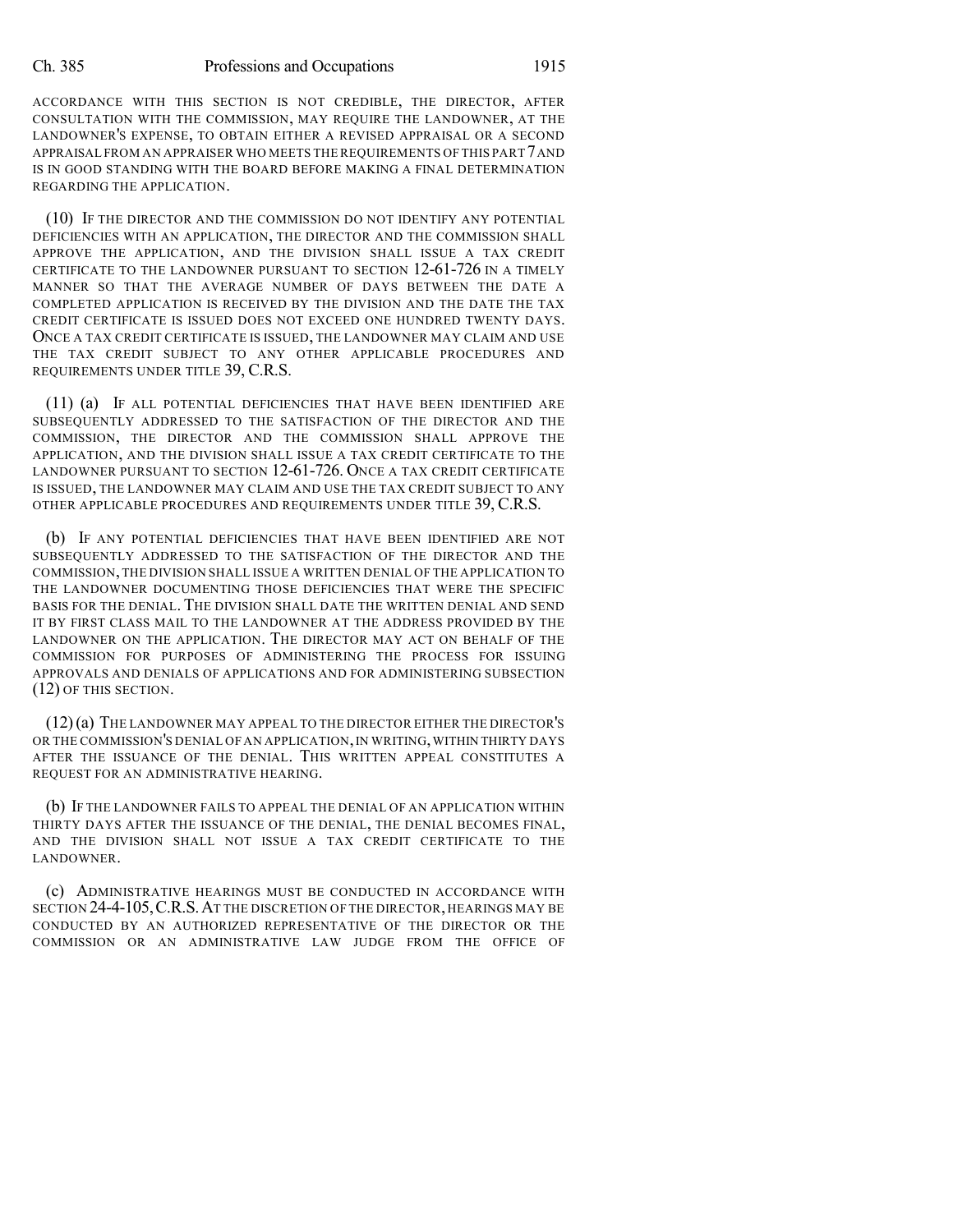ADMINISTRATIVE COURTS IN THE DEPARTMENT OF PERSONNEL.ALL HEARINGS MUST BE HELD IN THE COUNTY WHERE THE DIVISION IS LOCATED UNLESS THE DIRECTOR DESIGNATES OTHERWISE. THE DECISION OF THE DIRECTOR OR THE COMMISSION IS SUBJECT TO JUDICIAL REVIEW BY THE COURT OF APPEALS AND IS SUBJECT TO THE PROVISIONS OF SECTION 24-4-106, C.R.S.

(d) IN CONDUCTING SETTLEMENT DISCUSSIONS WITH A LANDOWNER, THE DIRECTOR AND THE COMMISSION MAY COMPROMISE ON ANY OF THE DEFICIENCIES IDENTIFIED IN THE APPLICATION AND SUPPORTING DOCUMENTATION, INCLUDING THE DOLLAR AMOUNT OF THE TAX CREDIT CERTIFICATE TO BE ISSUED. THE DIRECTOR SHALL PLACE ON FILE IN THE DIVISION A RECORD OF ANY COMPROMISE AND THE REASONS FOR THE COMPROMISE.

(e) THE DIRECTOR MAY PROMULGATE RULES PURSUANT TO ARTICLE 4OF TITLE 24, C.R.S., TO EFFECTUATE THE PURPOSES OF THIS SUBSECTION (12).

(13) (a) COMMENCING WITH THE 2014 CALENDAR YEAR, AND FOR EACH CALENDAR YEAR THEREAFTER, THE DIVISION SHALL CREATE A REPORT, WHICH SHALL BE MADE AVAILABLE TO THE PUBLIC, CONTAINING THE FOLLOWING AGGREGATE INFORMATION:

(I) THE TOTAL NUMBER OF TAX CREDIT CERTIFICATE APPLICATIONS RECEIVED, APPROVED,AND DENIED IN ACCORDANCE WITH THIS SECTION,ALONG WITH AVERAGE PROCESSING TIMES;

(II) FOR APPLICATIONS APPROVED IN ACCORDANCE WITH THIS SECTION:

(A) THE TOTAL ACREAGE UNDER EASEMENT SUMMARIZED BY THE ALLOWABLE CONSERVATION PURPOSES AS DEFINED IN SECTION 170 (h) OF THE FEDERAL "INTERNAL REVENUE CODE OF 1986", AS AMENDED, AND ANY FEDERAL REGULATIONS PROMULGATED IN CONNECTION WITH SUCH SECTION;

(B) THE TOTAL APPRAISED VALUE OF THE EASEMENTS;

(C) THE TOTAL DONATED VALUE OF THE EASEMENTS; AND

(D) THE TOTAL DOLLAR AMOUNT OF TAX CREDIT CERTIFICATES ISSUED.

(b) THE DIVISION MAY INCLUDE ADDITIONAL EASEMENT-SPECIFIC INFORMATION IN THE PUBLIC REPORT THAT, NOTWITHSTANDING THE PROVISIONS OF THIS PART 7OR ANY OTHER LAW TO THE CONTRARY, WOULD OTHERWISE BE PUBLICLY AVAILABLE.

(14) (a) IN ADDITION TO THE TAX CREDIT CERTIFICATE APPLICATION PROCESS SET FORTH IN THIS SECTION, A LANDOWNER MAY SUBMIT A PROPOSED CONSERVATION EASEMENT DONATION TO THE DIVISION TO OBTAIN AN OPTIONAL PRELIMINARY ADVISORY OPINION REGARDING THE TRANSACTION.THE OPINION MAY ADDRESS THE PROPOSED DEED OF CONSERVATION EASEMENT, APPRAISAL, CONSERVATION PURPOSE, OR OTHER RELEVANT ASPECT OF THE TRANSACTION.

(b) THE DIVISION, THE DIRECTOR, AND THE COMMISSION SHALL REVIEW THE INFORMATION AND DOCUMENTATION PROVIDED IN A MANNER CONSISTENT WITH THE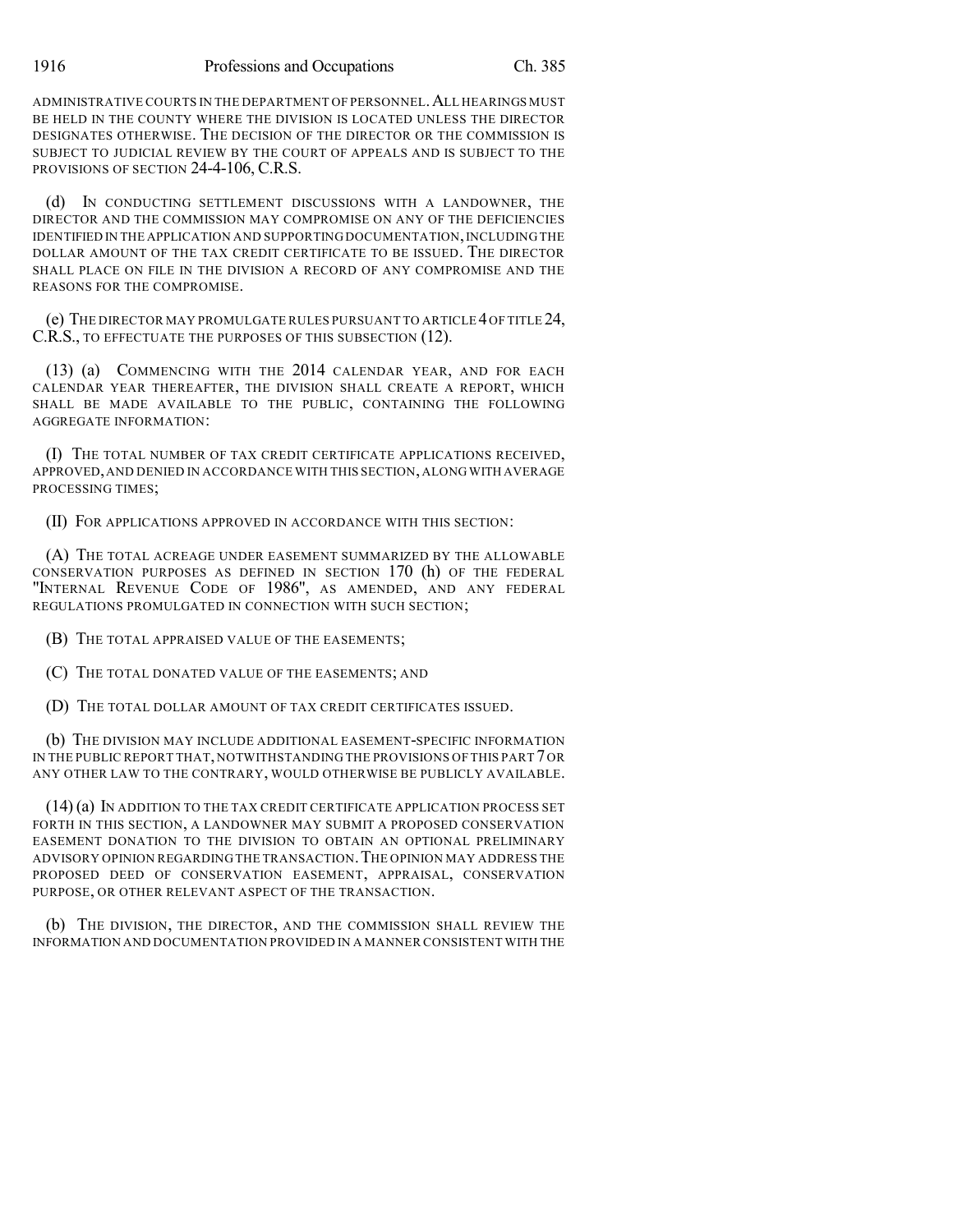SCOPE OF THEIR AUTHORITY AND RESPONSIBILITIES FOR REVIEWING TAX CREDIT CERTIFICATE APPLICATIONS AS OUTLINED IN SUBSECTION (3) OF THIS SECTION AND ISSUE EITHER A FAVORABLE OPINION OR A NONFAVORABLE OPINION.

(c) THE DIRECTOR OR THE COMMISSION MAY REQUEST THAT THE LANDOWNER SUBMIT ADDITIONAL INFORMATION OR DOCUMENTATION THAT THE DIRECTOR OR THE COMMISSION DEEMS NECESSARY TO COMPLETE THE REVIEW AND ISSUE AN OPINION.

(d) A NONFAVORABLE OPINION SHALL SET FORTH ANY POTENTIAL DEFICIENCIES IDENTIFIED BY THE DIRECTOR OR THE COMMISSION AND THAT FALL WITHIN THE SCOPE OF THE DIRECTOR'S AND THE COMMISSION'S REVIEW OF THE CONSERVATION EASEMENT TRANSACTION. THE PRELIMINARY OPINION IS ADVISORY ONLY AND IS NOT BINDING FOR ANY PURPOSE UPON THE DIVISION, THE DIRECTOR, THE COMMISSION, OR THE DEPARTMENT OF REVENUE.

(15) THE DIVISION MAY PROMULGATE RULES TO EFFECTUATE THE PURPOSE, IMPLEMENTATION, AND ADMINISTRATION OF THIS SECTION PURSUANT TO ARTICLE 4 OF TITLE 24, C.R.S. THE AUTHORITY TO PROMULGATE RULES INCLUDES THE AUTHORITY TO DEFINE FURTHER IN RULE THE ADMINISTRATIVE PROCESSES AND REQUIREMENTS, INCLUDING APPLICATION PROCESSING AND REVIEW TIME FRAMES, FOR OBTAINING AND ISSUING AN OPTIONAL PRELIMINARY ADVISORY OPINION PURSUANT TO SUBSECTION  $(14)$  OF THIS SECTION.

(16) NOTWITHSTANDING THE PROVISIONS OF THE "COLORADO OPEN RECORDS ACT", PART 2 OF ARTICLE 72 OF TITLE 24,C.R.S., THE DIVISION, THE DIRECTOR, AND THE COMMISSION SHALL DENY THE RIGHT OF PUBLIC INSPECTION OF ANY DOCUMENTATION OR OTHER RECORD RELATED TO INFORMATION OBTAINED AS PART OF AN INDIVIDUAL LANDOWNER'S APPLICATION FOR A TAX CREDIT CERTIFICATE OR AN OPTIONAL PRELIMINARY ADVISORY OPINION PURSUANT TO THE REQUIREMENTS OF THIS SECTION, INCLUDING DOCUMENTATION OR OTHER RECORDS RELATED TO ADMINISTRATIVE HEARINGS AND SETTLEMENT DISCUSSIONS HELD PURSUANT TO SUBSECTION (12) OF THIS SECTION. THE DIVISION, THE DIRECTOR, AND THE COMMISSION MAY SHARE DOCUMENTATION OR OTHER RECORDS RELATED TO INFORMATION OBTAINED PURSUANT TO THIS SECTION WITH THE DEPARTMENT OF REVENUE.

(17) NOTHING IN THIS SECTION AFFECTS ANY TAX CREDIT THAT IS CLAIMED OR USED PURSUANT TO SECTION 39-22-522, C.R.S., FOR CONSERVATION EASEMENT DONATIONS OCCURRING PRIOR TO JANUARY 1, 2014.

**SECTION 2.** In Colorado Revised Statutes, 11-105-401, **amend** (1) (d) as follows:

**11-105-401. Acquisition of property to satisfy indebtedness.**(1) A state bank may take property of any kind to satisfy, in whole or in part, or to protect indebtedness previously created in good faith by it. Property acquired by a state bank to apply on an indebtedness to a state bank shall be held subject to the following limitations:

(d) The property shall be entered on the books at not more than cost or fair market value, whichever is less, except as otherwise provided by the banking board.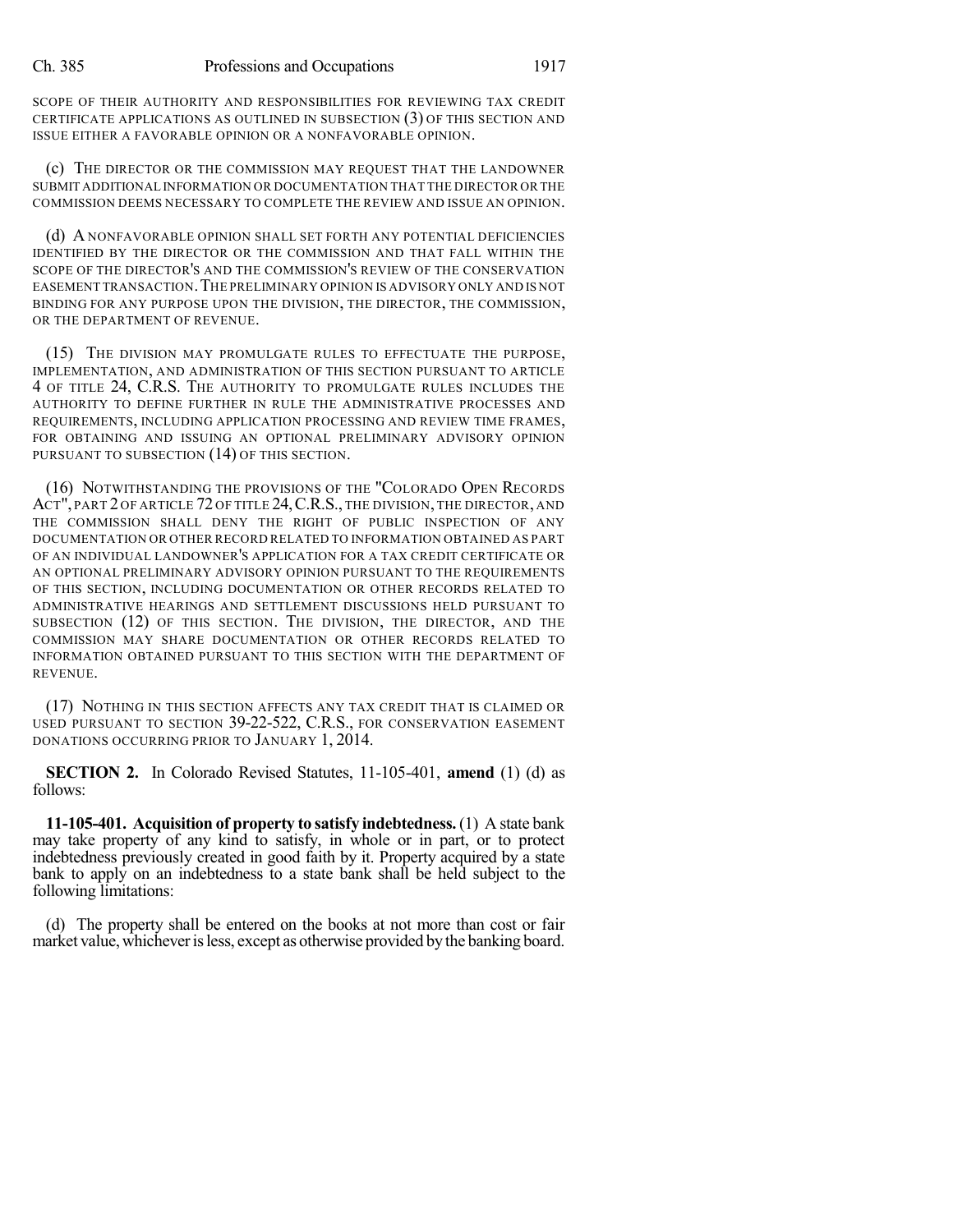Each bank maintaining property acquired to satisfy indebtedness will obtain an initial written appraisal and subsequent appraisals as to fair market value by a qualified independent appraiser or such other person as the banking board may approve. Such subsequent appraisals shall be obtained pursuant to rules of the state banking board; except that, for purposes of this paragraph (d), an appraisal, as defined in section 12-61-702 (1), C.R.S., by an appraiser certified, licensed, or registered pursuant to section  $\frac{12-61-708}{2}$  12-61-711, C.R.S., shall not be required on properties initially valued pursuant to this paragraph (d) at two hundred fifty thousand dollars or less. If such appraiser or other person approved by the banking board certifies in writing such appraiser's or other person's opinion that the fair market value has not declined, this opinion may be substituted for a subsequent appraisal.

**SECTION 3.** In Colorado Revised Statutes, 12-61-113, **amend** (1) (y) (III) as follows:

**12-61-113. Investigation - revocation - actions against licensee - repeal.** (1) The commission, upon its own motion, may, and, upon the complaint in writing of any person, shall, investigate the activities of any licensee or any person who assumes to act in such capacity within the state, and the commission, after the holding of a hearing pursuant to section 12-61-114, has the power to impose an administrative fine not to exceed two thousand five hundred dollars for each separate offense and to censure a licensee, to place the licensee on probation and to set the terms of probation, or to temporarily suspend or permanently revoke a license when the licensee has performed, is performing, or is attempting to perform any of the following acts and is guilty of:

(y) Within the last five years, having a license, registration, or certification issued by Colorado or another state revoked or suspended for fraud, deceit, material misrepresentation, theft, or the breach of a fiduciary duty, and such discipline denied the person authorization to practice as:

(III) A real estate appraiser, as defined by section 12-61-702  $\left(\frac{1}{2}\right)$  (11);

**SECTION 4.** In Colorado Revised Statutes, 12-61-905, **amend** (1) (c) (IV) as follows:

**12-61-905. Powers and duties of the board.** (1) The board may deny an application for a license, refuse to renew, or revoke the license of an applicant or licensee who has:

(c) Except as otherwise set forth in this part 9, within the last five years, had a license, registration, or certification issued by Colorado or another state revoked or suspended for fraud, deceit, material misrepresentation, theft, or the breach of a fiduciary duty, and such discipline denied the person authorization to practice as:

(IV) A real estate appraiser, as defined by section 12-61-702  $\left(\frac{1}{2}\right)$  (11);

**SECTION 5.** In Colorado Revised Statutes, 12-61-1010, **amend** (1) (p) (III) as follows: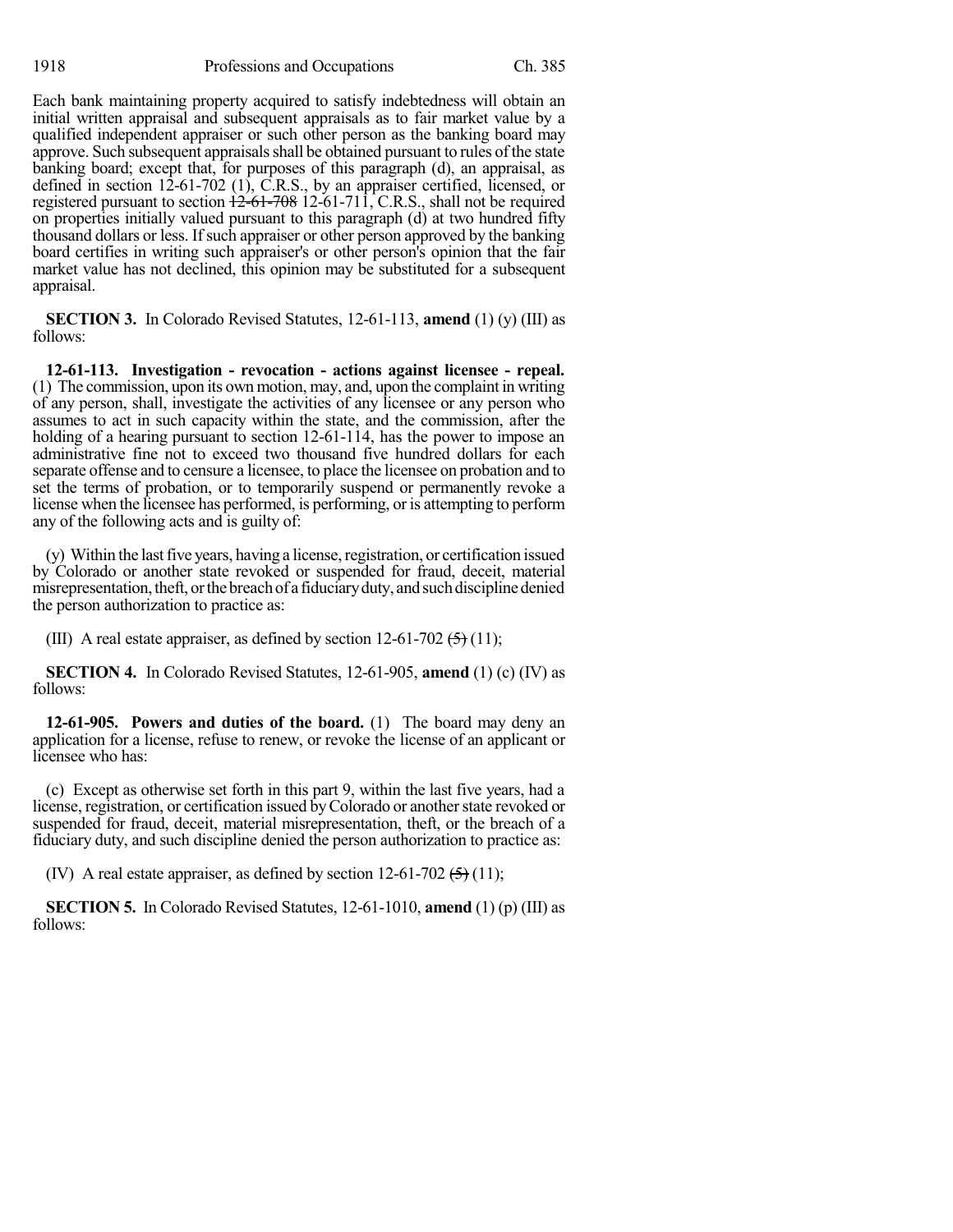**12-61-1010. Investigation - revocation - actions against licensee.** (1) The director, upon the director's own motion, may, and, upon the complaint in writing of anyperson,shall,investigate the activitiesof anycommunityassociationmanager or any person who assumes to act in such capacity within the state. The director, after holding a hearing in accordance with the "State Administrative Procedure Act", article 4 of title 24, C.R.S., may impose an administrative fine not to exceed two thousand five hundred dollars for each separate offense, censure a licensee, place the licensee on probation and set the terms of probation, or temporarily suspend or permanently revoke a license when the licensee has performed, is performing, or is attempting to perform any of the following acts and is guilty of:

 $(p)$  Within the last five years, having a license, registration, or certification issued by Colorado or another state revoked or suspended for fraud, deceit, material misrepresentation, theft, or breach of a fiduciary duty, and such discipline denied the person authorization to practice as:

(III) A real estate appraiser, as defined by section 12-61-702  $\left(\frac{1}{2}\right)$  (11);

**SECTION 6.** In Colorado Revised Statutes, 24-34-104, **amend** (49) (b) as follows:

**24-34-104. Generalassemblyreviewof regulatoryagenciesandfunctionsfor termination, continuation, or reestablishment.** (49) The following agencies, functions, or both, shall terminate on July 1, 2018:

(b) The conservation easement oversight commission, created in section 12-61-721 SECTION 12-61-725, C.R.S.;

**SECTION 7.** In Colorado Revised Statutes, 39-21-113, **amend** (17) as follows:

**39-21-113. Reportsandreturns- rule - repeal.**(17) Notwithstanding anyother provision of this section, the executive director may require that such detailed information regarding a claim for a credit for the donation of a conservation easement in gross pursuant to section 39-22-522 and any appraisal submitted in support ofthe credit claimed be given to the division ofreal estate in the department ofregulatoryagencies andthe conservationeasement oversight commissioncreated pursuant to section  $12-61-721$  (1) SECTION 12-61-725 (1), C.R.S., as the executive director determines is necessary in the performance of the department's functions relating to the credit. The executive director may provide copies of any appraisal and may file a complaint regarding any appraisal as authorized pursuant to section 39-22-522 (3.3). Notwithstanding the provisions of part 2 of article 72 of title 24, C.R.S., in order to protect the confidential financial information of a taxpayer, the executive director shall deny the right to inspect any information or appraisal required in accordance with the provisions of this subsection (17).

**SECTION 8.** In Colorado Revised Statutes, 39-22-522, **amend** (2.5), (2.7), (3) (e), (3) (f) introductory portion,  $(3.3)$ ,  $(3.5)$ ,  $(3.6)$  (a) (I), and  $(3.6)$  (b) as follows:

**39-22-522. Credit against tax - conservation easements.** (2.5) Notwithstanding any other provision of this section and the requirements of section 12-61-723 SECTION 12-61-727, C.R.S., for income tax years commencing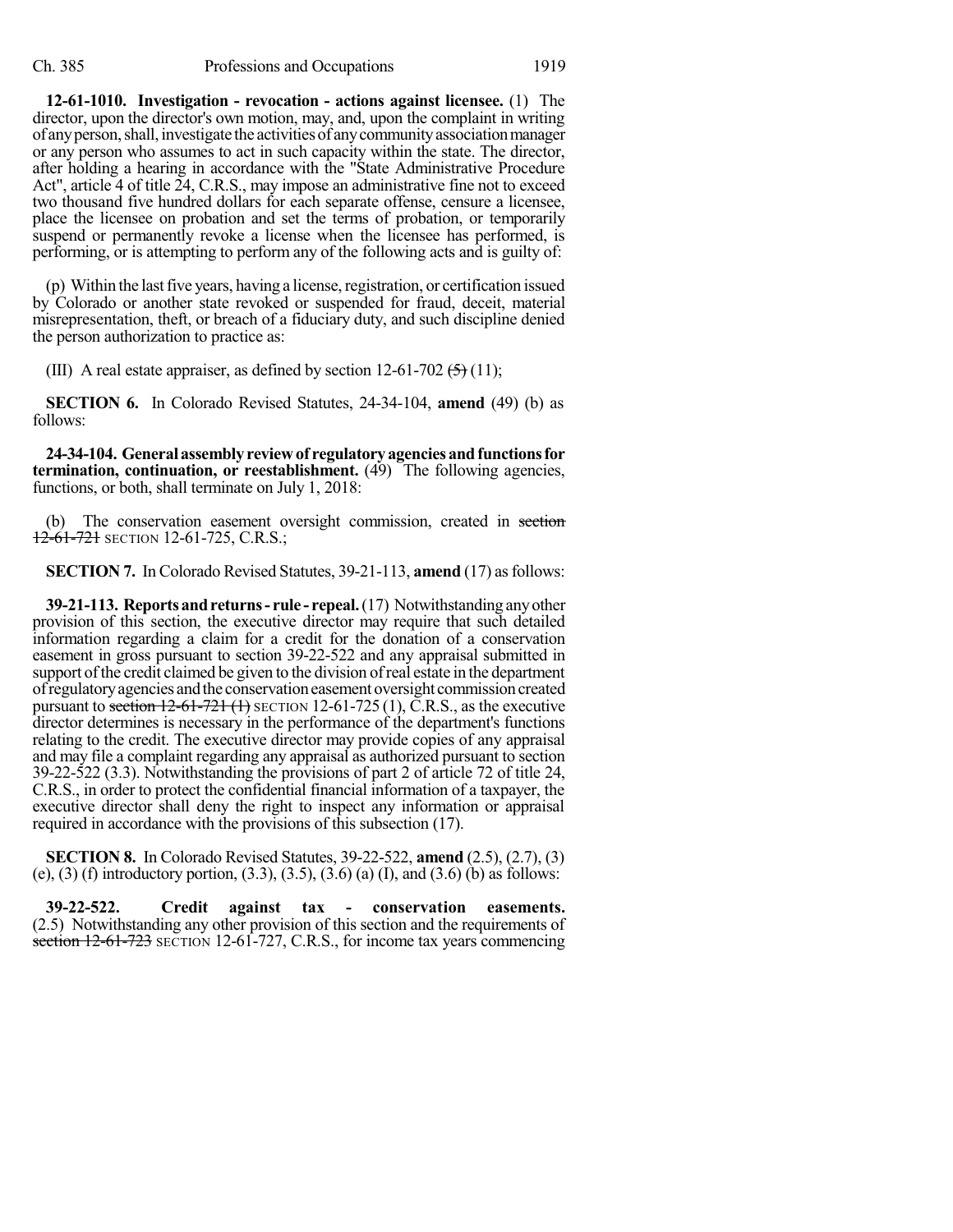on or after January 1, 2011, a taxpayer conveying a conservation easement and claiming a credit pursuant to this section shall, in addition to any other requirements of this section and the requirements of section  $12{\text -}61{\text -}723$  SECTION 12-61-727, C.R.S., submit a claim for the credit to the division of real estate in the department of regulatory agencies. The division shall issue a certificate for the claimsreceived in the order submitted. After certificates have been issued for credits that exceed an aggregate of twenty-two million dollars for all taxpayers for the 2011 and 2012 calendar years, thirty-four million dollars for the 2013 calendar year, and forty-five million dollars for each calendar year thereafter, any claims that exceed the amount allowed for a specified calendar year shall be placed on a wait list in the order submitted and a certificate shall be issued for use of the credit in the next year for which the division has not issued credit certificates in excess of the amounts specified in this subsection  $(2.5)$ ; except that no more than fifteen million dollars in claimsshall be placed on the wait list in any given calendar year. The division shall not issue credit certificates that exceed twenty-two million dollars in each of the 2011 and 2012 calendar years, thirty-four million dollars for the 2013 calendar year, and forty-five million dollars for each calendar year thereafter. No claim for a credit is allowed for any income tax year commencing on or after January 1, 2011, unless a certificate has been issued by the division. If all other requirements under section 12-61-723 SECTION 12-61-727, C.R.S., and this section are met, the right to claim the credit is vested in the taxpayer at the time a credit certificate is issued.

(2.7) Notwithstanding any other provision, forincome tax years commencing on or after January 1, 2014, no claim for a credit shall be allowed unless a tax credit certificate is issued by the division of real estate in accordance with sections 12-61-722 and 12-61-723 SECTIONS 12-61-726 AND 12-61-727, C.R.S., and the taxpayer files the tax credit certificate with the income tax return filed with the department of revenue.

(3) For conservation easements donated prior to January 1, 2014, in order for any taxpayer to qualify for the credit provided for in subsection (2) of this section, the taxpayer shall submit the following in a form approved by the executive director to the department of revenue at the same time as the taxpayer files a return for the taxable year in which the credit is claimed:

(e) A copy of the appraisal and accompanying affidavit from the appraiser submitted to the division of real estate in the department of regulatory agencies in accordance with the provisions of section 12-61-719, C.R.S., AS SAID SECTION EXISTED PRIOR TO ITS REPEAL ON JULY 1, 2013;

(f) If the holder of the conservation easement is an organization to which the certification program in section 12-61-720 SECTION 12-61-724, C.R.S., applies, a sworn affidavit from the holder of the conservation easement in gross that includes the following:

 $(3.3)$  The appraisal for a conservation easement in gross donated prior to January 1, 2014, and for which a credit is claimed shall be a qualified appraisal from a qualified appraiser, as those terms are defined in section  $170(f)(11)$  of the internal revenue code. The appraisal shall be in conformance with the uniform standards of professional appraisal practice promulgated by the appraisal standards board of the appraisal foundation and any other provision of law. The appraiser shall hold a valid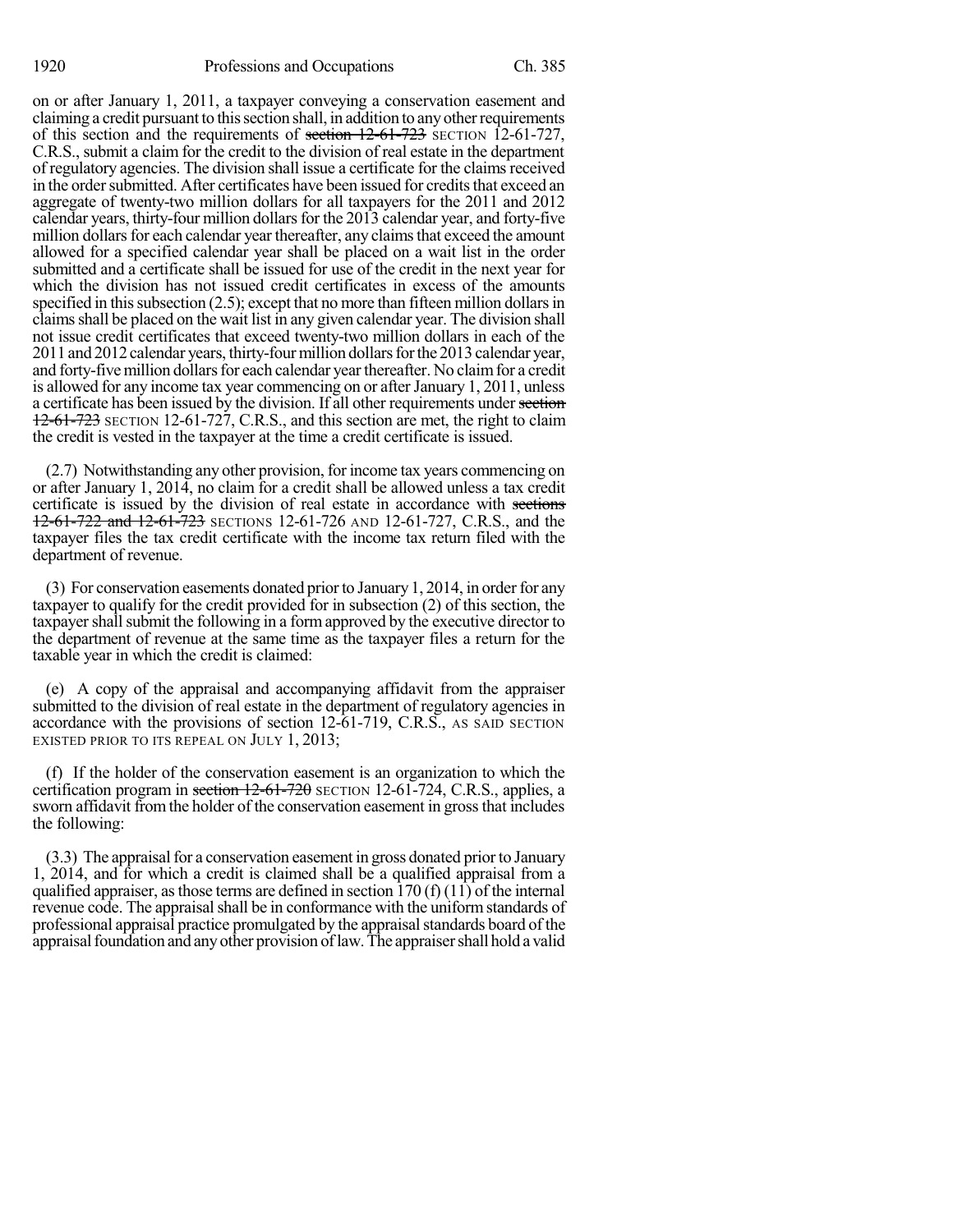license as a certified general appraiser in accordance with the provisions of part 7 of article 61 of title 12, C.R.S. The appraiser shall also meet any education and experience requirements established by the board of real estate appraisers in accordance with section  $12-61-719$  (7) SECTION 12-61-704 (1) (k), C.R.S. If there is a final determination, other than by settlement of the taxpayer, that an appraisal submitted in connection with a claim for a credit pursuant to this section is a substantial or gross valuation misstatement as such misstatements are defined in section 1219 of the federal "Pension Protection Act of 2006", Pub.L. 109-280, the department shall submit a complaint regarding the misstatement to the board of real estate appraisers for disciplinary action in accordance with the provisions of part 7 of article 61 of title 12, C.R.S.

#### (3.5) (a) For conservation easements donated prior to January 1, 2014:

(I) The executive director shall have the authority, pursuant to subsection (8) of this section, to require additional information from the taxpayer or transferee regarding the appraisal value of the easement, the amount of the credit, and the validity of the credit. In resolving disputes regarding the validity or the amount of a credit allowed pursuant to subsection (2) of this section, including the value of the conservation easement for which the credit is granted, the executive director shall have the authority, for good cause shown and in consultation with the division of real estate and the conservation easement oversight commission created in section 12-61-721 (1) SECTION 12-61-725 (1), C.R.S., to review and accept or reject, in whole or in part, the appraisal value of the easement, the amount of the credit, and the validity of the credit based upon the internal revenue code and federal regulations in effect at the time of the donation. If the executive director reasonably believes that the appraisal represents a gross valuation misstatement, receives notice ofsuch a valuation misstatement fromthe division of real estate, or receives notice from the division of real estate that an enforcement action has been taken by the board of real estate appraisers against the appraiser, the executive director shall have the authority to require the taxpayer to provide a second appraisal at the expense of the taxpayer. The second appraisal shall be conducted by a certified general appraiser in good standing and not affiliated with the first appraiser that meets qualifications established by the division of real estate. In the event the executive director rejects, in whole or in part, the appraisal value of the easement, the amount of the credit, or the validity of the credit, the procedures described in sections 39-21-103, 39-21-104, 39-21-104.5, and 39-21-105 shall apply.

(II) In consultation with the division ofreal estate and the conservation easement oversight commission created in section  $12-61-721$  (1) SECTION 12-61-725 (1), C.R.S., the executive director shall develop and implement a separate process for the review by the department of revenue of gross conservation easements. The review processshall be consistent with the statutory obligations of the division and the commission and shall address gross conservation easements for which the department of revenue has been informed that an audit is being performed by the internal revenue service. The executive director shall share information used in the review of gross conservation easements with the division. Notwithstanding part 2 of article 72 of title 24, C.R.S., in order to protect the confidential financial information of a taxpayer, the division and the commission shall deny the right to inspect any information provided by the executive director in accordance with this subparagraph (II).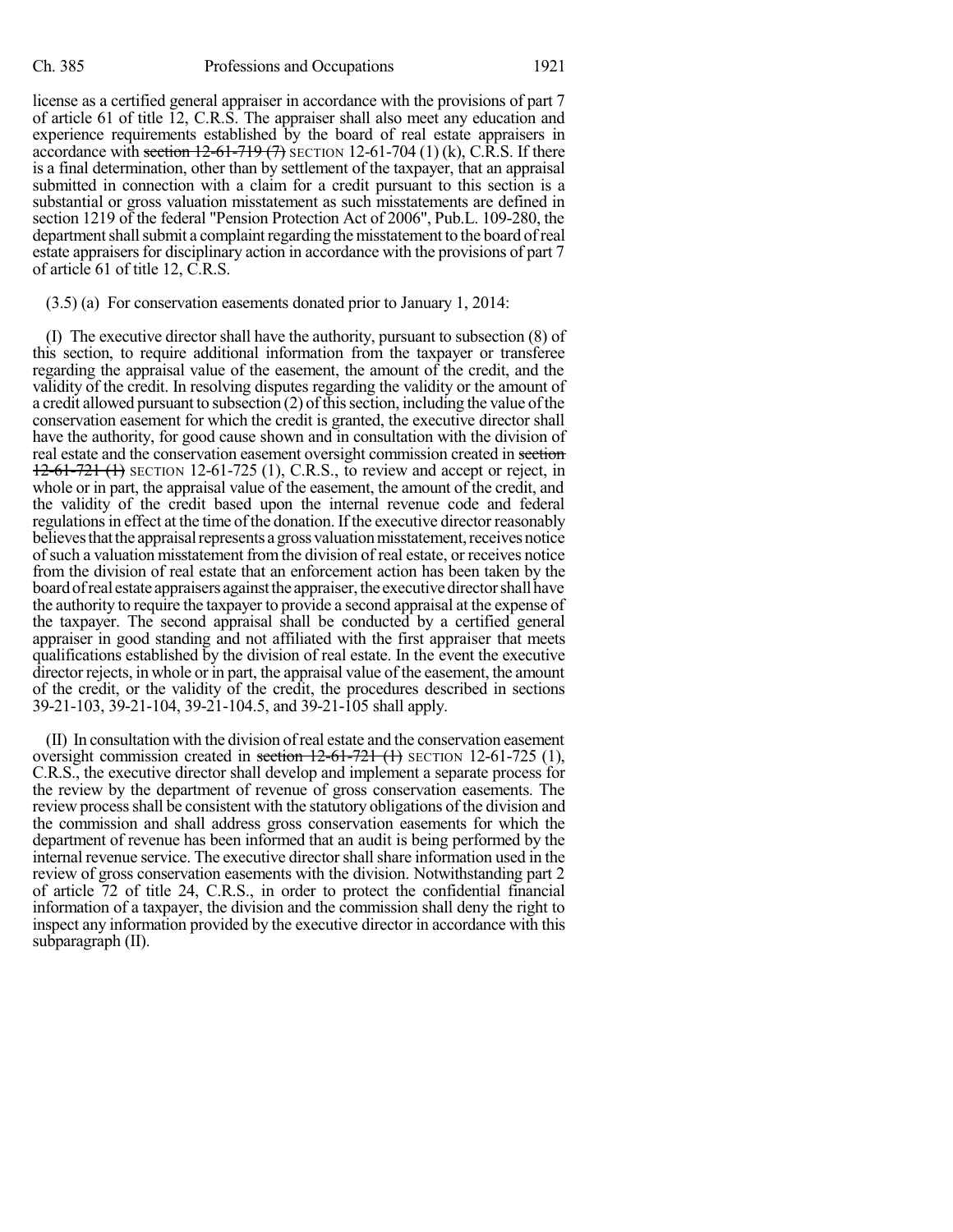(b) For conservation easements donated on or after January 1, 2014, and subject to the restrictions of section  $12{\text -}61{\text -}723$  (4) SECTION 12-61-727 (4), C.R.S., the executive director shall have the authority, pursuant to subsection (8) of this section, to require additional information from the taxpayer or transferee regarding the amount of the credit and the validity of the credit. In resolving disputes regarding the validity or the amount of a credit allowed pursuant to subsection (2) of this section, the executive director shall have the authority, for good cause shown, to review and accept or reject, in whole or in part, the amount of the credit and the validity of the credit based upon the internal revenue code and federal regulations in effect at the time of the donation, except those requirements for which authority is granted to the division of real estate, the director of the division of real estate, or the conservation easement oversight commission pursuant to section 12-61-723 SECTION 12-61-727, C.R.S.

(3.6) For conservation easements donated on or after January 1, 2014, in order for any taxpayer to qualify for the credit provided for in subsection (2) of this section, the taxpayer must submit the following in a form, approved by the executive director, to the department of revenue at the same time as the taxpayer files a return for the taxable year in which the credit is claimed:

(a)(I) A tax credit certificate issued under section  $12-61-723$  SECTION 12-61-727, C.R.S.; and

(b) Notwithstanding any other provisions of law, the executive director retains the authority to administer all issues related to the claim or use of a tax credit for the donation of a conservation easement that are not granted to the director of the division of real estate or the conservation easement oversight commission under section 12-61-723 SECTION 12-61-727, C.R.S.

**SECTION 9.** In Colorado Revised Statutes, 39-22-522.5, **amend** (8), (12) (a) (II), and  $(12)$  (a) (III) as follows:

**39-22-522.5. Conservation easement tax credits - dispute resolution legislative declaration.** (8) On or before August 1, 2011, the conservation easement oversight commission created in section  $\overline{12\text{-}61\text{-}721(1)}$  SECTION 12-61-725 (1), C.R.S., shall review conservation easements for which a tax credit is claimed pursuant to sections 39-22-522 (3.5) (a) and  $\frac{12-61-721}{(3)}$  12-61-725 (3), C.R.S., and for which a notice of deficiency, notice of rejection of refund claim, or notice of disallowance issued on or before May 1, 2011, but for which a final determination has not been issued before May 19, 2011, and for which the commission has not already reviewed the credit. For each conservation easement tax credit claim so reviewed, the commission shall issue an initial recommendation to the executive director on whether each credit claimed by a taxpayer who is eligible to waive a hearing and appeal a notice of deficiency, notice of rejection of refund claim, or notice of disallowance may be denied or accepted. No other information shall be required of the commission on or before such date.

(12) (a) On or before July 1, 2011, and on a quarterly basis thereafter, the executive director shall provide a report to the joint budget committee and the finance committees of the general assembly describing: